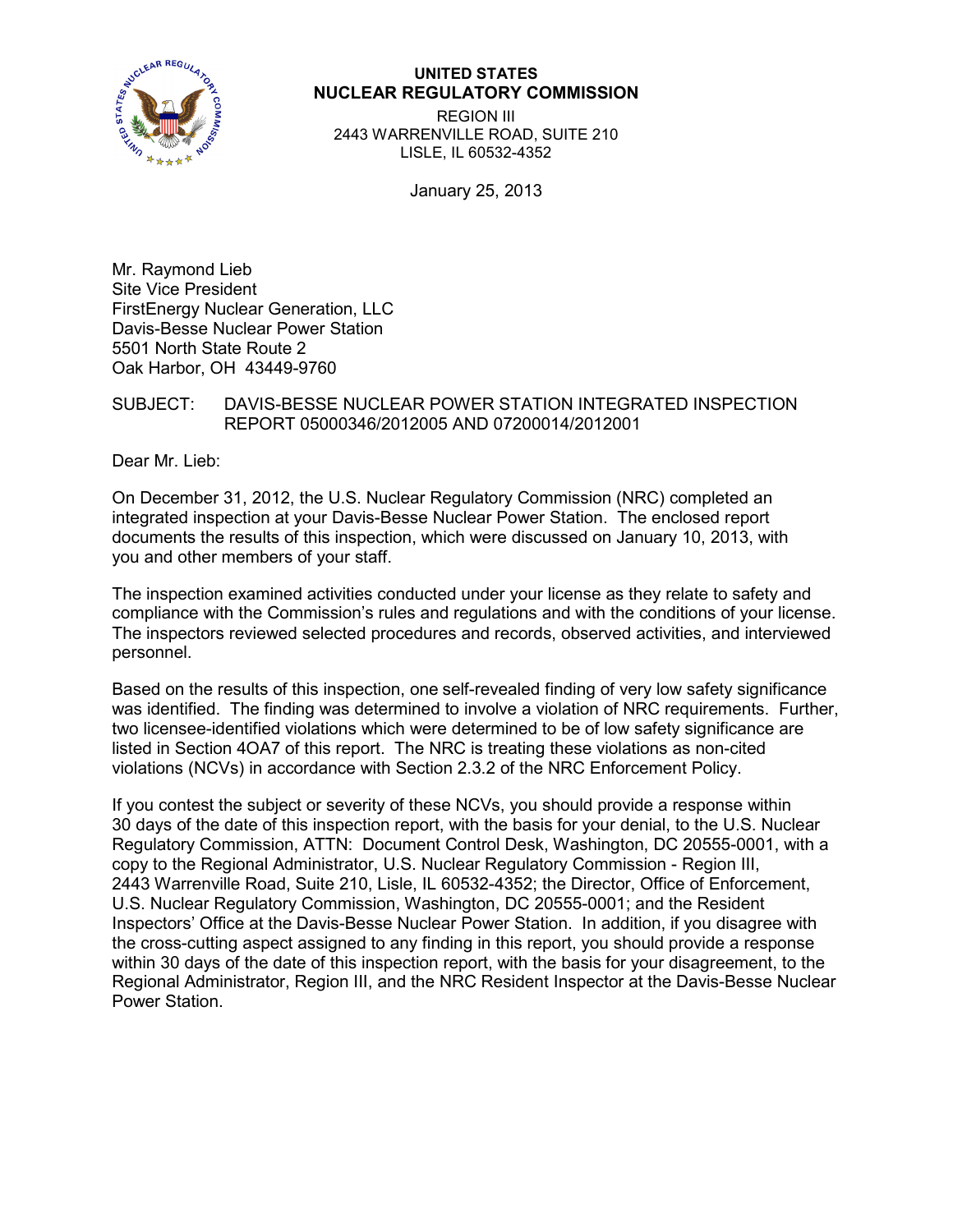R. Lieb -2-

In accordance with 10 CFR 2.390 of the NRC's "Rules of Practice," a copy of this letter, its enclosure, and your response (if any) will be available electronically for public inspection in the NRC Public Document Room or from the Publicly Available Records System (PARS) component of NRC's Agencywide Document Access and Management System (ADAMS). ADAMS is accessible from the NRC Web site at http://www.nrc.gov/reading rm/adams.html (the Public Electronic Reading Room).

Sincerely,

*/RA/*

Jamnes L. Cameron, Chief Branch 6 Division of Reactor Projects

Docket No. 50-346 and 72-014 License No. NPF-3

- Enclosure: Inspection Report 05000346/2012005 and 07200014/2012001 w/Attachment: Supplemental Information
- cc w/encl: Distribution via ListServ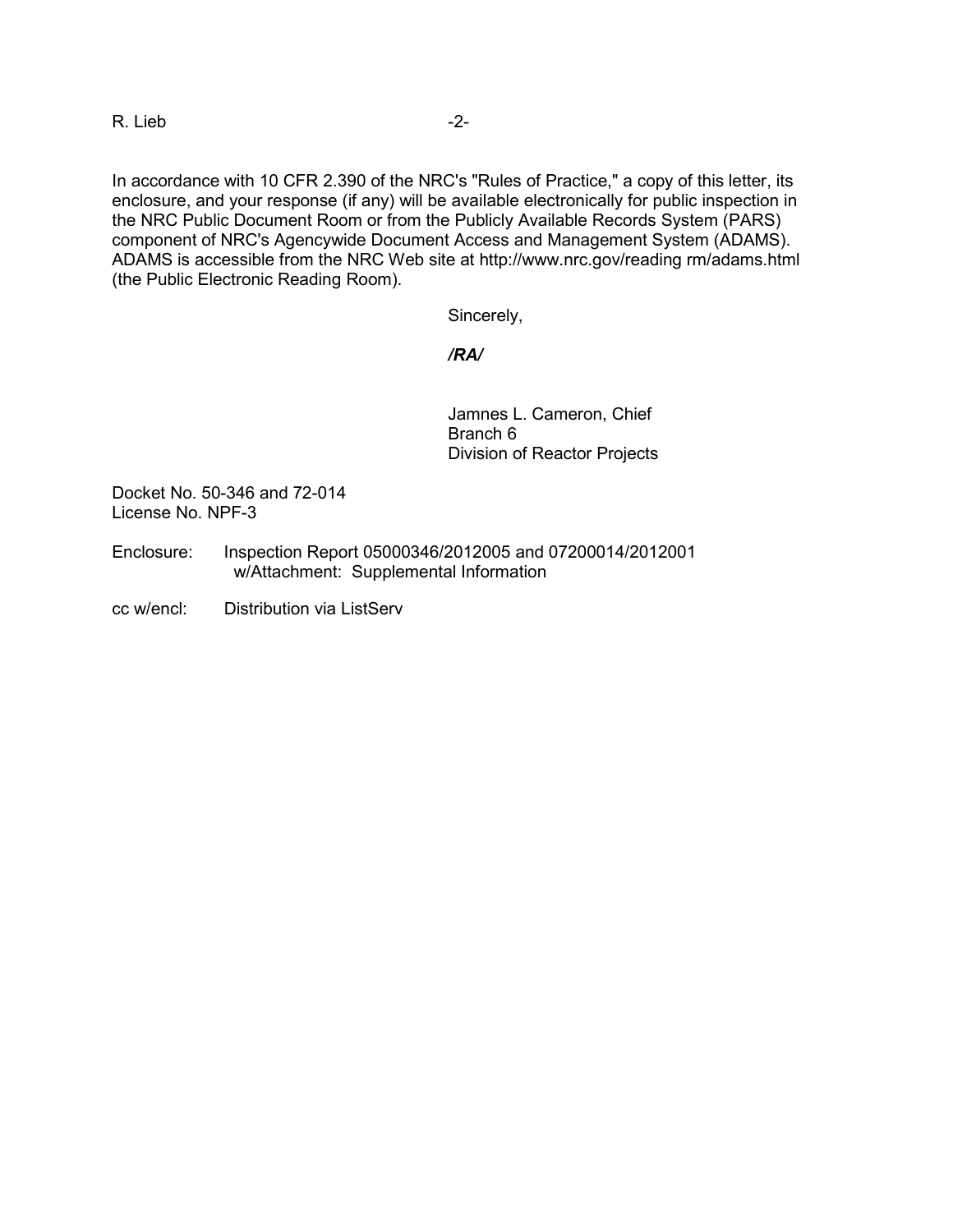# U.S. NUCLEAR REGULATORY COMMISSION

# REGION III

| Docket No:<br>License No: | 50-346 and 72-014<br>NPF-3                                                                                                                                                                                                                                                                                                                                                              |
|---------------------------|-----------------------------------------------------------------------------------------------------------------------------------------------------------------------------------------------------------------------------------------------------------------------------------------------------------------------------------------------------------------------------------------|
| Report No:                | 05000346/2012005 and 07200014/2012001                                                                                                                                                                                                                                                                                                                                                   |
| Licensee:                 | <b>FirstEnergy Nuclear Generation, LLC</b>                                                                                                                                                                                                                                                                                                                                              |
| Facility:                 | Davis-Besse Nuclear Power Station                                                                                                                                                                                                                                                                                                                                                       |
| Location:                 | Oak Harbor, OH                                                                                                                                                                                                                                                                                                                                                                          |
| Dates:                    | October 1 through December 31, 2012                                                                                                                                                                                                                                                                                                                                                     |
| Inspectors:               | D. Kimble, Senior Resident Inspector<br>A. Wilson, Resident Inspector<br>T. Briley, Reactor Engineer<br>A. Dunlop, Senior Reactor Engineer<br>L. Jones Jr., Reactor Engineer<br>J. Laughlin, Emergency Preparedness Inspector<br>M. Phalen, Senior Health Physicist<br>D. Reeser, Operator Licensing Examiner<br>P. Smagacz, Reactor Engineer<br>R. Walton, Operator Licensing Examiner |
| Approved by:              | Jamnes L. Cameron, Chief<br>Branch <sub>6</sub><br>Division of Reactor Projects                                                                                                                                                                                                                                                                                                         |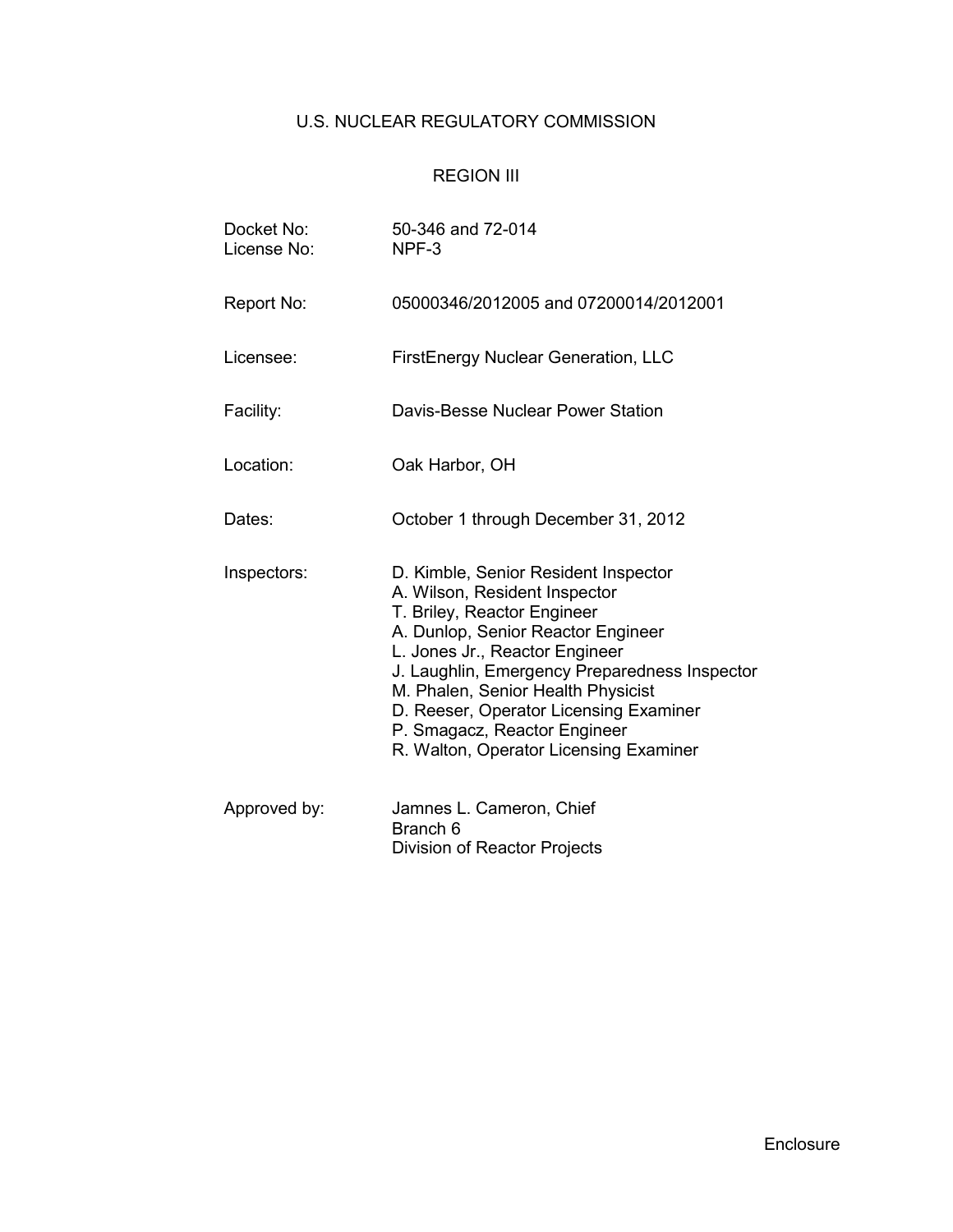# **TABLE OF CONTENTS**

| 1 <sub>1</sub><br>1R01<br>1R04<br>1R05<br>1R11<br>1R12<br>1R <sub>13</sub><br>1R15<br>1R <sub>19</sub><br>1R22<br>1EP4<br>1EP6 | Maintenance Risk Assessments and Emergent Work Control (71111.13) 14<br>Operability Determinations and Functional Assessments (71111.15)15<br>Emergency Action Level and Emergency Plan Changes (71114.04)18 |  |
|--------------------------------------------------------------------------------------------------------------------------------|--------------------------------------------------------------------------------------------------------------------------------------------------------------------------------------------------------------|--|
| 2.<br><b>2RS1</b><br>2RS <sub>2</sub>                                                                                          | Radiological Hazard Assessment and Exposure Controls (71124.01)19<br>Occupational As-Low-As-Reasonably-Achievable Planning and Controls                                                                      |  |
| 4.<br>40A1<br>4OA2<br>4OA3<br>4OA5<br>4OA6<br>40A7                                                                             | Follow-Up of Events and Notices of Enforcement Discretion (71153)28                                                                                                                                          |  |
|                                                                                                                                |                                                                                                                                                                                                              |  |
|                                                                                                                                |                                                                                                                                                                                                              |  |
|                                                                                                                                |                                                                                                                                                                                                              |  |
|                                                                                                                                |                                                                                                                                                                                                              |  |
|                                                                                                                                |                                                                                                                                                                                                              |  |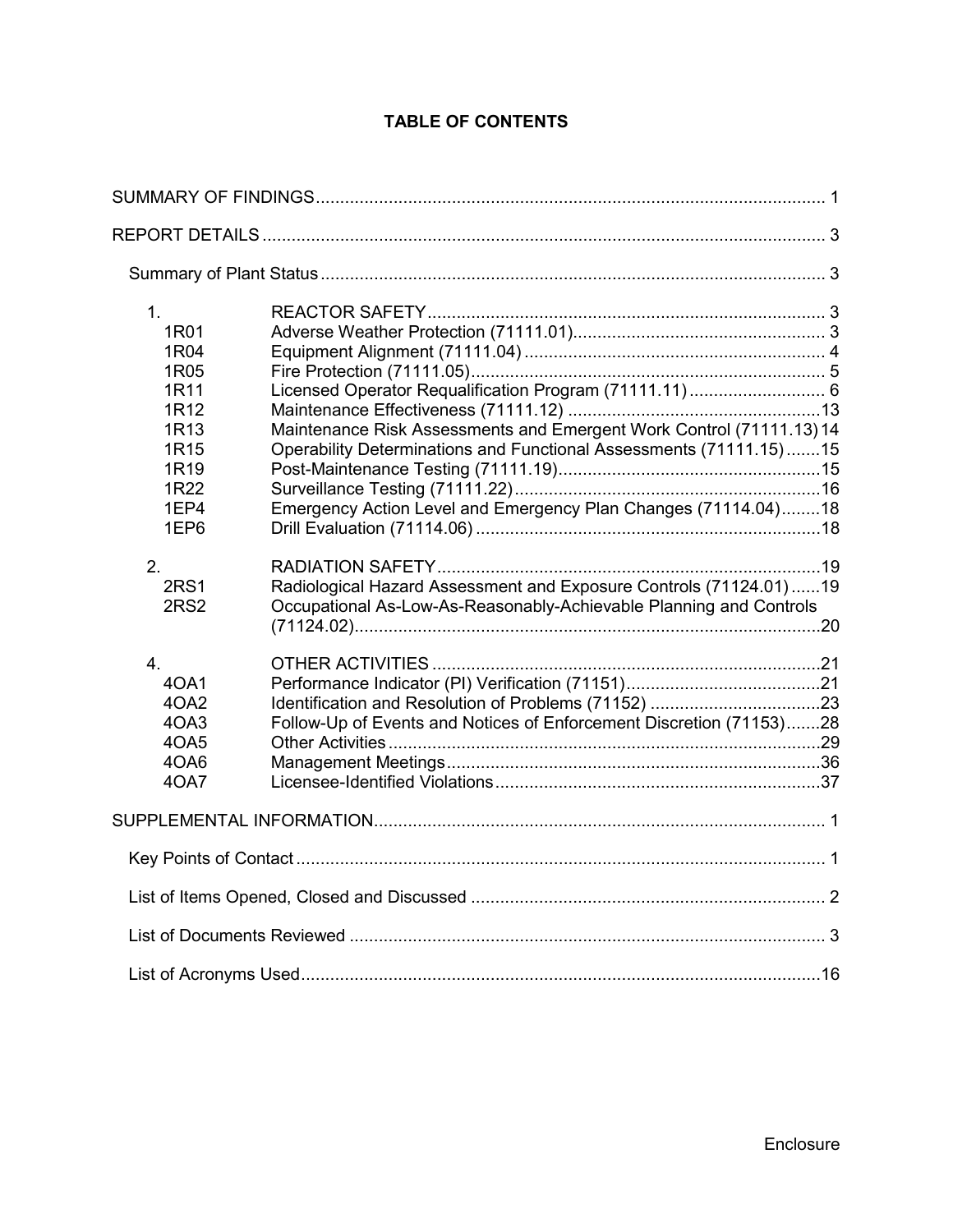# **SUMMARY OF FINDINGS**

<span id="page-4-0"></span>Inspection Report (IR) 05000346/2012005; 07200014/2012001; 10/1/2012-12/31/2012; Davis-Besse Nuclear Power Station; Licensed Operator Requalification Program.

This report covers a 3-month period of inspection by resident inspectors and announced baseline inspections by regional inspectors. One Green finding was identified by the inspectors. The finding was dispositioned as a non-cited violation (NCV) of NRC regulations. The significance of most findings is indicated by their color (Green, White, Yellow, Red) using Inspection Manual Chapter (IMC) 0609, "Significance Determination Process" (SDP). Findings for which the SDP does not apply may be Green or be assigned a severity level after NRC management review. The NRC's program for overseeing the safe operation of commercial nuclear power reactors is described in NUREG-1649, "Reactor Oversight Process," Revision 4, dated December 2006.

#### **A. NRC-Identified and Self-Revealed Findings**

# **Cornerstone: Initiating Events**

• Green. A self-revealed finding of very low safety significance and an associated NCV of Technical Specification (TS) 5.4.1(a) were identified following the control room crew's response to a small power rise that occurred while shifting the plant's Integrated Control System (ICS) to the "track" mode of operation on October 24, 2012. Specifically, the Unit Supervisor, a licensed senior reactor operator (SRO), directed an on-shift reactor operator (RO) to place the Steam Generator/Reactor Demand control station for the ICS in manual and lower power in response to the observed reactor power increase. However, because the plant's control rod drive (CRD) control station (known as the "Diamond panel") was already in manual as part of the planned ICS transfer to "track" mode, the signal from the Steam Generator/Reactor Demand control station only was passed through to the Feedwater (FW) System and not to the CRD System. As a result, average coolant temperature and pressurizer level both rose due to a mismatch between reactor power and steam generator power and caused an unplanned short-duration entry into TS Limiting Condition for Operation (LCO) 3.4.9, Condition A, for pressurizer level above the TS limit of 228 inches. The condition was corrected and corrective action program documents generated to review the event.

This finding was associated with the Initiating Events Cornerstone of reactor safety and was of more than minor significance because it directly impacted the cornerstone objective to limit the likelihood of events that upset plant stability and challenge critical safety functions during shutdown as well as power operations. The inspectors reviewed this finding using the guidance contained in Appendix B, "Issue Screening," of IMC 0612, "Power Reactor Inspection Reports." The inspectors determined that the licensee's incorrect actions in attempting to respond to the power transient by taking the Steam Generator/Reactor Demand control station for the ICS to manual and attempting to reduce power using that station with the Diamond panel in manual was a performance deficiency that was reasonably within the licensee's ability to foresee and correct and should have been prevented. The finding screened as very low safety significance (Green) because it did not adversely impact any of the following parameters:

- o Loss-of-Coolant Accident initiators;
- o Transient initiators;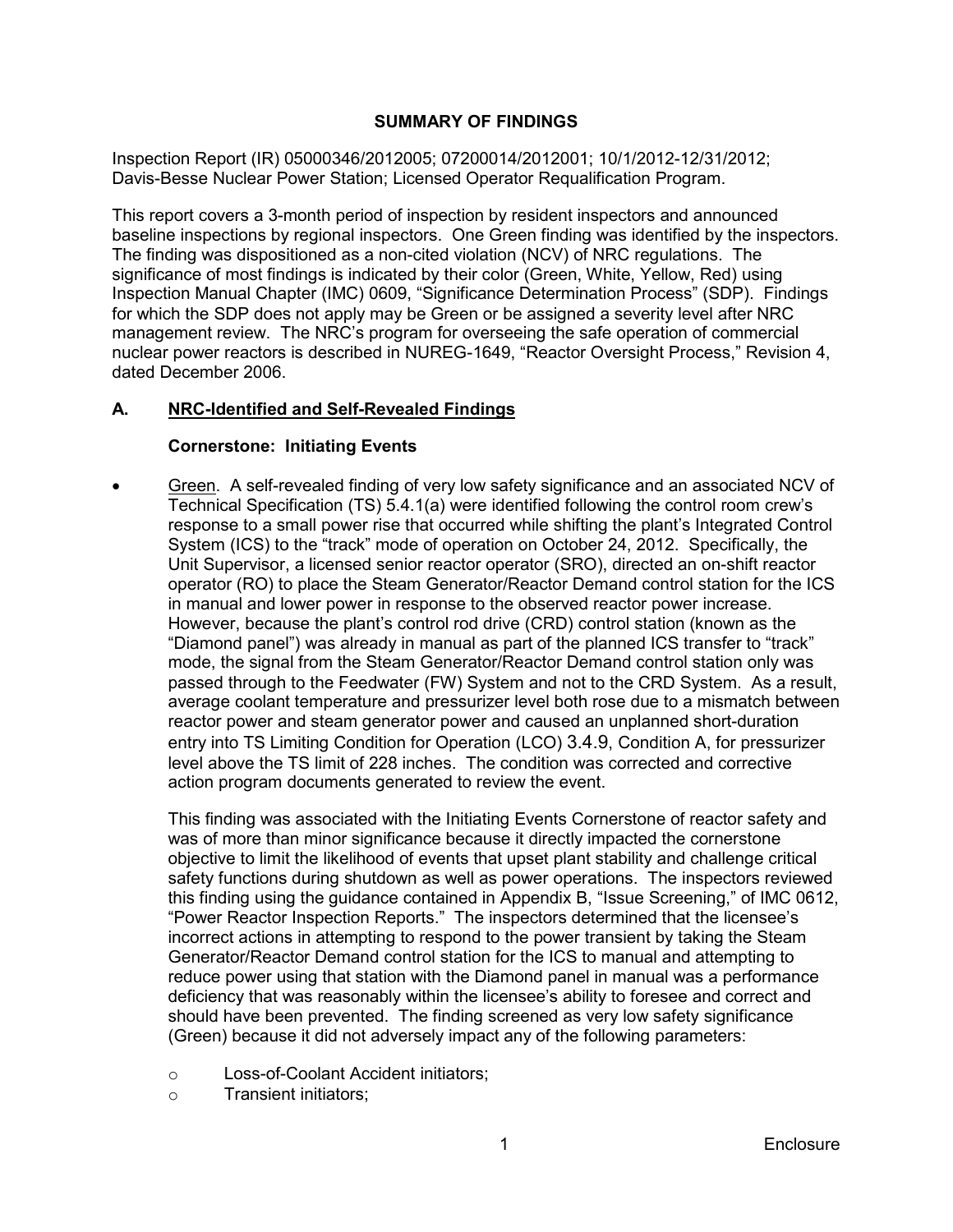- o Support System Loss initiators;<br>
o Steam Generator Tube Rupture
- o Steam Generator Tube Rupture initiators; or<br>○ External Event Initiators.
- External Event Initiators.

The finding had a cross-cutting aspect in the area of problem identification and resolution, corrective action program (CAP) component, because the licensee failed to take corrective action for the ICS/Unit Load Demand (ULD) power error anomaly in a timely manner, commensurate with the issue's safety significance and complexity. (P.1(d)) (Section 1R11.2)

#### **B. Licensee-Identified Violations**

Violations of very low safety significance that were identified by the licensee have been reviewed by inspectors. Corrective actions planned or taken by the licensee have been entered into the licensee's CAP. These violations and corrective action tracking numbers are listed in Section 4OA7 of this report.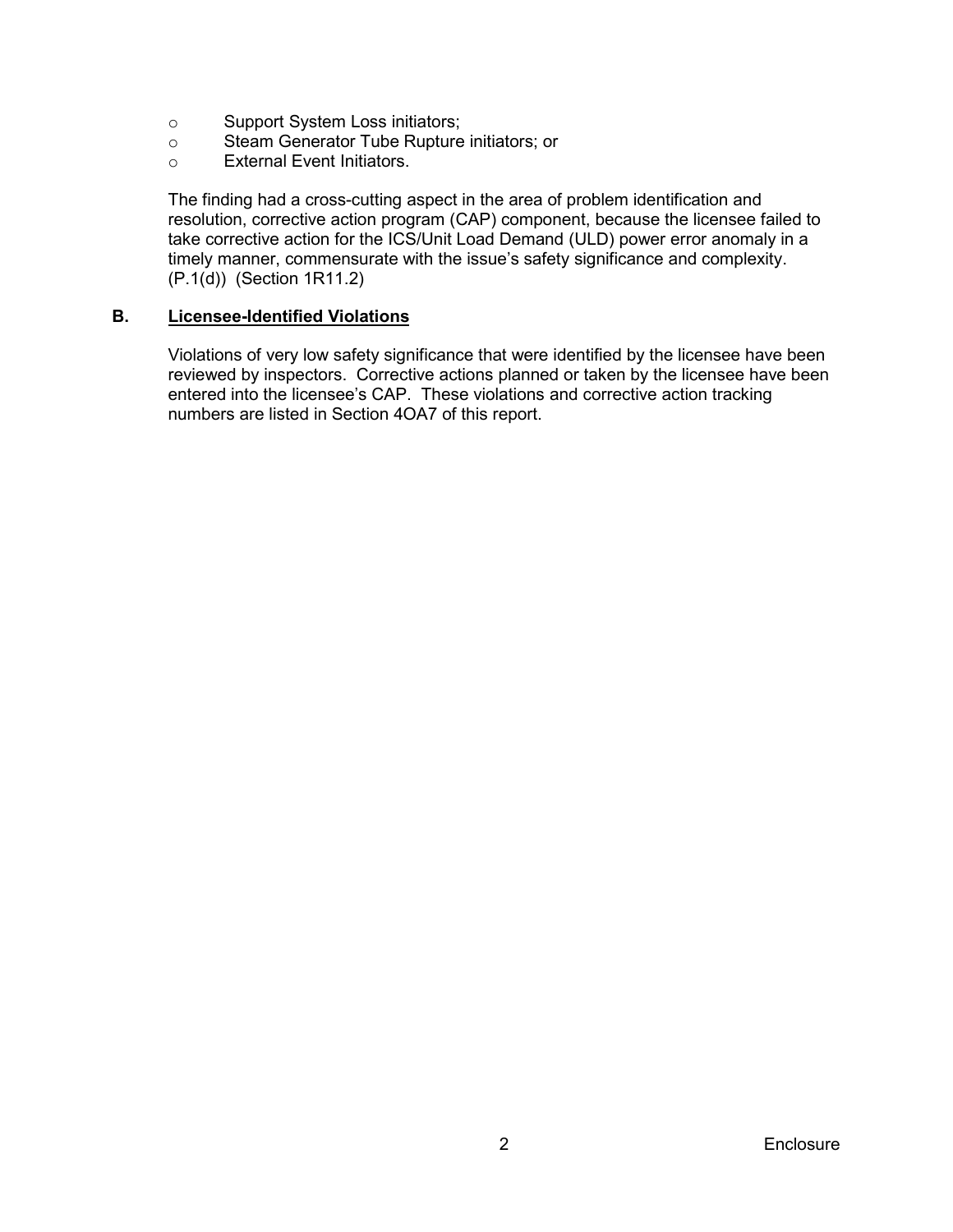# **REPORT DETAILS**

# <span id="page-6-1"></span><span id="page-6-0"></span>**Summary of Plant Status**

The unit began the inspection period operating at full power. Throughout the inspection period plant operators performed several small power maneuvers (i.e., power reductions of 10 percent power or less) to facilitate planned testing and maintenance of certain equipment and components. On November 9, 2012, plant power was reduced to approximately 50 percent. Operators removed one circulating water pump from service and isolated circulating water flow to the inner loop of the low-pressure main condenser to facilitate condenser tube leak repairs. The unit returned to full power operation on November 12, 2012, and continued operating at or near full power for the remainder of the inspection period.

### <span id="page-6-2"></span>**1. REACTOR SAFETY**

# **Cornerstones: Initiating Events, Mitigating Systems, Barrier Integrity, and Emergency Preparedness**

- <span id="page-6-3"></span>1R01 Adverse Weather Protection (71111.01)
	- .1 Winter Seasonal Readiness Preparations
		- a. Inspection Scope

The inspectors conducted a review of the licensee's preparations for winter conditions to verify that the plant's design features and implementation of procedures were sufficient to protect mitigating systems from the effects of adverse weather. Documentation for selected risk-significant systems was reviewed to ensure that these systems would remain functional when challenged by inclement weather. During the inspection, the inspectors focused on plant specific design features and the licensee's procedures used to mitigate or respond to adverse weather conditions. Additionally, the inspectors reviewed the Updated Safety Analysis Report (USAR) and performance requirements for systems selected for inspection, and verified that operator actions were appropriate as specified by plant specific procedures. Cold weather protection, such as heat tracing and area heaters, was verified to be in operation where applicable. The inspectors also reviewed corrective action program (CAP) items to verify that the licensee was identifying adverse weather issues at an appropriate threshold and entering them into their CAP in accordance with station corrective action procedures. Specific documents reviewed during this inspection are listed in the Attachment to this report. The inspectors' reviews focused specifically on the following plant systems due to their risk significance or susceptibility to cold weather issues:

- Service water (SW) system; and
- Borated Water Storage Tank and associated piping.

The inspectors' reviews constituted a single winter seasonal readiness preparations inspection sample as defined in Inspection Procedure (IP) 71111.01-05.

# b. <u>Findings</u>

No findings were identified.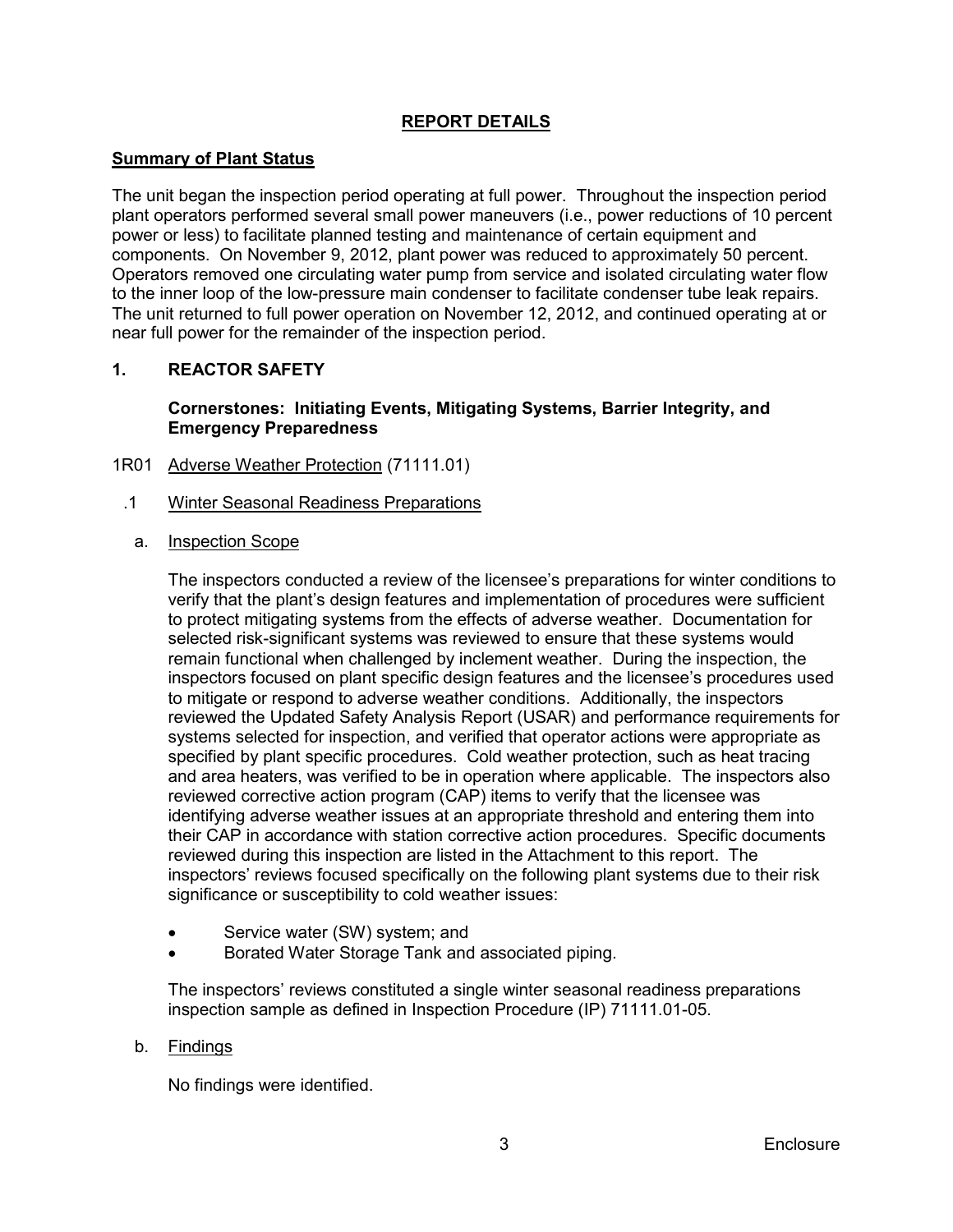# <span id="page-7-0"></span>1R04 Equipment Alignment (71111.04)

#### .1 Quarterly Partial System Alignment Verifications

a. Inspection Scope

The inspectors performed partial system alignment verification inspections of the following risk-significant systems:

- Decay Heat (DH) and Low Pressure Injection (LPI) Train 1 when Train 2 was unavailable for planned testing during the week ending October 13, 2012; and
- High Pressure Injection (HPI) Train 2 when Train 1 was unavailable for planned maintenance and testing during the week ending October 27, 2012.

The inspectors selected these systems based on their risk significance relative to the Reactor Safety Cornerstones at the time they were inspected. The inspectors attempted to identify any discrepancies that could impact the function of the system and therefore, potentially increase risk. The inspectors reviewed applicable operating procedures, system diagrams, the USAR, Technical Specifications (TS) requirements, outstanding work orders (WOs), condition reports (CRs), and the impact of ongoing work activities on redundant trains of equipment in order to identify conditions that could have rendered the systems incapable of performing their intended functions. The inspectors also walked down accessible portions of the systems to verify system components and support equipment were aligned correctly and operable. The inspectors examined the material condition of the components and observed operating parameters of equipment to verify that there were no obvious deficiencies. The inspectors also verified that the licensee had properly identified and resolved equipment alignment problems that could cause initiating events or impact the capability of mitigating systems or barriers and entered them into the CAP with the appropriate significance characterization. Documents reviewed are listed in the Attachment to this report.

These partial system alignment verification activities constituted two inspection samples as defined in IP  $71111.04-05$ .

b. <u>Findings</u>

No findings were identified.

#### .2 Semi-Annual Complete System Alignment Verification

a. Inspection Scope

> During the period from November 26 through December 7, 2012, the inspectors performed a complete system alignment inspection of the station's Auxiliary Feedwater (AFW) system to verify the functional capability of the system. The AFW system was selected because it was considered both safety significant and risk significant in the licensee's probabilistic risk assessment. The inspectors walked down the system to review mechanical and electrical equipment lineups; electrical power availability; system pressure and temperature indications, as appropriate; component labeling; component lubrication; component and equipment cooling; hangers and supports; operability of support systems; and to ensure that ancillary equipment or debris did not interfere with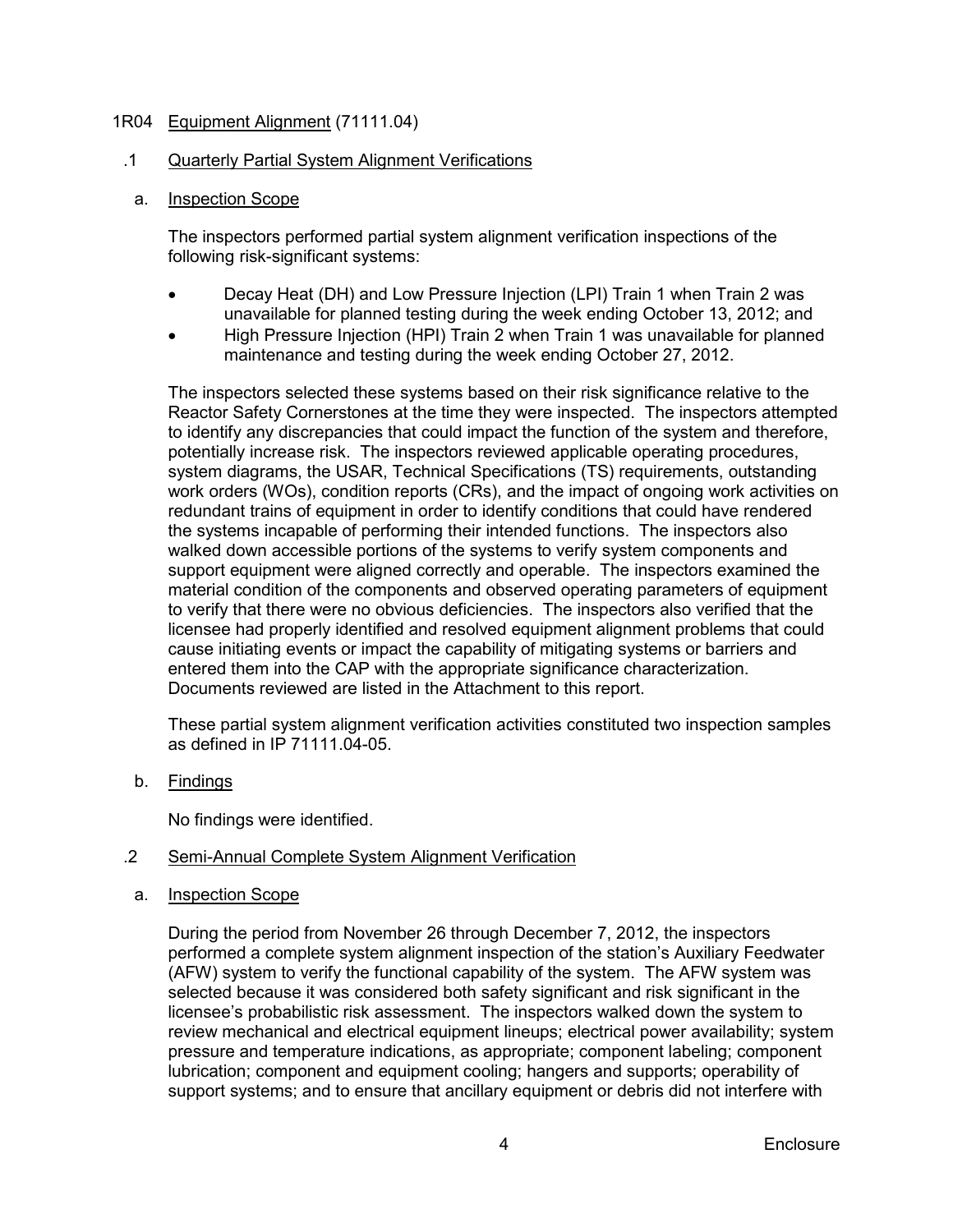equipment operation. A review of a sample of past and outstanding WOs was performed to determine whether any deficiencies significantly affected the system function. In addition, the inspectors reviewed the CAP database to ensure that system equipment alignment problems were being identified and appropriately resolved. Documents reviewed are listed in the Attachment to this report.

These activities constituted a single complete system alignment verification inspection sample as defined in IP 71111.04-05.

b. <u>Findings</u>

No findings were identified.

- <span id="page-8-0"></span>1R05 Fire Protection (71111.05)
- .1 Quarterly Resident Inspector Fire Zone Inspections
	- a. Inspection Scope

The inspectors conducted fire protection zone inspections which were focused on availability, accessibility, and the condition of firefighting equipment in the following risk-significant plant areas:

- Turbine Building Heater Bay and Turbine Pedestal Area (Rooms 326 and 334, Fire Area II);
- Emergency Core Cooling System (ECCS) Pump Room 1-1 (Room 105, Fire Area AB);
- DH Cooler Room and Hatch Area (Rooms 113 and 113A, Fire Area AB); and
- Low Voltage Switchgear Room F Bus and Battery Room B (Rooms 428 and 428A, Fire Area X).

The inspectors reviewed areas to assess if the licensee had implemented a fire protection program that adequately controlled combustibles and ignition sources within the plant, effectively maintained fire detection and suppression capability, maintained passive fire protection features in good material condition, and implemented adequate compensatory measures for out-of-service, degraded or inoperable fire protection equipment, systems, or features in accordance with the licensee's fire plan. The inspectors selected fire areas based on their overall contribution to internal fire risk as documented in the plant's Individual Plant Examination of External Events (IPEEE) with later additional insights, their potential to impact equipment which could initiate or mitigate a plant transient, or their impact on the plant's ability to respond to a security event. Using the documents listed in the Attachment to this report, the inspectors verified that fire hoses and extinguishers were in their designated locations and available for immediate use; that fire detectors and sprinklers were unobstructed; that transient material loading was within the analyzed limits; and fire doors, dampers, and penetration seals appeared to be in satisfactory condition. The inspectors also verified that minor issues identified during the inspection were entered into the licensee's CAP. Documents reviewed are listed in the Attachment to this report.

These activities constituted four quarterly fire protection zone inspection samples as defined in IP 71111.05-05.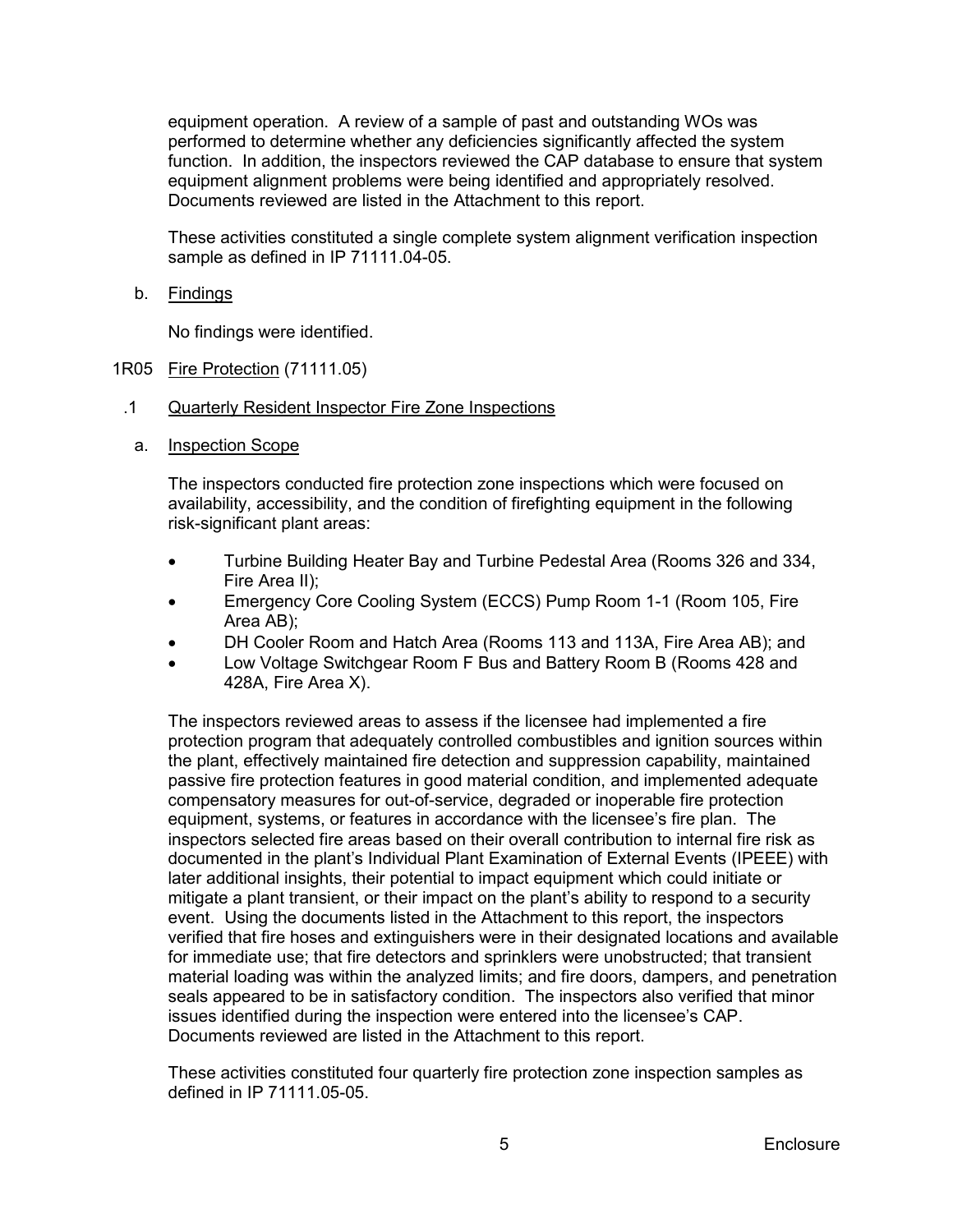# b. <u>Findings</u>

No findings were identified.

#### .2 Annual Fire Protection Drill Observation

#### a. Inspection Scope

On November 20, 2012, the inspectors observed the licensee's fire brigade respond to a simulated electrical fire in the Station Blackout Diesel Generator's (SBODG) switchgear. Based on their observations, the inspectors evaluated the readiness of the plant fire brigade to fight fires. The inspectors verified that the licensee staff identified deficiencies; openly discussed them in a self-critical manner during the drill debrief, and took appropriate corrective actions. Specific attributes evaluated were:

- The proper wearing of turnout gear and self-contained breathing apparatus;
- The proper use and layout of fire hoses:
- The employment of appropriate fire fighting techniques;
- That sufficient firefighting equipment was brought to the scene:
- The effectiveness of fire brigade leader communications, command, and control;
- The search for victims and propagation of the fire into other plant areas;
- Smoke removal operations;
- The utilization of pre-planned strategies;
- The adherence to the pre-planned drill scenario; and
- The satisfactory completion of the drill objectives.

Documents reviewed are listed in the Attachment to this report.

These activities constituted a single annual fire protection drill inspection sample as defined in IP 71111.05-05.

b. <u>Findings</u>

No findings were identified.

# <span id="page-9-0"></span>1R11 Licensed Operator Requalification Program (71111.11)

#### .1 Resident Inspector Quarterly Review of Licensed Operator Simulator Training

a. Inspection Scope

On October 31, 2012, the inspectors observed a crew of licensed operators in the plant's simulator during their graded NRC periodic requalification simulator exam. The inspectors verified that operator performance was adequate, evaluators were identifying and documenting crew performance problems, and that training was being conducted in accordance with licensee procedures. In addition, the inspectors verified that the licensee's personnel were observing NRC examination security protocols to ensure that the integrity of the periodic requalification examination was being protected from being compromised. The inspectors evaluated the following areas: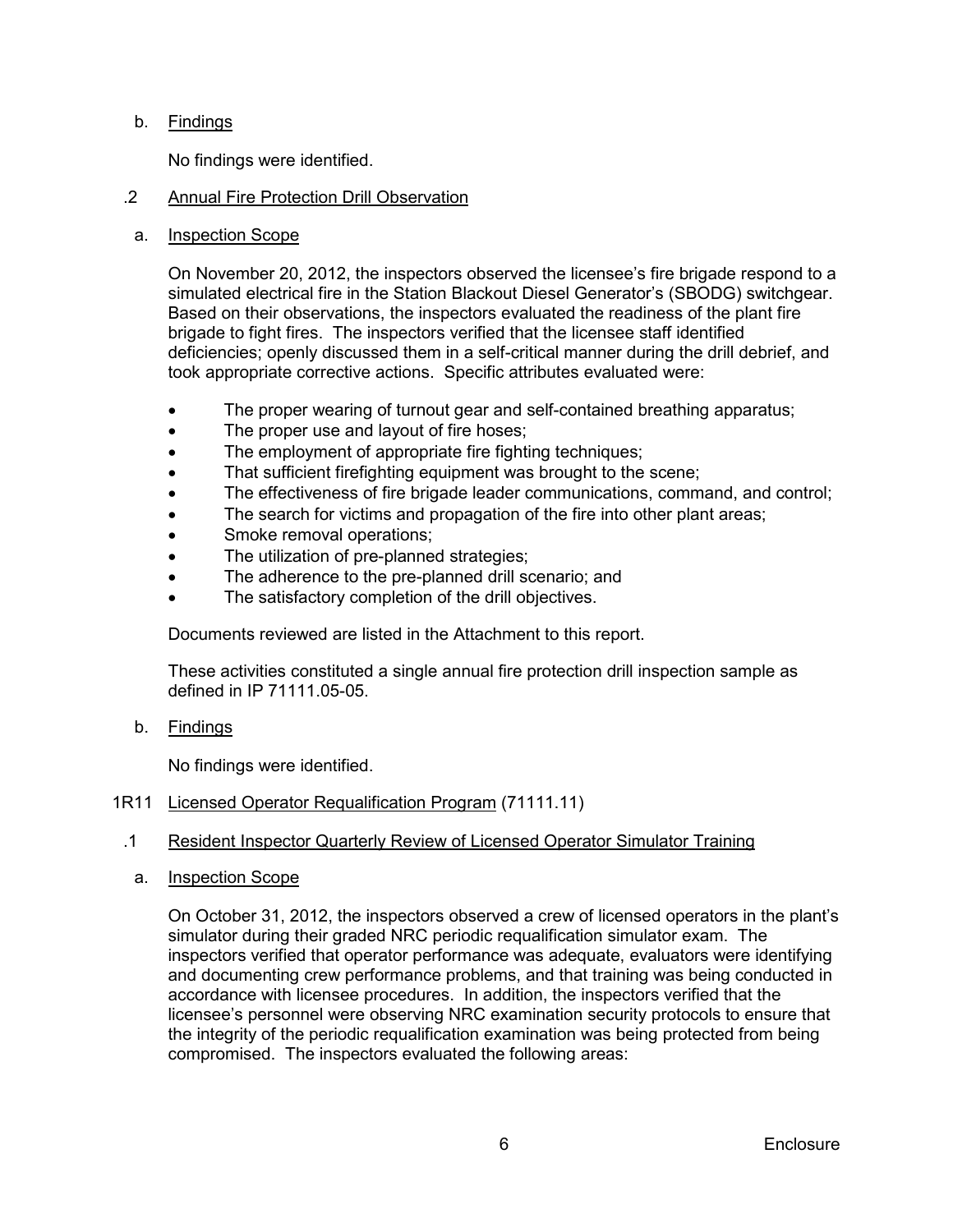- Licensed operator performance;
- The clarity and formality of communications;
- The ability of the crew to take timely and conservative actions;
- The crew's prioritization, interpretation, and verification of annunciator alarms;
- The correct use and implementation of abnormal and emergency procedures by the crew;
- Control board manipulations;
- The oversight and direction provided by licensed senior reactor operators (SROs); and
- The ability of the crew to identify and implement appropriate TS actions and Emergency Plan actions and notifications.

The crew's performance in these areas was compared to pre-established operator action expectations and successful critical task completion requirements. Documents reviewed are listed in the Attachment to this report.

This inspection constituted a single quarterly licensed operator requalification program simulator sample as defined in IP 71111.11-05.

b. <u>Findings</u>

No findings were identified.

#### .2 Resident Inspector Quarterly Observation of Control Room Activities

a. Inspection Scope

During the course of the inspection period, the inspectors performed numerous observations of licensed operator performance in the plant's control room to verify that operator performance was adequate and that plant evolutions were being conducted in accordance with approved plant procedures. Specific activities observed that involved a heightened tempo of activities or periods of elevated risk included, but were not limited to:

- Transient response activities involving manipulations of the plant's integrated control system (ICS) on October 24, 2012;
- A plant power reduction to approximately 50 percent and removal of one main condenser waterbox from service for maintenance activities on November 9, 2012; and
- Restoration of full power operation following completion of main condenser maintenance on November 12, 2012.

The inspectors evaluated the following areas during the course of the control room observations:

- Licensed operator performance;
- The clarity and formality of communications;
- The ability of the crew to take timely and conservative actions;
- The crew's prioritization, interpretation, and verification of annunciator alarms;
- The correct use and implementation of normal operating, annunciator alarm response, and abnormal operating procedures by the crew;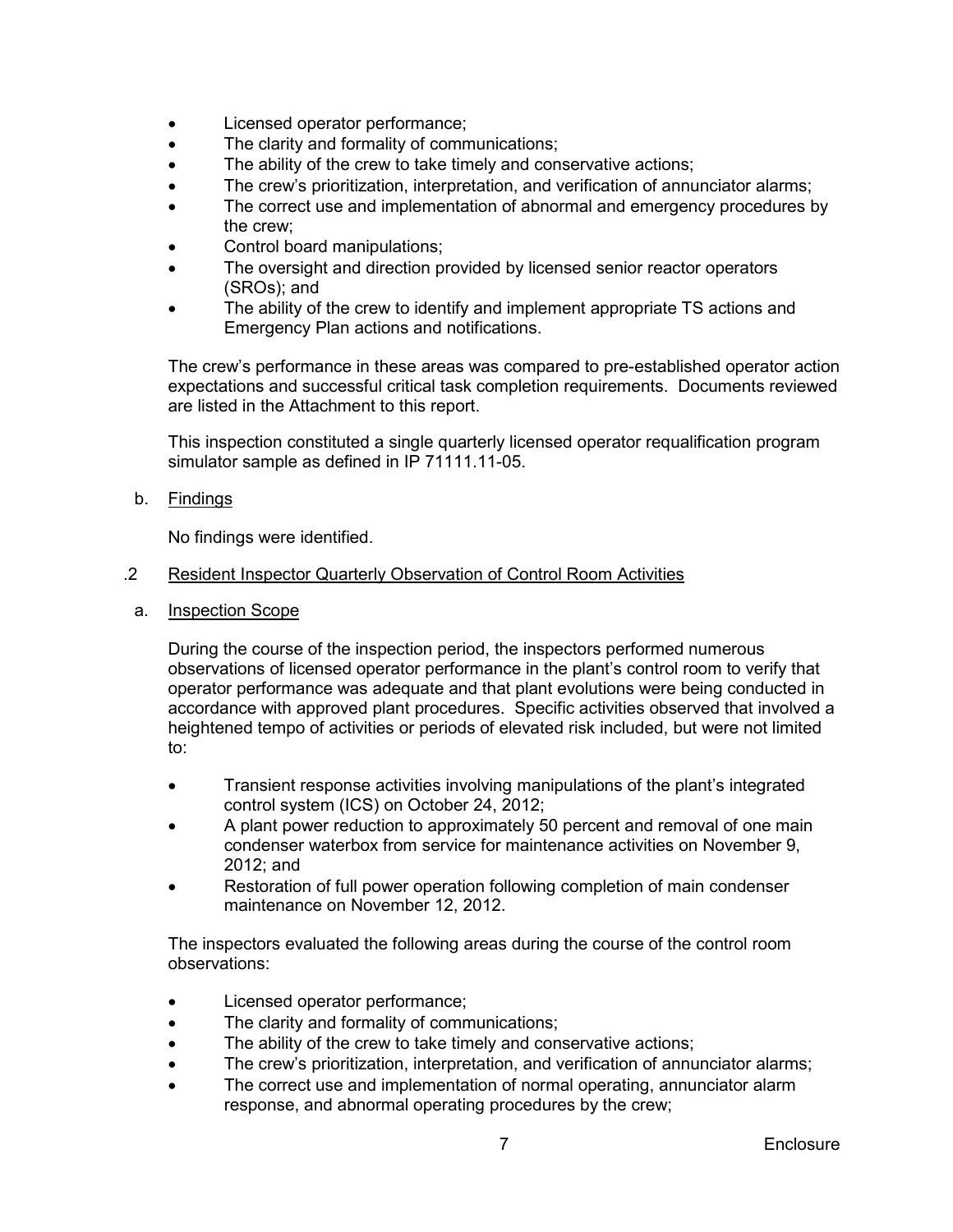- Control board manipulations;
- The oversight and direction provided by on-watch SROs and plant management personnel; and
- The ability of the crew to identify and implement appropriate TS actions and notifications.

The crew's performance in these areas was compared to pre-established operator action expectations and successful critical task completion requirements. Documents reviewed are listed in the Attachment to this report.

This inspection constituted a single quarterly observation sample of operator performance in the plant's control room as defined in IP 71111.11-05.

b. Findings

# Operator Error in Response to a Small Power Transient Momentarily Renders Technical Specification Equipment Inoperable

### Introduction

A self-revealed finding of very low safety significance (Green) and associated NCV of TS 5.4.1(a) were identified following the control room crew's response to a small power rise that occurred while shifting the plant's ICS to the "track" mode of operation on October 24, 2012. Specifically, the Unit Supervisor, a licensed SRO, directed an on-shift Reactor Operator (RO) to place the Steam Generator/Reactor Demand control station for the ICS in manual and lower power in response to the observed reactor power increase. However, because the plant's control rod drive (CRD) station (known as the "Diamond panel") was already in manual as part of the planned ICS transfer to "track" mode, the signal from the Steam Generator/Reactor Demand control station only was passed through to the Feedwater System and not to the CRD System. As a result, average coolant temperature and pressurizer level both rose due to a mismatch between reactor power and steam generator power and caused an unplanned entry into TS Limiting Condition for Operation (LCO) 3.4.9, Condition A, for pressurizer level above the TS limit of 228 inches.

# **Description**

During a recent plant outage in fall of 2011 to replace the reactor vessel closure head, the licensee enacted a modification to the ICS and replaced one of its four main subsystem modules, the Unit Load Demand (ULD), with a new digital ULD to improve overall ICS reliability. An unintended result of this modification was the introduction of a small power error into the ICS, which manifested itself as a small increase in plant power on the order of about 0.5 percent whenever the ICS was shifted into "track" mode of operation. This error was known to plant operators and was being investigated through the licensee's CAP by the engineering staff, but was essentially considered to be nothing more than a minor operational nuisance.

On the afternoon of October 24, 2012, the on-watch control room crew was preparing to place the plant into proper conditions to support planned periodic testing of the "D" reactor trip breaker. Historically, these preparations included slightly lowering plant power by about one to two percent and then prohibiting any automatic control rod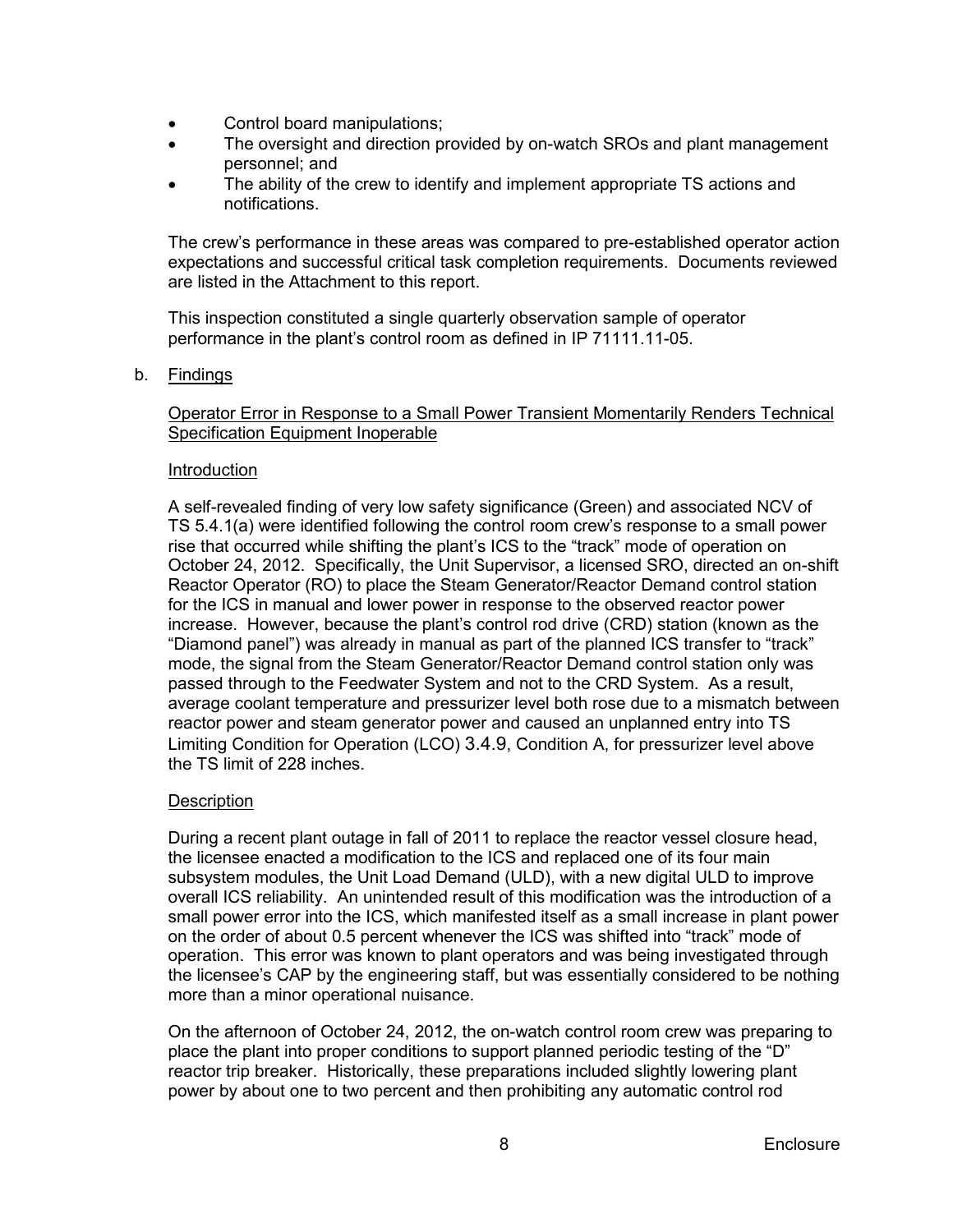movement by placing the Diamond panel in manual and the ICS into "track" mode of operation. Just prior to placing the Diamond panel into manual, the ICS demanded an automatic control rod withdrawal to facilitate a normal adjustment to reactor coolant system (RCS) temperature. This automatic control rod withdrawal was extremely brief and went unnoticed by the on-watch crew in the control room. Just after placing the Diamond panel into manual and the ICS into "track" mode of operation, the on-watch control room crew noted that reactor power was rising as expected. However, because of the automatic control rod withdrawal that went unnoticed by the crew, the magnitude of the power increase was larger than what the crew expected, and they concluded that manual action was required to halt the power increase.

The Unit Supervisor, believing that some unknown problem with the ULD was responsible for the power increase, directed the on-watch RO to place the Steam Generator/Reactor Demand control station for the ICS in manual and lower power using that station. This would have been an acceptable action had the ICS been in full automatic. However, with the Diamond panel already in manual and the ICS in the "track" mode, this was an incorrect decision.

The on-watch RO recommended twice that he should use the Diamond panel to manually insert control rods to reduce reactor power, but the Unit Supervisor overrode this recommendation and continued to direct that the Steam Generator/Reactor Demand control station for the ICS be placed in manual and that power be reduced using that station. The on-watch RO, assuming that the Unit Supervisor was seeing another indication that he did not see, took the Steam Generator/Reactor Demand control station for the ICS to manual and attempted to lower power using that station in two small increments. With the Diamond panel in manual, this resulted in sending a signal to the FW side of the steam generators to reduce power while the corresponding signal to the reactor to reduce power was blocked. As a result, average reactor coolant temperature and pressurizer level both increased unexpectedly due to a mismatch between reactor power and steam generator secondary side power.

The increase in pressurizer level resulted in the "High Level" annunciator alarming. The on-watch Shift Manager was alerted in his adjacent office by this alarm and proceeded to the main area of the control room to assess the situation. He directed the Unit Supervisor to enter DB-OP-02526, "Primary to Secondary Heat Transfer Upset," and the crew was directed to take actions to stabilize the plant in accordance with this procedure. The NRC Senior Resident Inspector, alerted by the plant announcement that a primary to secondary heat balance upset was occurring, responded to the control room and monitored the crew's actions to stabilize the plant and recover from the transient.

Per the shift log, pressurizer level exceeded its TS limit of 228 inches and rendered the pressurizer inoperable at 12:02 p.m. Pressurizer level came back down within specifications at 12:04 p.m., with the highest level recorded having been 228.6 inches. Similarly, per the shift log and plant recorders, the highest plant power observed during the event was 99.95 percent on the highest reading nuclear instrument channel.

The licensee's investigation identified multiple apparent and contributing causes for the event. Chiefly amongst these was that the Operations Department had developed a tolerance for the power error introduced by the modification that installed the new digital ULD. This, in turn, had led to a situation where plant procedures for the operation of the ICS with the new ULD contained insufficient guidance on how to deal with the error, as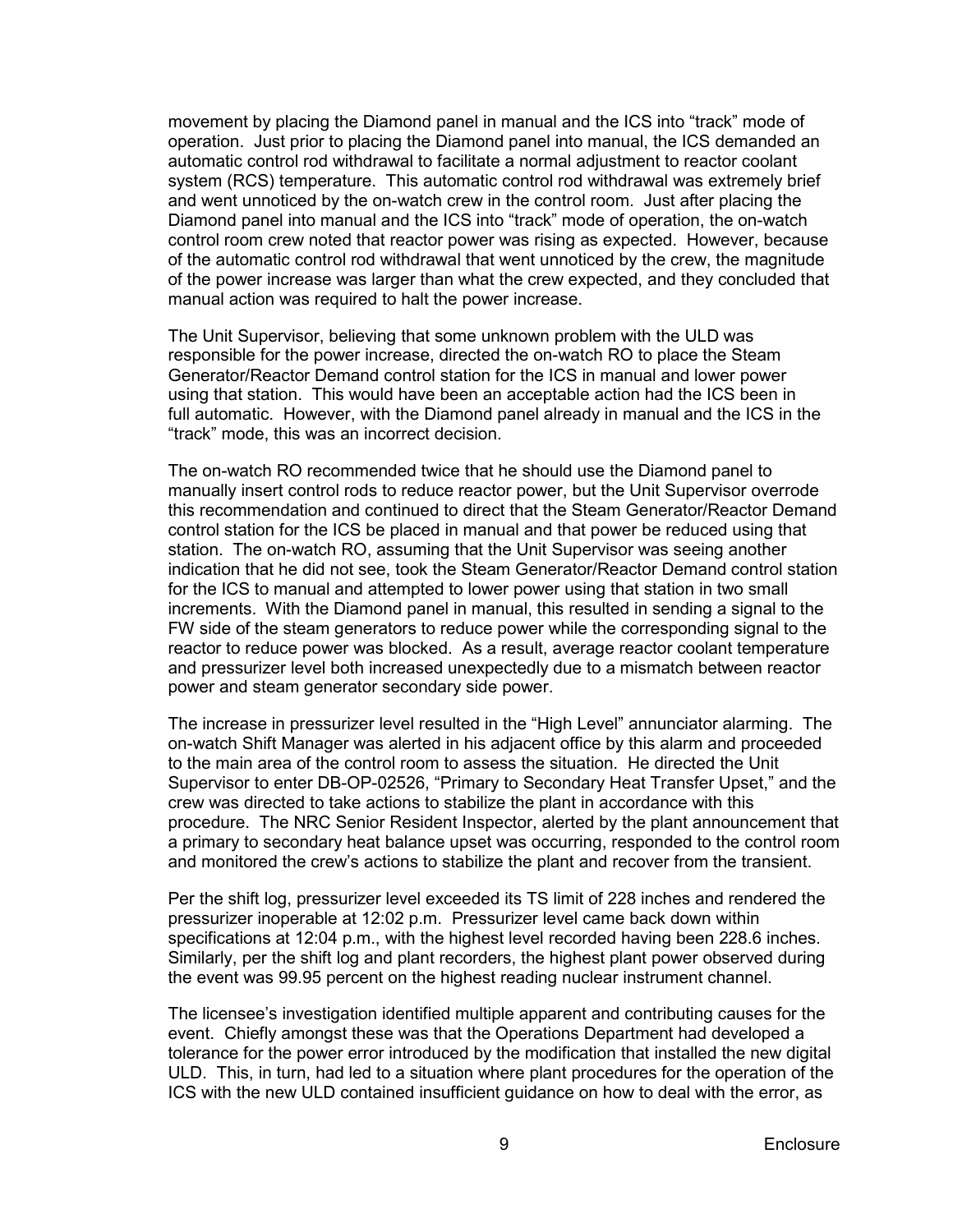well as a situation in which training had not been utilized to ensure that all Operations Department personnel had an adequate level of knowledge concerning how the ICS operated with the power error in place.

# Analysis

The inspectors reviewed this finding using the guidance contained in Appendix B, "Issue Screening," of Inspection Manual Chapter (IMC) 0612, "Power Reactor Inspection Reports." The inspectors determined that the licensee's incorrect actions in attempting to respond to the power transient by taking the Steam Generator/Reactor Demand control station for the ICS to manual and attempting to reduce power using that station with the Diamond panel in manual was a performance deficiency that was reasonably within the licensee's ability to foresee and correct and should have been prevented. This finding was associated with the Initiating Events Cornerstone of reactor safety and was of more than minor significance because it directly impacted the cornerstone objective to limit the likelihood of events that upset plant stability and challenge critical safety functions during shutdown as well as power operations.

The inspectors evaluated the finding using IMC 0609, Appendix A, "The Significance Determination Process for Findings At-Power." Using Exhibit 1, which contains the screening questions for the Initiating Events Cornerstone of reactor safety, the inspectors determined that the finding screened as very low safety significance (Green) because it did not adversely impact any of the following parameters:

- Loss-of-Coolant Accident initiators;
- Transient initiators;
- Support System Loss initiators;
- Steam Generator Tube Rupture initiators; or
- **External Event Initiators.**

This finding had a cross-cutting aspect in the area of Problem Identification and Resolution (PI&R),CAP component, because the licensee failed to take corrective action for the ICS/ULD power error anomaly in a timely manner, commensurate with the issue's safety significance and complexity. (P.1(d))

#### Enforcement

Technical Specification 5.4.1(a) requires the licensee to establish, implement, and maintain applicable written procedures for the safety-related systems and activities recommended in RG 1.33, Revision 2, Appendix A. Section 2(g) of RG 1.33, Revision 2, Appendix A, requires procedures for the proper operation of the plant at power, which would include any and all operations involving the ICS. Contrary to this requirement, the licensee failed to properly prepare and implement technically adequate written procedures for the operation of the ICS with the power error introduced from the modification to install the licensee's new digital ULD, such that the on-watch control room crew lacked sufficient procedural guidance regarding the transfer of the ICS to "track" mode on October 24, 2012, and a resulting plant transient rendered the pressurizer TS inoperable for a brief period.

Because this finding was of very low safety significance, had been entered into the licensee's CAP, and the licensee had taken or planned corrective actions under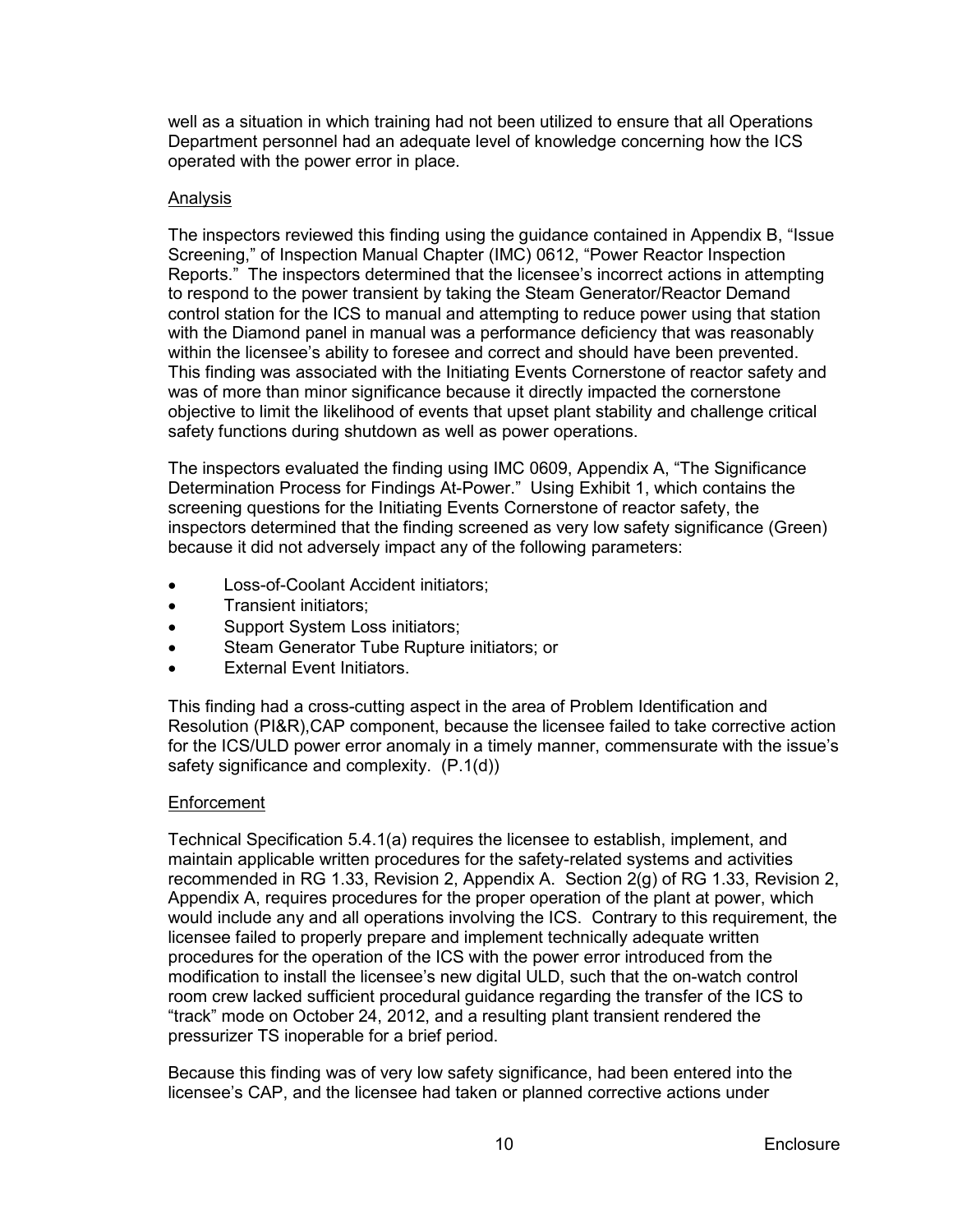CRs 2012-16833, 2012-17419, and 2012-17995, the associated violation is being treated as an NCV, consistent with Section 2.3.2 of the NRC Enforcement Policy. Corrective actions taken by the licensee included applicable procedure revisions to provide detailed instructions to crews for transferring the ICS to "track" mode, as well as training for all operators on this issue. Additionally, the licensee has planned physical modifications to the ICS and the ULD in the next refuel outage to correct the power error issue. (NCV 05000346/2012005-01)

- *.*3 Biennial Written and Annual Operating Test Results
	- a. Inspection Scope

The inspectors reviewed the overall pass/fail results of the Biennial Written Examination, and the Annual Operating Test as administered by the licensee from October 1 through December 7, 2012, and required by 10 CFR 55.59(a). The results were compared to the thresholds established in IMC 0609, Appendix I, "Licensed Operator Requalification SDP," to assess the overall adequacy of the licensee's Licensed Operator Requalification Training (LORT) program to meet the requirements of 10 CFR 55.59.

The inspectors' reviews constituted a single annual licensed operator requalification inspection sample as defined in IP 71111.11A.

b. <u>Findings</u>

No findings were identified.

- .4 Biennial Review
- a. Inspection Scope

The following inspection activities were conducted during the week of November 26, 2012, to assess: 1) the effectiveness and adequacy of the facility licensee's implementation and maintenance of its systems approach to training (SAT) based LORT program, put into effect to satisfy the requirements of 10 CFR 55.59; 2) conformance with the requirements of 10 CFR 55.46 for use of a plant referenced simulator to conduct operator licensing examinations and for satisfying experience requirements; and 3) conformance with the operator license conditions specified in 10 CFR 55.53. The documents reviewed are listed in the Attachment to this report.

• PI&R (10 CFR 55.59(c); SAT Element 5 as Defined in 10 CFR 55.4): The inspectors evaluated the licensee's ability to assess the effectiveness of its LORT program and their ability to implement appropriate corrective actions to maintain its LORT Program up to date. The inspectors reviewed documents related to the plant's operating history and associated responses (e.g., plant issue matrix and performance review reports; recent examination and inspection reports; licensee event reports (LERs)). The inspectors reviewed the licensee's quality assurance (QA) oversight activities, including licensee training department self-assessment reports. The PI&R portion of this inspection has not been completed, pending further review of operator performance issues including corrective actions and root cause evaluation associated with CR 2012-16833, "After Placing Rod Control Panel Into Manual an Unexpected Power Rise Was Observed by the ATC RO."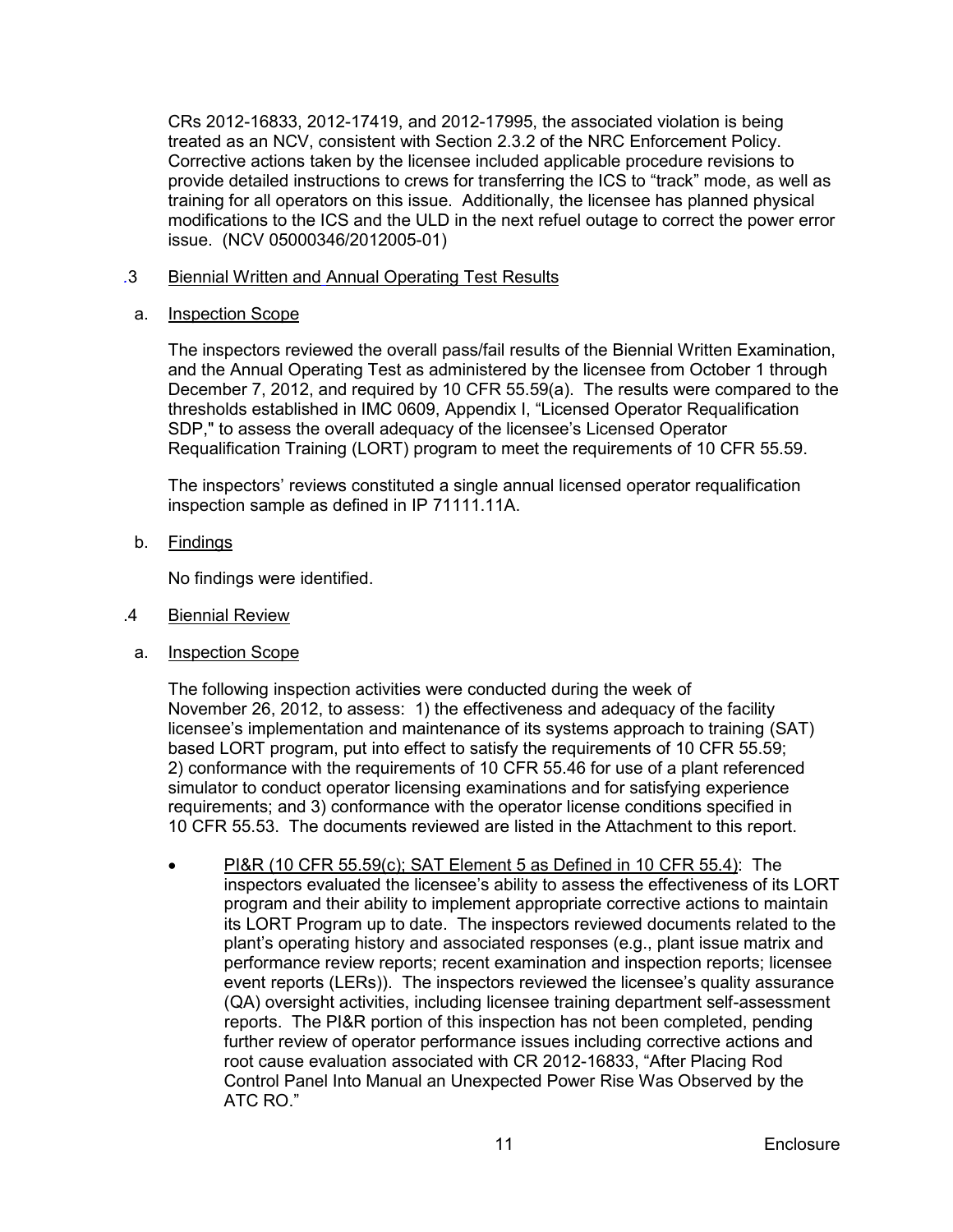- Licensee Requalification Examinations (10 CFR 55.59(c); SAT Element 4 as Defined in 10 CFR 55.4): The inspectors reviewed the licensee's program for development and administration of the LORT biennial written examination and annual operating tests to assess the licensee's ability to develop and administer examinations that are acceptable for meeting the requirements of 10 CFR 55.59(a).
	- The inspectors reviewed the methodology used to construct the examination including content, level of difficulty, and general quality of the examination/test materials. The inspectors also assessed the level of examination material duplication from week-to-week for both, the operating tests and examinations administered in 2012. The inspectors reviewed a sample of the written examinations and associated answer keys to check for consistency and accuracy.
	- The inspectors observed the administration of the annual operating test to assess the licensee's effectiveness in conducting the examinations, including the conduct of pre-examination briefings, evaluations of individual operator and crew performance, and post-examination analysis. The inspectors evaluated the performance of one crew in parallel with the facility evaluators during four dynamic simulator scenarios, and evaluated various licensed crew members concurrently with facility evaluators during the administration of several job performance measures.
	- The inspectors assessed the adequacy and effectiveness of the remedial training conducted since the last requalification examinations and the training planned for the current examination cycle to ensure that they addressed weaknesses in licensed operator or crew performance identified during training and plant operations. The inspectors reviewed remedial training procedures and individual remedial training plans.
- Conformance with Examination Security Requirements (10 CFR 55.49): The inspectors conducted an assessment of the licensee's processes related to examination physical security and integrity (e.g., predictability and bias) to verify compliance with 10 CFR 55.49, "Integrity of Examinations and Tests." The inspectors reviewed the facility licensee's examination security procedure, and observed the implementation of physical security controls (e.g., access restrictions and simulator input/output controls) and integrity measures (e.g., security agreements, sampling criteria, bank use, and test item repetition) throughout the inspection period.
- Conformance with Simulator Requirements Specified in 10 CFR 55.46: The inspectors assessed the adequacy of the licensee's simulation facility (simulator) for use in operator licensing examinations and for satisfying experience requirements. The inspectors reviewed a sample of simulator performance test records (e.g., transient tests, malfunction tests, scenario based tests, post-event tests, steady state tests, and core performance tests), simulator discrepancies, and the process for ensuring continued assurance of simulator fidelity in accordance with 10 CFR 55.46. The inspectors reviewed and evaluated the discrepancy corrective action process to ensure that simulator fidelity was being maintained. Open simulator discrepancies were reviewed for importance relative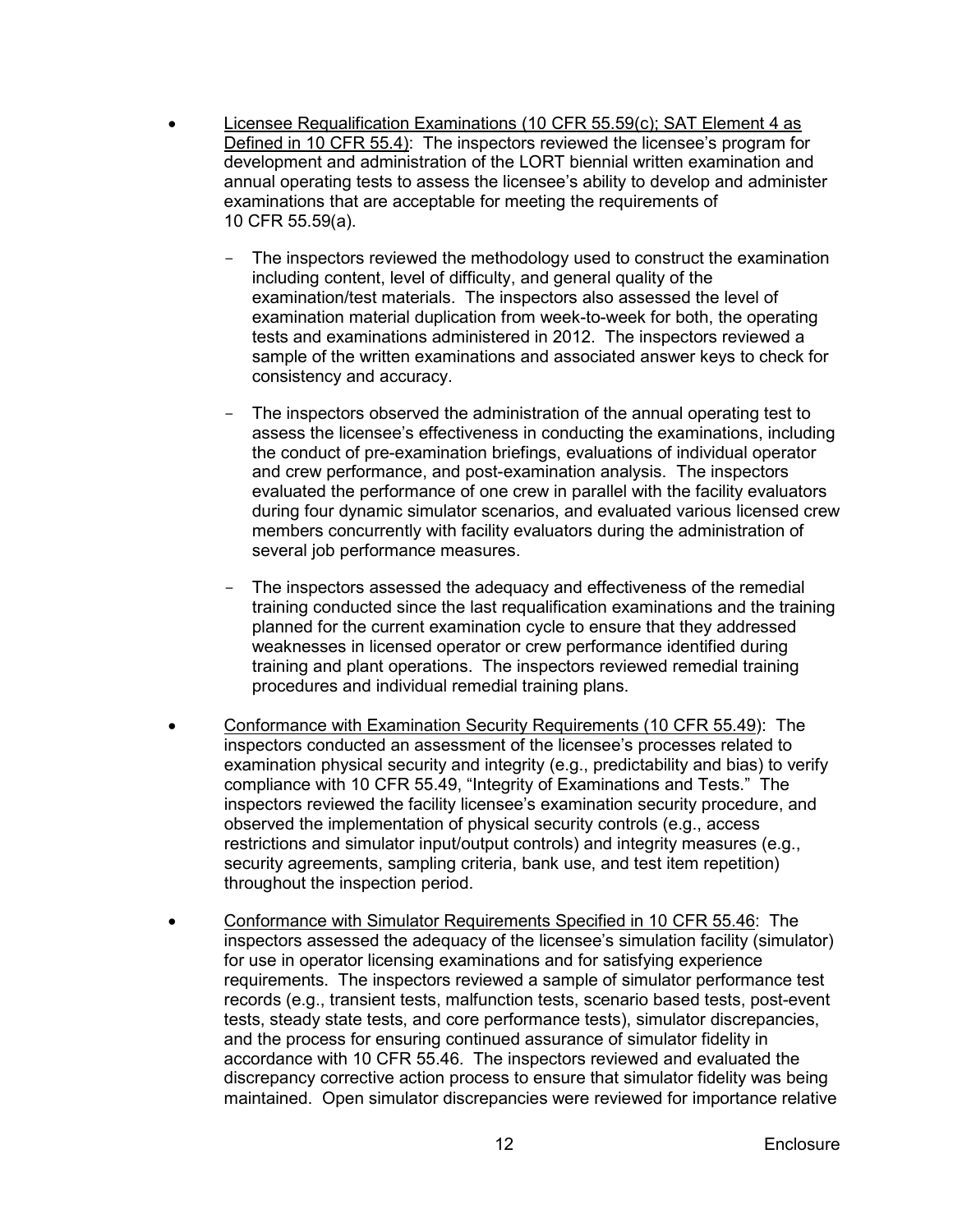to the impact on 10 CFR 55.45 and 55.59 operator actions as well as on nuclear and thermal hydraulic operating characteristics.

• Conformance with Operator License Conditions (10 CFR 55.53): The inspectors reviewed the facility licensee's program for maintaining active operator licenses and to assess compliance with 10 CFR 55.53(e) and (f). The inspectors reviewed the procedural guidance and the process for tracking on-shift hours for licensed operators, and which control room positions were granted watchstanding credit for maintaining active operator licenses. Additionally, medical records for seven licensed operators were reviewed for compliance with 10 CFR 55.53(I).

Because the PI&R portion of the inspection has not yet been completed, the inspectors' reviews did not constitute an inspection sample but only represented a partial sample. Completion of the remaining activities to constitute the full inspection sample is anticipated during the first calendar quarter of 2013.

b. <u>Findings</u>

No findings were identified.

- <span id="page-16-0"></span>1R12 Maintenance Effectiveness (71111.12)
- .1 Routine Quarterly Evaluations (71111.12Q)
	- a. Inspection Scope

The inspectors evaluated degraded performance issues involving the following risk-significant systems:

- Review of the licensee's Periodic Evaluation of the Maintenance Rule Program and associated goals and preventive maintenance activities as required by 10 CFR 50.65(a)(3); and
- Review of issues associated with the Train 2 DC system and battery.

The inspectors reviewed events such as where ineffective equipment maintenance had resulted in valid or invalid automatic actuations of engineered safeguards systems and independently verified the licensee's actions to address system performance or condition problems in terms of the following:

- Implementing appropriate work practices;
- Identifying and addressing common cause failures;
- Scoping of systems in accordance with 10 CFR 50.65(b) of the maintenance rule;
- Characterizing system reliability issues for performance;
- Charging unavailability for performance;
- Trending key parameters for condition monitoring;
- Ensuring 10 CFR 50.65(a)(1) or (a)(2) classification or re-classification; and
- Verifying appropriate performance criteria for structures, systems, and components (SSCs)/functions classified as (a)(2), or appropriate and adequate goals and corrective actions for systems classified as (a)(1).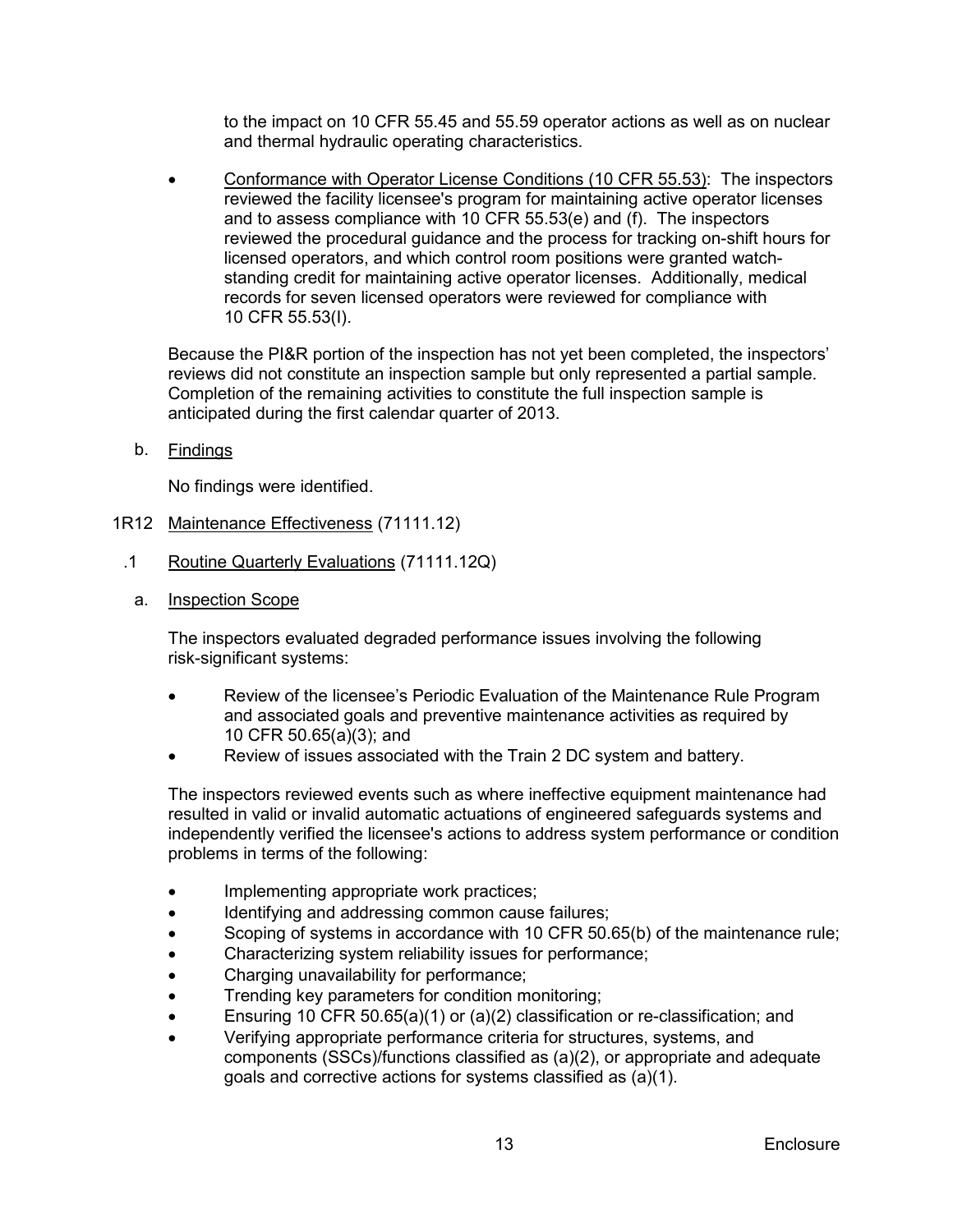The inspectors assessed performance issues with respect to the reliability, availability, and condition monitoring of the system. In addition, the inspectors verified maintenance effectiveness issues were entered into the CAP with the appropriate significance characterization. Documents reviewed are listed in the Attachment to this report.

The inspectors' reviews constituted two quarterly maintenance effectiveness samples as defined in IP 71111.12-05.

b. <u>Findings</u>

No findings were identified.

# <span id="page-17-0"></span>1R13 Maintenance Risk Assessments and Emergent Work Control (71111.13)

- .1 Maintenance Risk Assessments and Emergent Work Control
	- a. Inspection Scope

The inspectors reviewed the licensee's evaluation and management of plant risk for the maintenance and emergent work activities affecting risk-significant and safety-related equipment listed below to verify that the appropriate risk assessments were performed prior to removing equipment for work:

- Emergent activities during the week ending November 10, 2012, associated with a downpower to address a condenser tube leak. The plant reduced power to approximately 50 percent power, removed one FW pump from service and removed the inner condenser loop from service to complete condenser tube leak repairs; and
- Planned activities during the week ending December 1, 2012, to replace main turbine throttle control valve modules within ICS that had been damaged by a lightning strike some weeks earlier.

These activities were selected based on their potential risk significance relative to the Reactor Safety Cornerstones. As applicable for each activity, the inspectors verified that risk assessments were performed as required by 10 CFR 50.65(a)(4) and were accurate and complete. When emergent work was performed, the inspectors verified that the plant risk was promptly reassessed and managed. The inspectors reviewed the scope of maintenance work, discussed the results of the assessment with the licensee's probabilistic risk analyst or shift technical advisor, and verified plant conditions were consistent with the risk assessment. The inspectors also reviewed TS requirements and walked down portions of redundant safety systems, when applicable, to verify risk analysis assumptions were valid and applicable requirements were met.

Specific documents reviewed during this inspection are listed in the Attachment to this report. The inspectors' reviews of these maintenance risk assessments and emergent work control activities constituted two inspection samples as defined in IP 71111.13-05.

#### b. <u>Findings</u>

No findings were identified.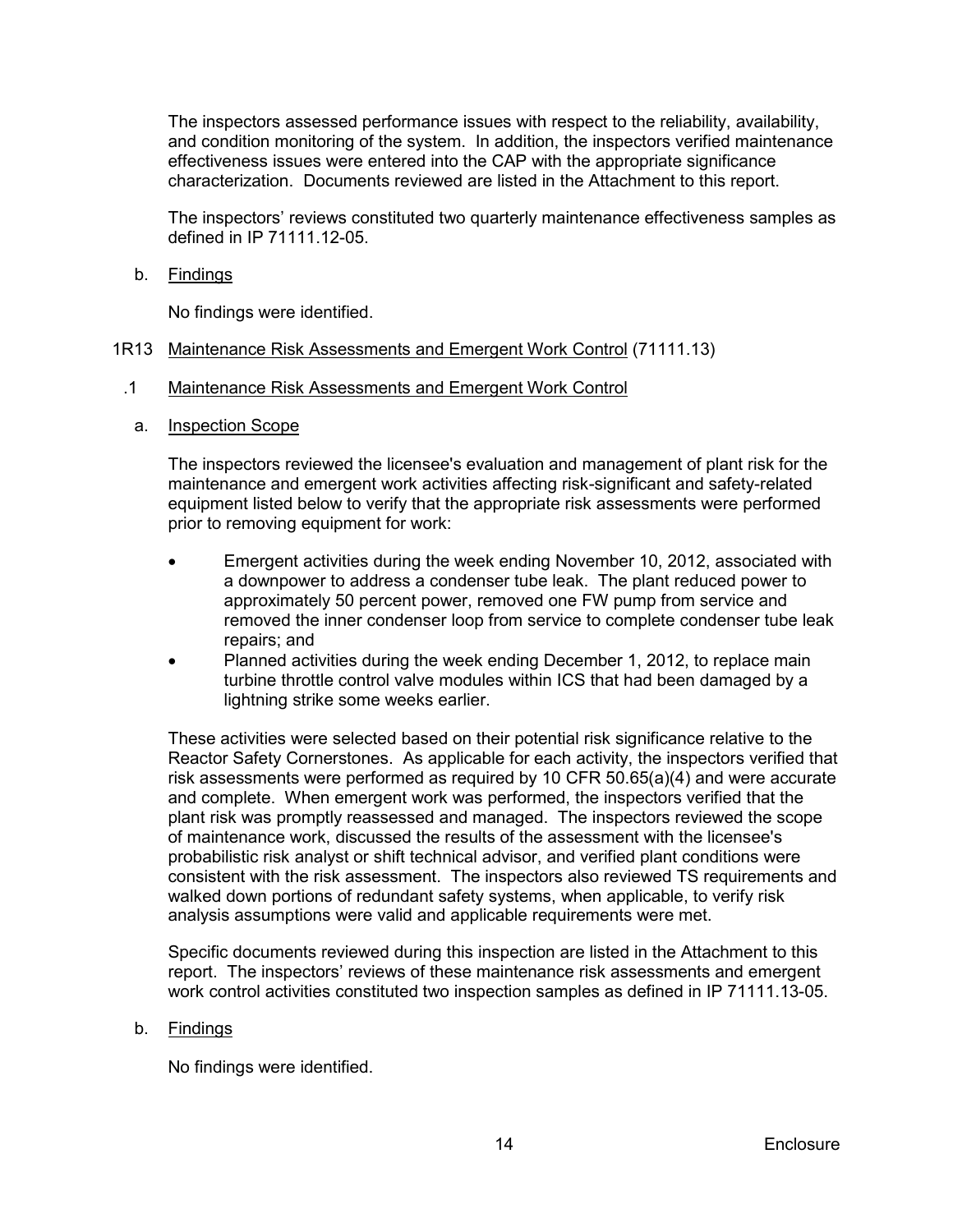# <span id="page-18-0"></span>1R15 Operability Determinations and Functional Assessments (71111.15)

#### .1 Operability Evaluations

# a. Inspection Scope

The inspectors reviewed the following issues:

- Operability of the qualified circuits between the offsite transmission network and the onsite Class 1E AC Electrical Power Distribution System when the Ohio Edison offsite power source was removed from service for emergent maintenance during the week ending October, 20, 2012;
- Operability of Emergency Diesel Generator (EDG) 1 with twelve out of approximately 1400 heat exchanger tubes on the jacket water side of the lube oil cooler blocked by foreign material, as documented in CR 2012-18031; and
- Operability of Control Room Envelope with one set of dampers inoperable, as documented in CR 2012-02644.

The inspectors selected these potential operability issues based on the risk significance of the associated components and systems. The inspectors evaluated the technical adequacy of the evaluations to ensure that TS operability was properly justified and the subject component or system remained available such that no unrecognized increase in risk occurred. The inspectors compared the operability and design criteria in the appropriate sections of the TS and USAR to the licensee's evaluations to determine whether the components or systems were operable. Where compensatory measures were required to maintain operability, the inspectors determined whether the measures in place would function as intended and were properly controlled. The inspectors determined, where appropriate, compliance with bounding limitations associated with the evaluations. Additionally, the inspectors reviewed a sampling of corrective action documents to verify that the licensee was identifying and correcting any deficiencies associated with operability evaluations. Documents reviewed are listed in the Attachment to this report.

The inspectors' reviews of these operability evaluations constituted three inspection samples as defined in IP 71111.15-05.

b. <u>Findings</u>

No findings were identified.

- <span id="page-18-1"></span>1R19 Post-Maintenance Testing (71111.19)
- .1 Quarterly Resident Inspector Observation and Review of Post-Maintenance Testing Activities
	- a. Inspection Scope

The inspectors reviewed the following post-maintenance (PMT) activities to verify that procedures and test activities were adequate to ensure system operability and functional capability: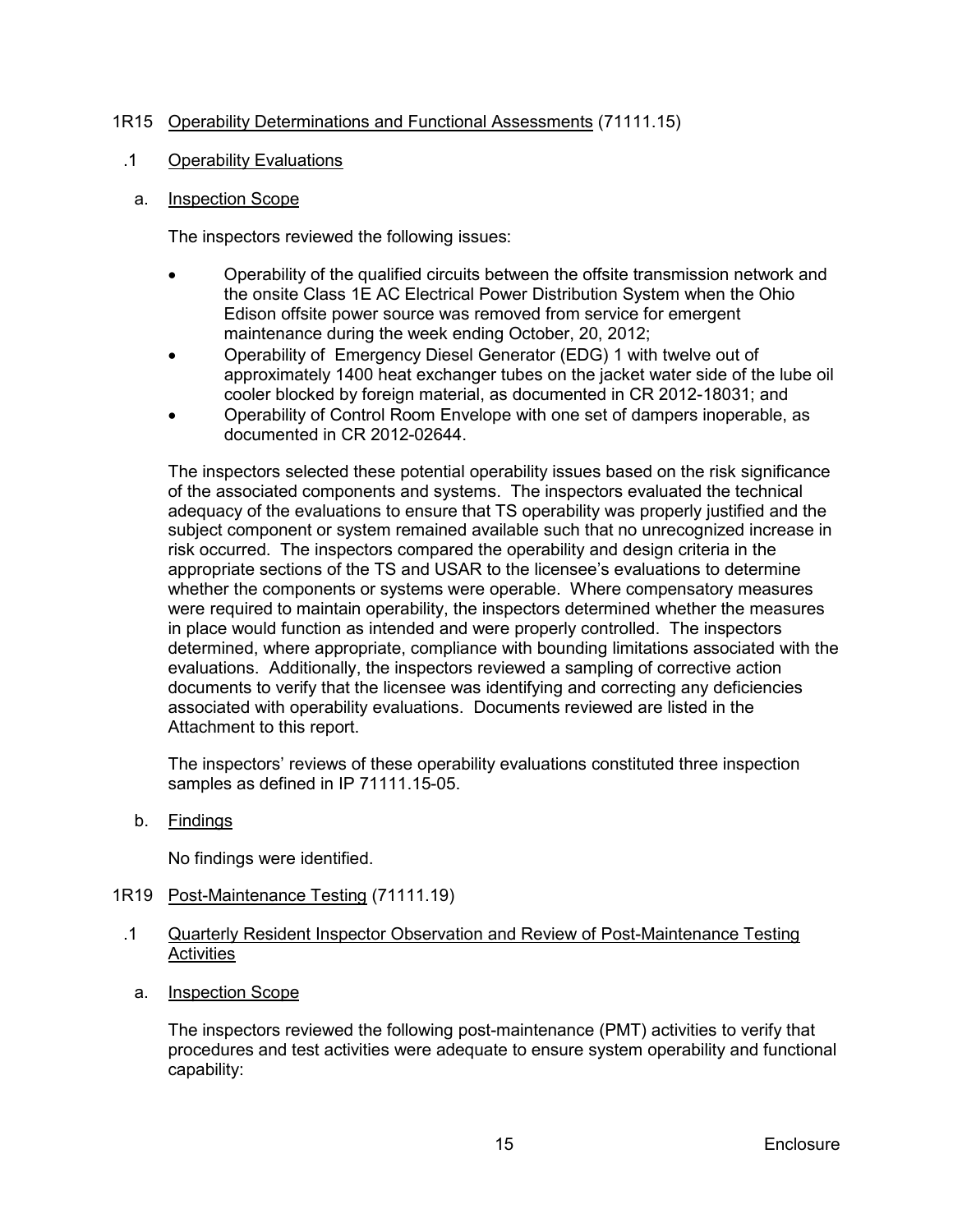- Observation of selected portions of the performance testing and review of the test results for safety-related Battery Charger 2P following replacement of the battery charger with a new and improved model during the week ending October 20, 2012;
- Observation of the EDG 1 test run and review of the test results following a maintenance work window during the week ending November 17, 2012; and
- Observation of selected portions of the performance testing and review of the test results for safety-related Battery Charger 2N following replacement of the battery charger with a new and improved model during the week ending December 1, 2012.

These activities were selected based upon the structure, system, or component's ability to impact risk. The inspectors evaluated these activities for the following (as applicable): the effect of testing on the plant had been adequately addressed; testing was adequate for the maintenance performed; acceptance criteria were clear and demonstrated operational readiness; test instrumentation was appropriate; tests were performed as written in accordance with properly reviewed and approved procedures; equipment was returned to its operational status following testing (temporary modifications or jumpers required for test performance were properly removed after test completion); and test documentation was properly evaluated. The inspectors evaluated the activities against TSs, the USAR, 10 CFR Part 50 requirements, licensee procedures, and various NRC generic communications to ensure that the test results adequately ensured that the equipment met the licensing basis and design requirements. In addition, the inspectors reviewed corrective action documents associated with the PMTs to determine whether the licensee was identifying problems and entering them in the CAP and that the problems were being corrected commensurate with their importance to safety. Documents reviewed are listed in the Attachment to this report.

The inspectors' reviews of these activities constituted three PMT inspection samples as defined in IP 71111.19-05.

b. <u>Findings</u>

No findings were identified.

# <span id="page-19-0"></span>1R22 Surveillance Testing (71111.22)

- .1 Surveillance Testing
	- a. Inspection Scope

The inspectors reviewed the test results for the following activities to determine whether risk-significant systems and equipment were capable of performing their intended safety function and to verify testing was conducted in accordance with applicable procedural and TS requirements:

- DB-PF-03023; "Service Water Pump 2 Testing," during the week ending October 6, 2012 (IST);
- DB-SP-03160; "Auxiliary Feedwater Pump 2 Quarterly Test," during the week ending October 13, 2012 (IST);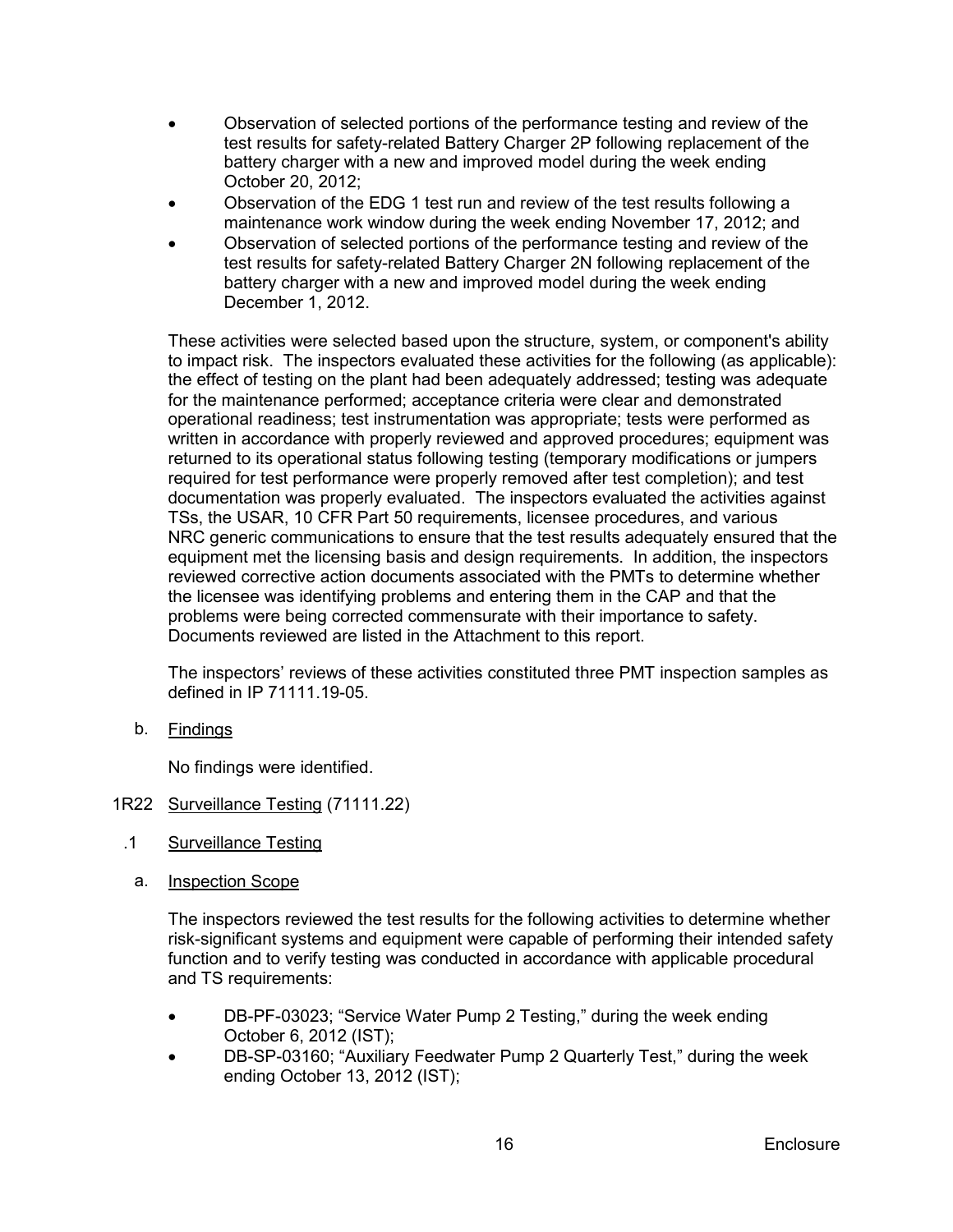- DB-SC-03071; "Emergency Diesel Generator 2 Monthly Test," during the week ending November 10, 2012 (routine);
- DB-FP-04041; "Startup Transformer 01 Deluge Test," during the week ending November 24, 2012 (routine); and
- DB-SS-04150; "Main Turbine Stop Valve Test," during the week ending December 15, 2012 (routine).

The inspectors observed in-plant activities and reviewed procedures and associated records to determine the following:

- Did preconditioning occur;
- The effects of the testing were adequately addressed by control room personnel or engineers prior to the commencement of the testing;
- Acceptance criteria were clearly stated, demonstrated operational readiness, and consistent with the system design basis;
- Plant equipment calibration was correct, accurate, and properly documented;
- As-left setpoints were within required ranges; and the calibration frequency was in accordance with TSs, the USAR, procedures, and applicable commitments;
- Measuring and test equipment calibration was current;
- Test equipment was used within the required range and accuracy; applicable prerequisites described in the test procedures were satisfied;
- Test frequencies met TS requirements to demonstrate operability and reliability; tests were performed in accordance with the test procedures and other applicable procedures; jumpers and lifted leads were controlled and restored where used;
- Test data and results were accurate, complete, within limits, and valid;
- Test equipment was removed after testing;
- Where applicable for inservice testing (IST) activities, testing was performed in accordance with the applicable version of Section XI, American Society of Mechanical Engineers (ASME) code, and reference values were consistent with the system design basis;
- Where applicable, test results not meeting acceptance criteria were addressed with an adequate operability evaluation or the system or component was declared inoperable;
- Where applicable, actual conditions encountering high resistance electrical contacts were such that the intended safety function could still be accomplished;
- Prior procedure changes had not provided an opportunity to identify problems encountered during the performance of the surveillance or calibration test;
- Equipment was returned to a position or status required to support the performance of its safety functions; and
- All problems identified during the testing were appropriately documented and dispositioned in the CAP.

Documents reviewed are listed in the Attachment to this report.

The inspectors' reviews of these activities constituted three routine surveillance testing samples and two inservice testing samples as defined in IP 71111.22, Sections -02 and -05.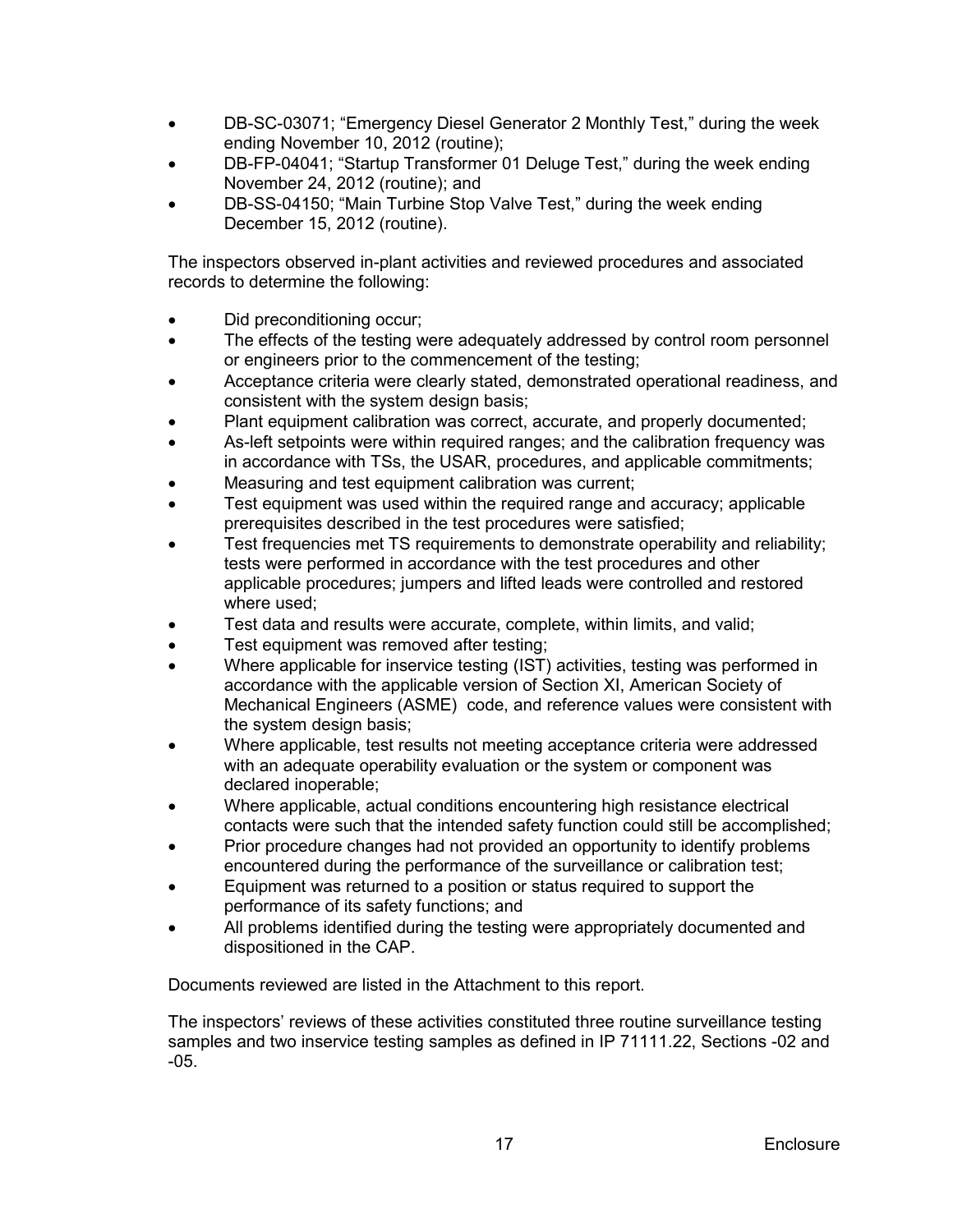# b. <u>Findings</u>

No findings were identified.

# <span id="page-21-0"></span>1EP4 Emergency Action Level and Emergency Plan Changes (71114.04)

#### a. Inspection Scope

The NSIR headquarters' staff performed an in-office review of the latest revisions of the Emergency Plan and various Emergency Plan Implementing Procedures (EPIPs) located under ADAMS Accession Numbers ML12094A370, ML12144A414, ML12237A323, ML12313A077, and ML12313A058 as listed in the Attachment.

The licensee transmitted the EPIP revisions to the NRC pursuant to the requirements of 10 CFR Part 50, Appendix E, Section V, "Implementing Procedures." The NRC review was not documented in a safety evaluation report and did not constitute approval of licensee-generated changes; therefore, this revision is subject to future inspection. The specific documents reviewed during this inspection are listed in the Attachment.

The inspectors' reviews of these Emergency Action Level and Emergency Plan Changes constituted a single inspection sample as defined in IP 71114.04-05.

b. <u>Findings</u>

No findings were identified.

- <span id="page-21-1"></span>1EP6 Drill Evaluation (71114.06)
	- .1 Emergency Preparedness Drill Observation
		- a. Inspection Scope

The inspectors evaluated the conduct of a routine licensee emergency drill on November 1, 2012, to identify any weaknesses and deficiencies in classification, notification, and protective action recommendation development activities. The inspectors observed emergency response operations in the control room simulator and technical support center to determine whether the event classification, notifications, and protective action recommendations were performed in accordance with procedures. The inspectors also attended the licensee drill critique to compare any inspector-observed weakness with those identified by the licensee staff in order to evaluate the critique and to verify whether the licensee staff was properly identifying weaknesses and entering them into the CAP. As part of the inspection, the inspectors reviewed the drill package and other documents listed in the Attachment to this report.

This emergency preparedness drill inspection constituted one sample as defined in IP 71114.06-05.

b. <u>Findings</u>

No findings were identified.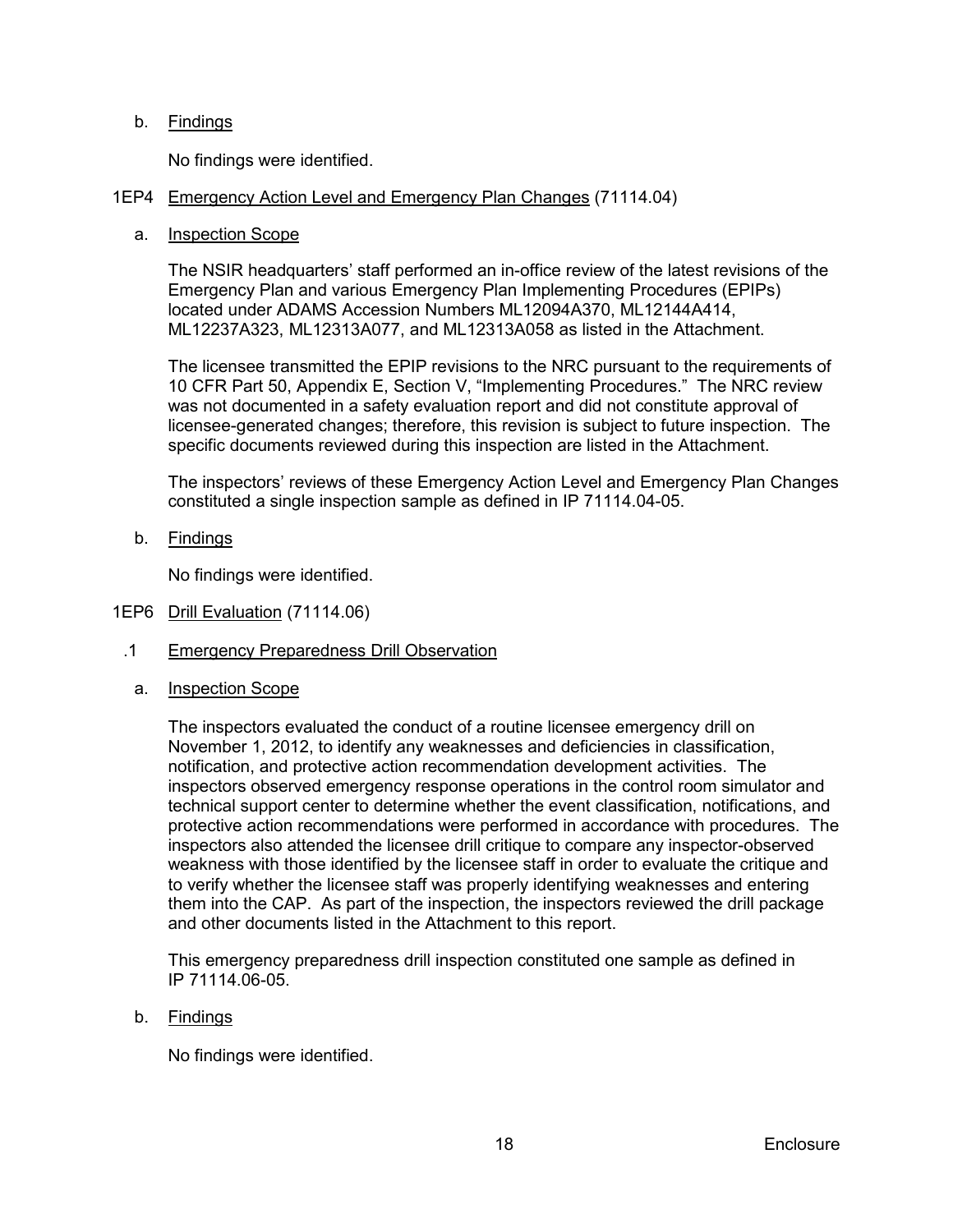# <span id="page-22-0"></span>**2. RADIATION SAFETY**

#### **Cornerstones: Occupational Radiation Safety and Public Radiation Safety**

#### <span id="page-22-1"></span>2RS1 Radiological Hazard Assessment and Exposure Controls (71124.01)

These activities supplement those documented in Inspection Report 05000346/2012003 and constitute one complete inspection sample as defined in IP 71124.01-05.

.1 Contamination and Radioactive Material Control (02.04)

#### a. Inspection Scope

The inspectors selected several sealed sources from the licensee's inventory records and assessed whether the sources were accounted for and verified to be intact.

The inspectors evaluated whether any transactions, since the last inspection, involving nationally tracked sources were reported in accordance with 10 CFR 20.2207.

b. <u>Findings</u>

No findings were identified.

- .2 Radiological Hazards Control and Work Coverage (02.05)
	- a. Inspection Scope

The inspectors examined the licensee's physical and programmatic controls for highly activated or contaminated materials (nonfuel) stored within spent fuel and other storage pools. The inspectors assessed whether appropriate controls (i.e., administrative and physical controls) were in place to preclude inadvertent removal of these materials from the pool.

b. <u>Findings</u>

No findings were identified.

### .3 Radiation Worker Performance (02.07)

a. Inspection Scope

The inspectors reviewed radiological problem reports since the last inspection that found the cause of the event to be human performance errors. The inspectors evaluated whether there was an observable pattern traceable to a similar cause. The inspectors assessed whether this perspective matched the corrective action approach taken by the licensee to resolve the reported problems. The inspectors discussed with the radiation protection (RP) manager any problems with the corrective actions planned or taken.

b. <u>Findings</u>

No findings were identified.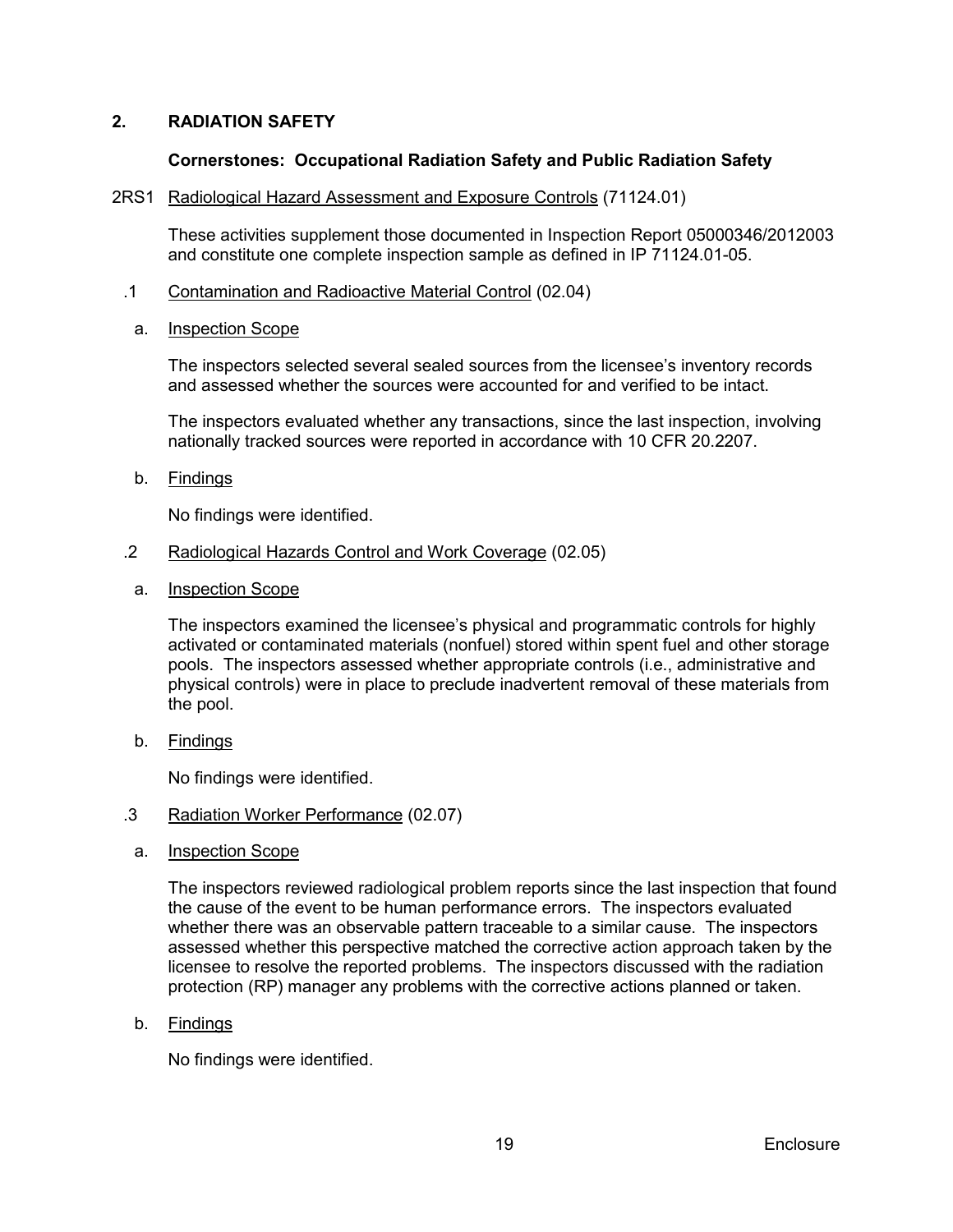# .4 Radiation Protection Technician Proficiency (02.08)

### a. Inspection Scope

The inspectors reviewed radiological problem reports since the last inspection that found the cause of the event to be RP technician error. The inspectors evaluated whether there was an observable pattern traceable to a similar cause. The inspectors assessed whether this perspective matched the corrective action approach taken by the licensee to resolve the reported problems.

b. <u>Findings</u>

No findings were identified.

- .5 Problem Identification and Resolution (02.09)
	- a. Inspection Scope

The inspectors evaluated whether problems associated with radiation monitoring and exposure control were being identified by the licensee at an appropriate threshold and were properly addressed for resolution in the licensee's CAP. The inspectors assessed the appropriateness of the corrective actions for a selected sample of problems documented by the licensee that involve radiation monitoring and exposure controls. The inspectors assessed the licensee's process for applying operating experience to their plant.

b. <u>Findings</u>

No findings were identified.

#### <span id="page-23-0"></span>2RS2 Occupational As-Low-As-Reasonably-Achievable Planning and Controls (71124.02)

These activities supplement those documented in Inspection Report 05000346/2012003 and constitute a partial inspection sample as defined in IP 71124.02-05.

- .1 Radiological Work Planning (02.02)
	- a. Inspection Scope

The inspectors compared the results achieved (dose rate reductions, person-rem used) with the intended dose established in the licensee's as-low-as-reasonably-achievable (ALARA) planning for selected work activities. The inspectors compared the personhour estimates provided by maintenance planning and other groups to the RP group with the actual work activity time requirements, and evaluated the accuracy of these time estimates. The inspectors assessed the reasons (e.g., failure to adequately plan the activity, failure to provide sufficient work controls) for any inconsistencies between intended and actual work activity doses.

The inspectors determined whether post-job reviews were conducted and if identified problems were entered into the licensee's CAP.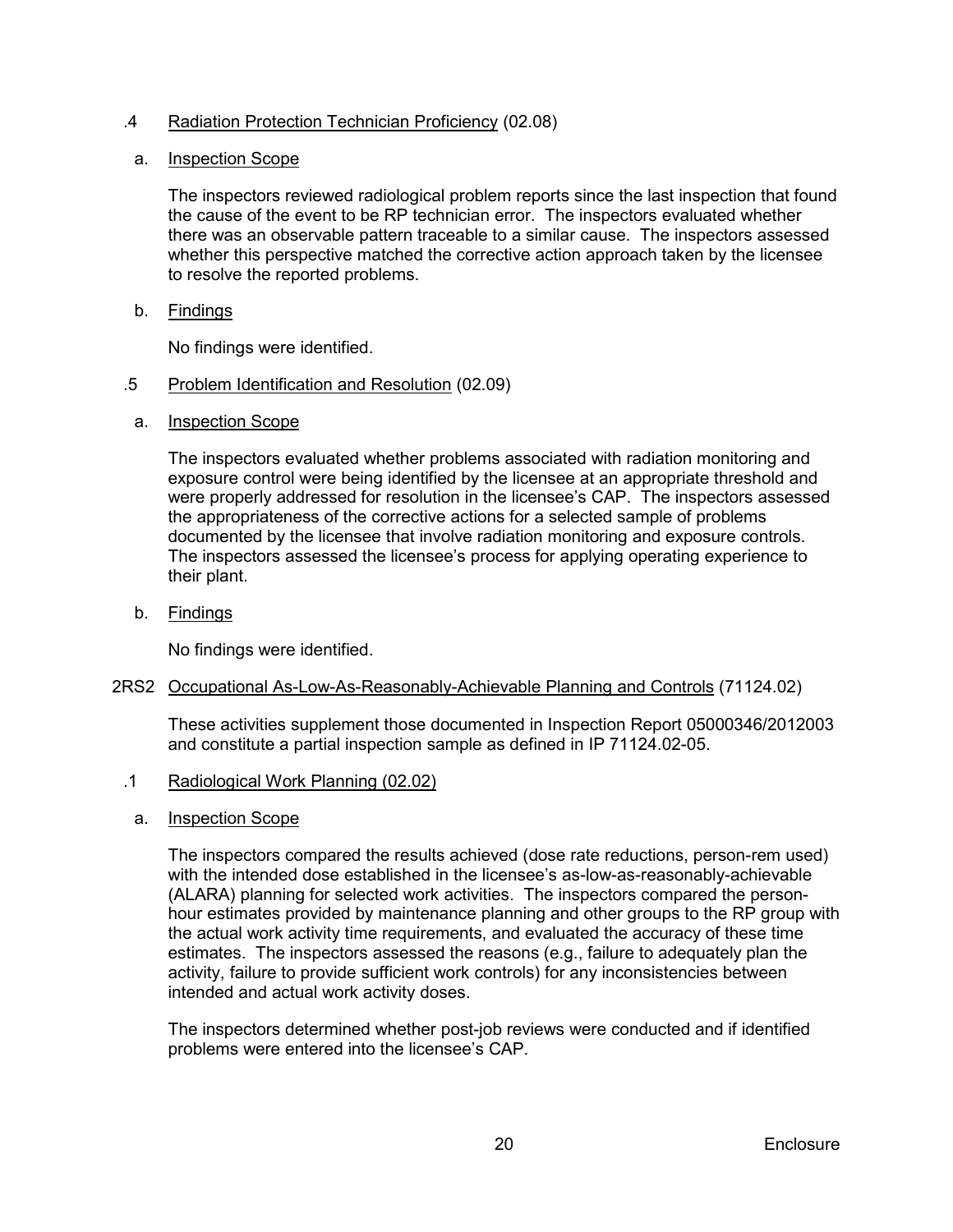# b. <u>Findings</u>

No findings were identified.

### .2 Verification of Dose Estimates and Exposure Tracking Systems (02.03)

a. Inspection Scope

The inspectors evaluated the licensee's method of adjusting exposure estimates, or re-planning work, when unexpected changes in scope or emergent work were encountered. The inspectors assessed whether adjustments to exposure estimates (intended dose) were based on sound RP and ALARA principles or if they were just adjusted to account for failures to control the work. The inspectors evaluated whether the frequency of these adjustments called into question the adequacy of the original ALARA planning process.

b. <u>Findings</u>

No findings were identified.

- .3 Problem Identification and Resolution (02.06)
- a. Inspection Scope

The inspectors evaluated whether problems associated with ALARA planning and controls are being identified by the licensee at an appropriate threshold and were properly addressed for resolution in the licensee's CAP.

b. <u>Findings</u>

No findings were identified.

# <span id="page-24-0"></span>**4. OTHER ACTIVITIES**

**Cornerstones: Initiating Events, Mitigating Systems, Barrier Integrity, Emergency Preparedness, Occupational Radiation Safety, Public Radiation Safety, and Security**

# <span id="page-24-1"></span>4OA1 Performance Indicator Verification (71151)

- .1 Reactor Coolant System Specific Activity
	- a. Inspection Scope

The inspectors sampled licensee submittals for the RCS specific activity Performance Indicator (PI) for Davis-Besse Nuclear Power Station for the period from the fourth quarter 2011 through the third quarter 2012. The inspectors used PI definitions and guidance contained in the Nuclear Energy Institute (NEI) Document 99-02, "Regulatory Assessment Performance Indicator Guideline," Revision 6, dated October 2009, to determine the accuracy of the PI data reported during those periods. The inspectors reviewed the licensee's RCS chemistry samples, TS requirements, issue reports, event reports, and NRC Integrated Inspection Reports to validate the accuracy of the submittals. The inspectors also reviewed the licensee's issue report database to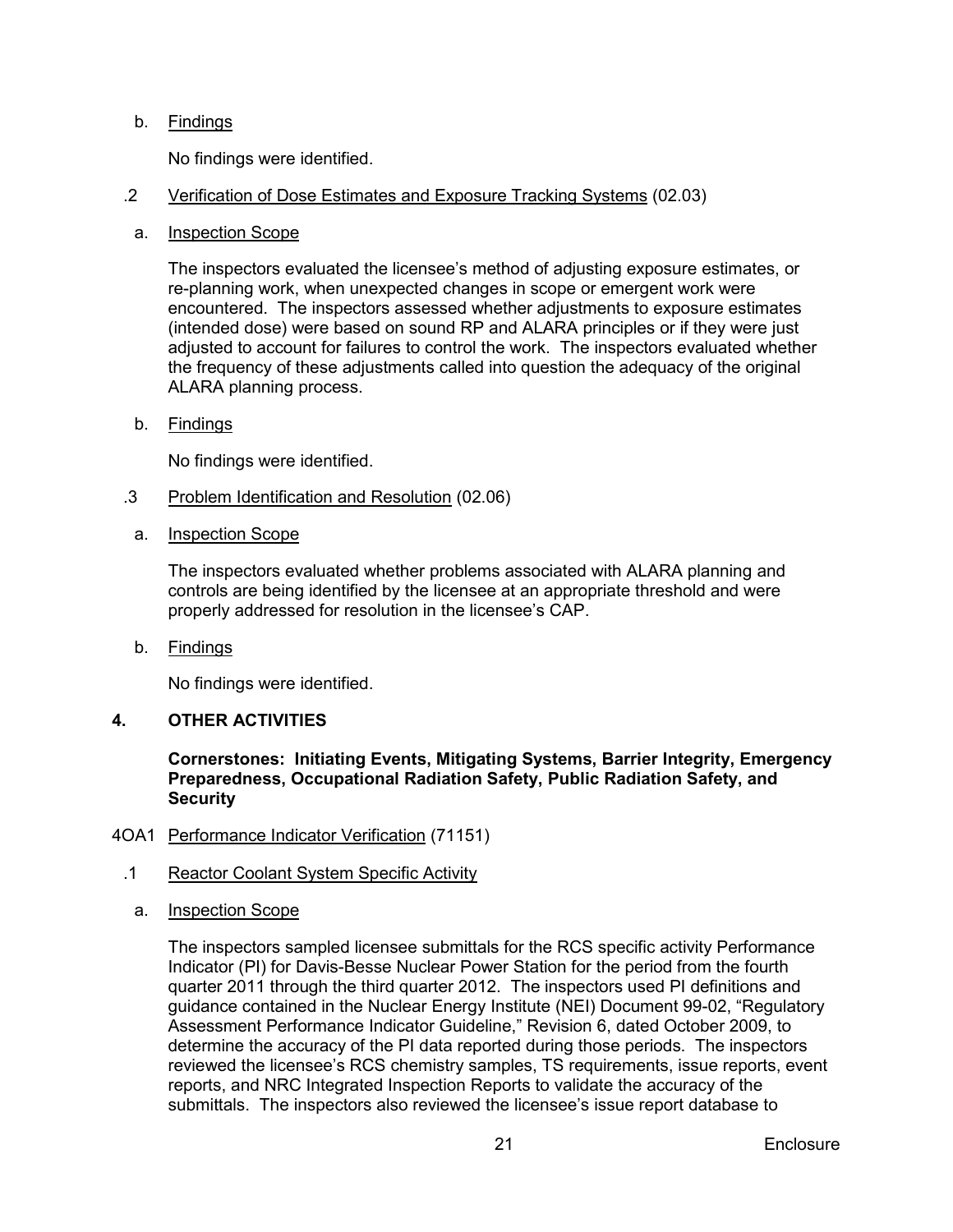determine if any problems had been identified with the PI data collected or transmitted for this indicator and none were identified. In addition to record reviews, the inspectors observed a chemistry technician obtain and analyze a RCS sample. Documents reviewed are listed in the Attachment to this report.

This inspection constituted a single reactor coolant system specific activity sample as defined in IP 71151-05.

b. <u>Findings</u>

No findings were identified.

- .2 Occupational Exposure Control Effectiveness
- a. Inspection Scope

The inspectors sampled licensee submittals for the occupational radiological occurrences PI for the period from the fourth quarter 2011 through the third quarter 2012. The inspectors used PI definitions and guidance contained in the NEI Document 99-02, "Regulatory Assessment Performance Indicator Guideline," Revision 6, dated October 2009, to determine the accuracy of the PI data reported during those periods. The inspectors reviewed the licensee's assessment of the PI for occupational radiation safety to determine if indicator-related data was adequately assessed and reported. To assess the adequacy of the licensee's PI data collection and analyses, the inspectors discussed with RP staff, the scope and breadth of its data review and the results of those reviews. The inspectors independently reviewed electronic personal dosimetry dose rate and accumulated dose alarms and dose reports and the dose assignments for any intakes that occurred during the time period reviewed to determine if there were potentially unrecognized occurrences. The inspectors also conducted walkdowns of numerous locked high and very high radiation area entrances to determine the adequacy of the controls in place for these areas. Documents reviewed are listed in the Attachment to this report.

This inspection constituted a single occupational exposure control effectiveness sample as defined in IP 71151-05.

b. <u>Findings</u>

No findings were identified.

- .3 Reactor Coolant Leakage
	- a. Inspection Scope

The inspectors sampled licensee submittals for the RCS Leakage performance indicator for the period from the fourth quarter 2011 through the third quarter 2012. To determine the accuracy of the PI data reported during those periods, PI definitions and guidance contained in the NEI Document 99-02, "Regulatory Assessment Performance Indicator Guideline," Revision 6, dated October 2009, were used. The inspectors reviewed the licensee's operator logs, RCS leakage tracking data, issue reports, event reports and NRC Integrated Inspection Reports for the period from October 2011 through September 2012 to validate the accuracy of the submittals. The inspectors also reviewed the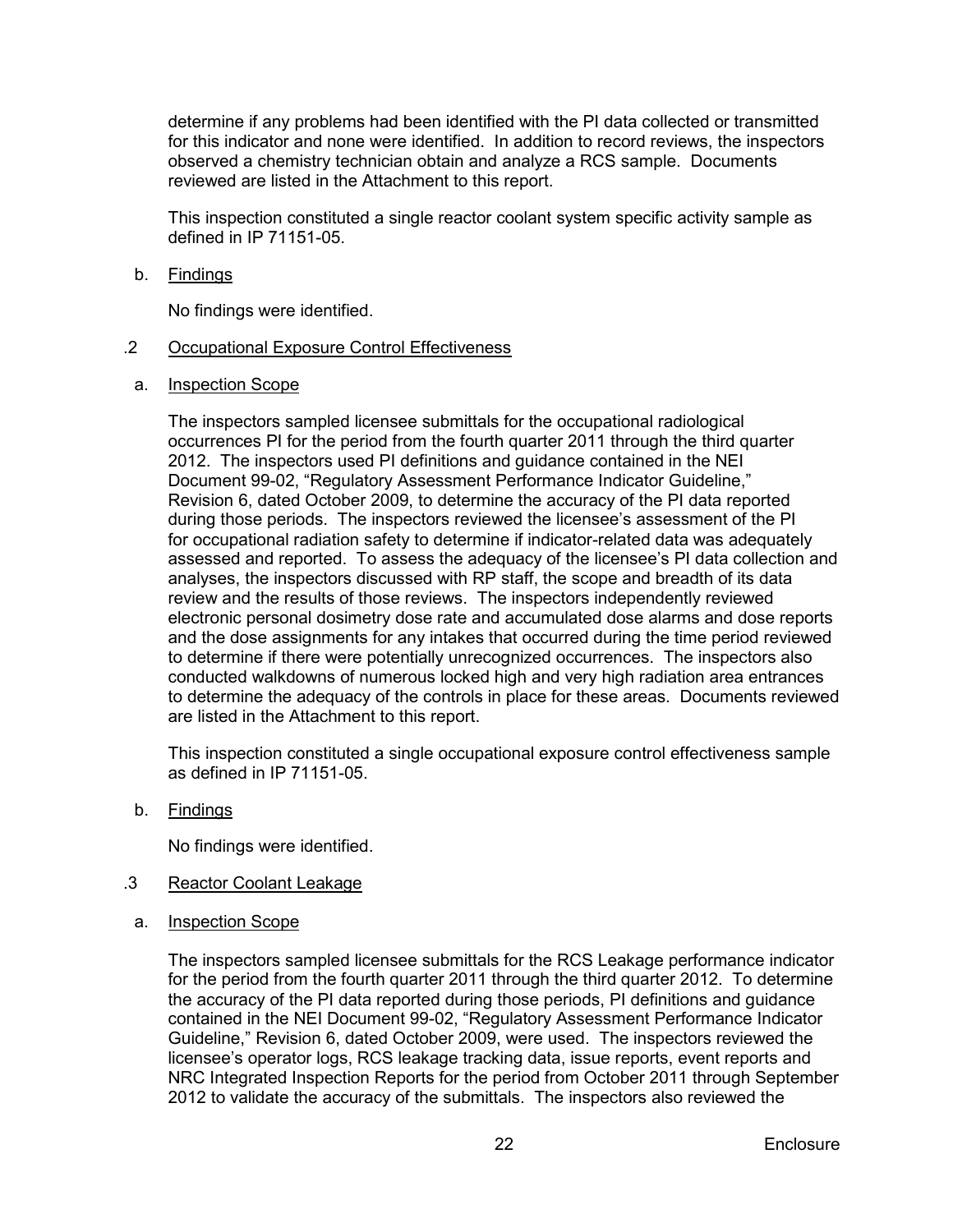licensee's issue report database to determine if any problems had been identified with the PI data collected or transmitted for this indicator and none were identified. Documents reviewed are listed in the Attachment to this report.

This inspection constituted one reactor coolant system leakage sample as defined in IP 71151-05.

b. <u>Findings</u>

No findings were identified.

<span id="page-26-0"></span>4OA2 Identification and Resolution of Problems (71152)

#### .1 Routine Review of Items Entered into the Corrective Action Program

a. Inspection Scope

As part of the various baseline IPs discussed in previous sections of this report, the inspectors routinely reviewed issues during baseline inspection activities and plant status reviews to verify that they were being entered into the licensee's CAP at an appropriate threshold, that adequate attention was being given to timely corrective actions, and that adverse trends were identified and addressed. Attributes reviewed included: identification of the problem was complete and accurate; timeliness was commensurate with the safety significance; evaluation and disposition of performance issues, generic implications, common causes, contributing factors, root causes, extent-of-condition reviews, and previous occurrences reviews were proper and adequate; and that the classification, prioritization, focus, and timeliness of corrective actions were commensurate with safety and sufficient to prevent recurrence of the issue. Minor issues entered into the licensee's CAP as a result of the inspectors' observations are included in the Attachment to this report.

These routine reviews for the identification and resolution of problems did not constitute any additional inspection samples. Instead, by procedure they were considered an integral part of the inspections performed during the quarter and documented in Section 1 of this report.

b. <u>Findings</u>

No findings were identified.

#### .2 Daily Corrective Action Program Reviews

a. Inspection Scope

In order to assist with the identification of repetitive equipment failures and specific human performance issues for follow-up, the inspectors performed a daily screening of items entered into the licensee's CAP. This review was accomplished through inspection of the station's daily condition report packages.

These daily reviews were performed by procedure as part of the inspectors' daily plant status monitoring activities and, as such, did not constitute any separate inspection samples.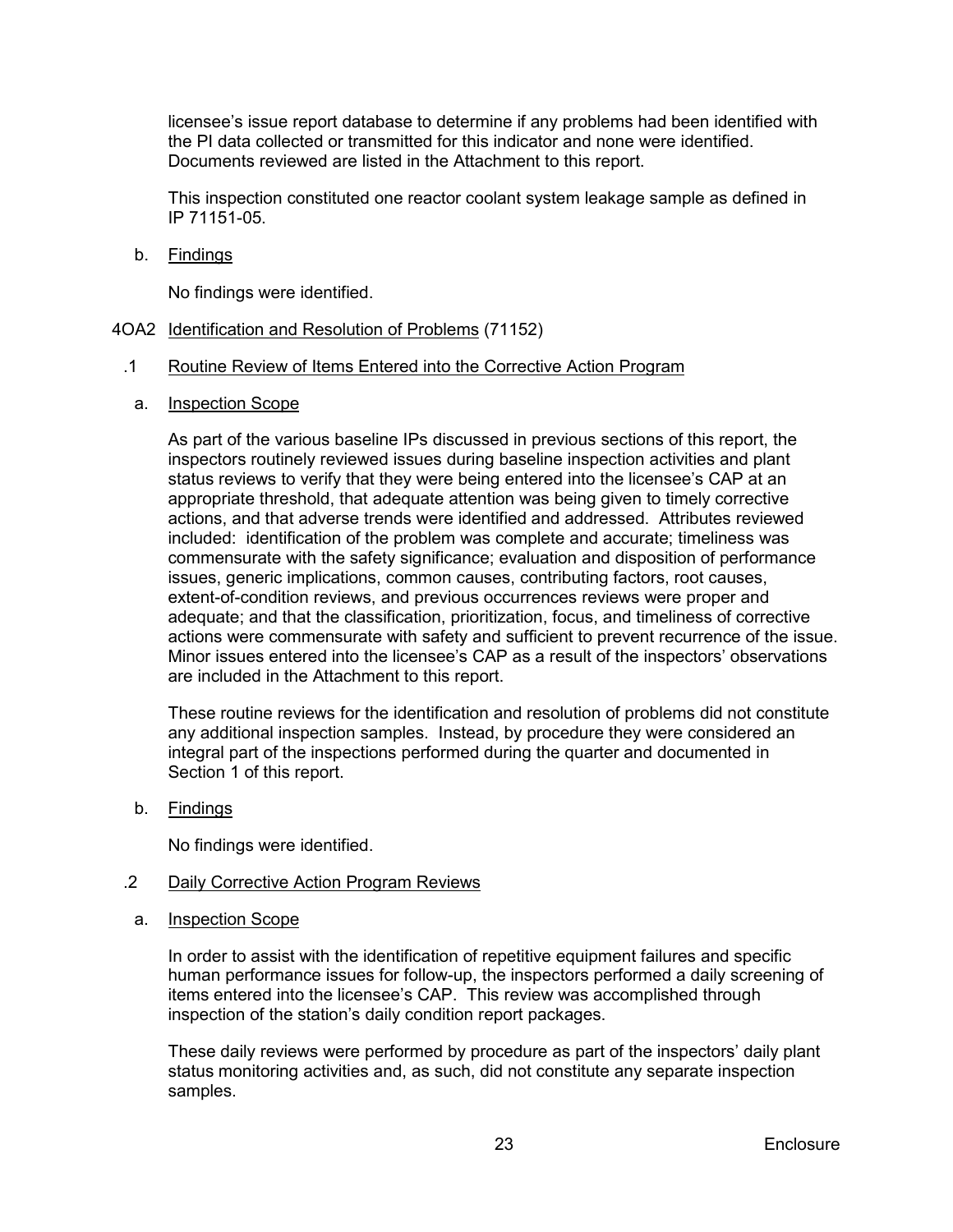# b. <u>Findings</u>

No findings were identified.

#### .3 Semi-Annual Trend Review: Control Rod Drive and Integrated Control Systems

# a. Inspection Scope

The inspectors performed a review of the licensee's CAP and associated documents to identify trends that could indicate the existence of a more significant safety issue. The inspectors' review was focused on repetitive equipment issues, but also considered the results of daily inspector CAP item screening discussed in Section 4OA2.2 above, licensee trending efforts, and licensee human performance results. The inspectors' review nominally considered the 6 month period of July 1 through December 31, 2012, although examples expanded beyond those dates where the scope of the trend warranted.

The review also included issues documented outside the normal CAP in major equipment problem lists, repetitive and/or rework maintenance lists, departmental problem/challenges lists, system health reports, QA audit/surveillance reports, self assessment reports, and Maintenance Rule assessments. The inspectors compared and contrasted their results with the results contained in the licensee's CAP trending reports. Corrective actions associated with a sample of the issues identified in the licensee's trending reports were reviewed for adequacy.

This review constituted a single semi-annual trend inspection sample as defined in IP 71152-05.

b. Observations

In conjunction with the review of the power transient event documented in Section 1R11.2 of this report, the inspectors noted that two of the licensee's key plant control systems, CRD and ICS, exhibited adverse trends primarily related to component aging issues. These systems, while not safety-related, are used and relied upon by plant operators on a continuous basis to both maneuver reactor power and to maintain the plant stable at a steady-state power. Specific issues are discussed below:

# (1) Control Rod Drive System

The system has been classified as "yellow" (needs improvement) since the Fourth Quarter of 2010. Multiple outstanding WOs are listed as part of the licensee's improvement plan for the system, almost all of which require plant outage conditions to facilitate accomplishment. The final element of the licensee's improvement plan calls for the complete replacement of the CRD system with a newer, up-to-date model system tentatively set for the plant's  $19<sup>th</sup>$  refueling outage (RFO) in 2016.

# (2) Integrated Control System

With the exception of the Fourth Quarter of 2011 and the First Quarter of 2012, when system performance was classified as "white" (acceptable), the ICS performance has been classified as either "yellow" (needs improvement) or "red" (unacceptable) since mid-2004. Presently, the system is classified as "yellow" (needs improvement). Like the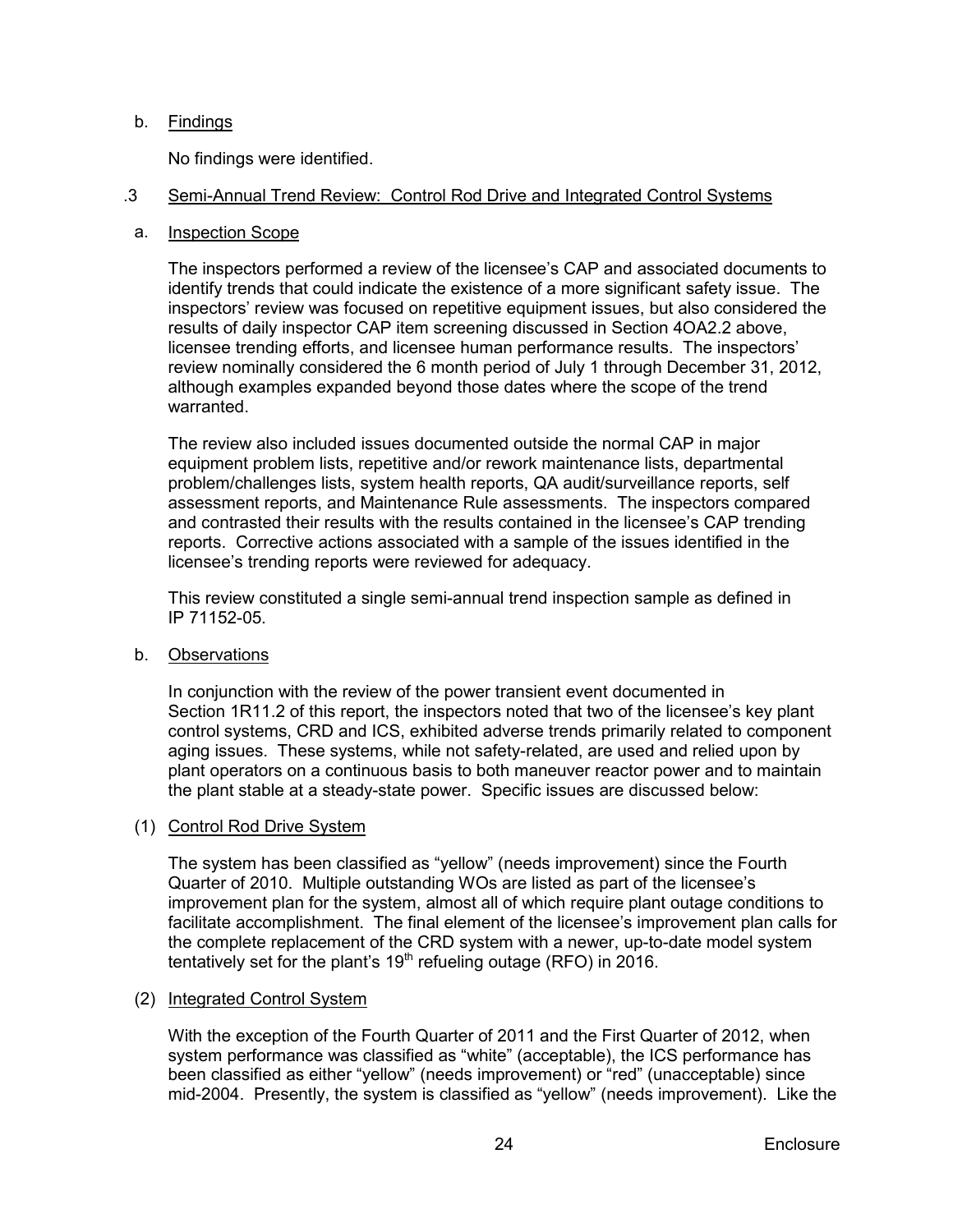CRD system, multiple WOs, many of which require plant outage conditions to facilitate accomplishment, are outstanding on the ICS. Again, like the CRD system, the final element of the licensee's improvement plan calls for the complete replacement of the ICS with a newer, up-to-date digital system tentatively set for the plant's  $20<sup>th</sup>$  RFO in 2018.

c. <u>Findings</u>

No findings were identified.

#### .4 Annual Follow-Up Sample for In-Depth Review: Status of Licensee Corrective Actions for Shield Building Concrete Cracking

a. Inspection Scope

During a mid-cycle outage to replace the reactor vessel closure head in late 2011, the licensee identified laminar cracking in the safety-related shield building of the containment system while performing hydrodemolition operations to create a shield building maintenance access opening. Based on an evaluation of the licensee's extent-of-condition and technical analysis of the shield building laminar cracking, the NRC staff concluded that the licensee had provided reasonable assurance that the shield building was capable of performing its safety functions. In order to provide continued long-term confidence, the licensee agreed to several follow-on actions. Chief amongst these follow-on actions was the licensee's commitment to perform an investigation into the root cause of the cracking.

The licensee submitted a root cause report (ADAMS Accession No. ML120600056) to the NRC on February 27, 2012. The licensee identified the direct cause as the integrated effect of moisture content, wind speed, temperature, and duration from a severe winter blizzard that occurred in 1978, and the root cause as the design specification for construction of the shield building not specifying application of an exterior sealant from moisture. The licensee also identified three contributing causes involving specific design features of the building. The root cause report also identified planned corrective actions as well as associated due dates, and acknowledged that the shield building, although operable, did not conform to the licensing basis in its current condition.

The NRC completed an inspection of the licensee's root cause efforts and planned corrective actions on May 9, 2012 (NRC IR 05000346/2012009; ADAMS Accession No. ML12173A023). The NRC inspection team concluded that the licensee had a sufficient basis for the causes of the shield building laminar cracking related to the environmental factors associated with the 1978 blizzard, the lack of an exterior moisture barrier, and the structural design elements of the shield building. The team did, however, identify minor weaknesses in the licensee's root cause report associated with the level of detail in the documentation provided. These weaknesses did not constitute performance deficiencies or findings because they did not adversely affect the outcome of the root cause process. The licensee submitted a revised root cause report (ADAMS Accession No. ML12142A053) on May 16, 2012, with changes to address the minor weaknesses identified during the NRC inspection.

During the course of this in-depth review, the inspectors verified the completion status of the licensee's root cause report corrective actions. In addition, the inspectors reviewed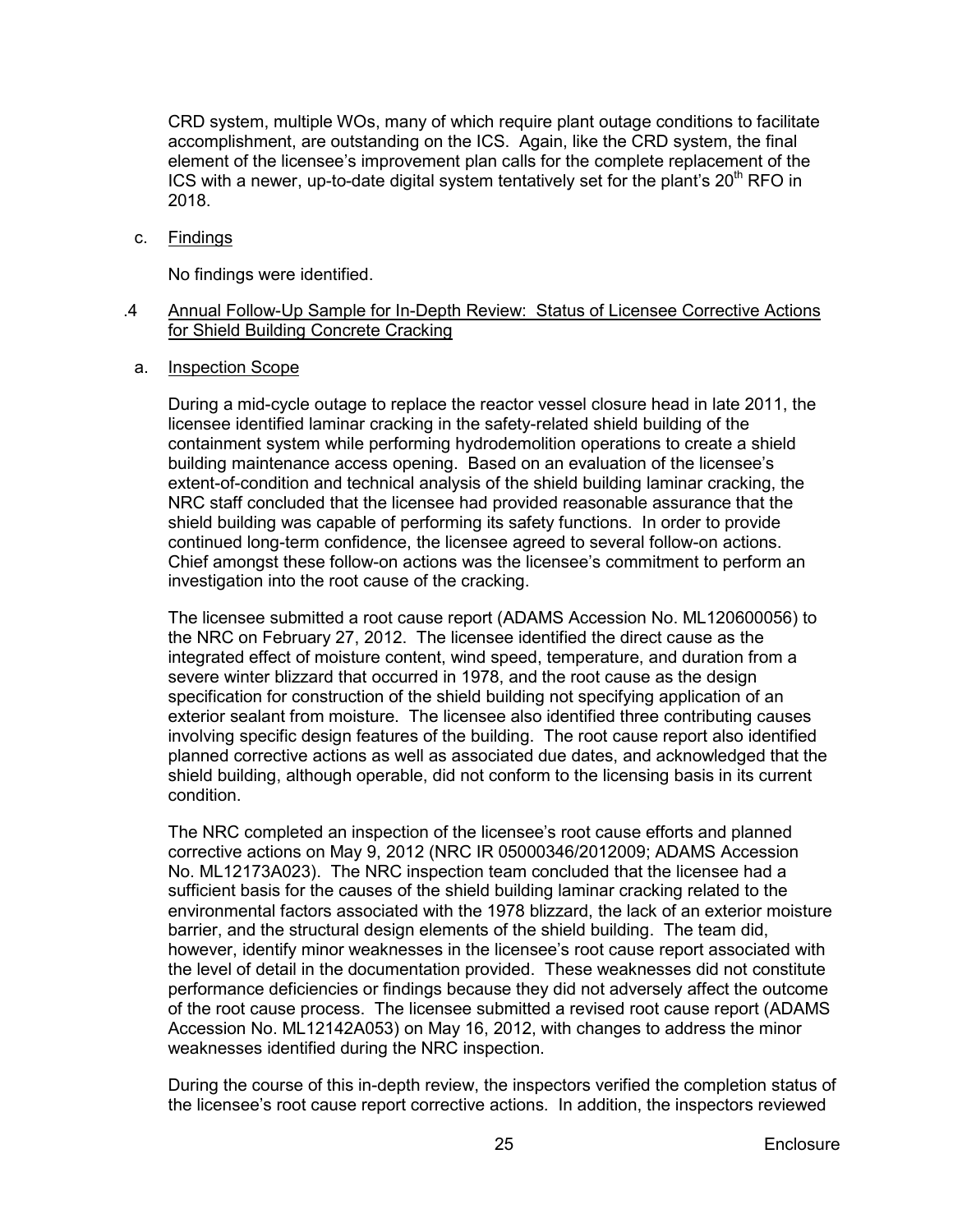those follow-on corrective actions that the licensee had established subsequent to completion of their root cause report to verify their adequacy, and to verify that the classification, prioritization, focus, and timeliness of corrective actions were commensurate with safety and sufficient to prevent recurrence of the issue.

The documents listed in the Attachment were reviewed to accomplish the objectives of the IP. This review constituted one annual follow-up inspection sample for in-depth review as defined in IP 71152-05.

# b. <u>Observations</u>

The table below summarizes the corrective actions stemming from the licensee's root cause report:

| <b>Corrective Action</b><br><b>Number</b> | <b>Description</b>                                                                                              | <b>Status</b> | <b>Date Completed</b><br>or Scheduled<br><b>Completion</b> |
|-------------------------------------------|-----------------------------------------------------------------------------------------------------------------|---------------|------------------------------------------------------------|
| CA-2011-03346-1                           | Additional Examination of Shield Building<br><b>Exterior Wall</b>                                               | Completed     | 8/22/2012                                                  |
| CA-2011-03346-2                           | Engineering Change Package for Additional<br><b>Shield Building Core Bores</b>                                  | Completed     | 3/30/2012                                                  |
| CA-2011-03346-3                           | Testing Program to Investigate Steel<br>Reinforcement Capacity Adjacent to<br><b>Structural Discontinuities</b> | Completed     | 7/31/2012                                                  |
| CA-2011-03346-4                           | Engineering Plan to Re-Establish Shield<br>Building Design and Licensing Basis                                  | Completed     | 11/30/2012                                                 |
| CA-2011-03346-5                           | Site Specific Procedure for the Long-Term<br>Monitoring of the Shield Building Laminar<br>Cracking              | Completed     | 4/22/2012                                                  |
| CA-2011-03346-6                           | Issue Engineering Change Package for a<br>Shield Building Exterior Sealant System                               | Completed     | 5/12/2012                                                  |
| CA-2011-03346-7                           | Implement Engineering Change Package for<br>a Shield Building Exterior Sealant System                           | Completed     | 10/15/2012                                                 |
| CA-2011-03346-8                           | Update Inspection Procedure to Include<br>Shield Building Exterior Sealant System                               | Completed     | 4/22/2012                                                  |
| CA-2011-03346-9                           | Root Cause Report Submittal to the NRC                                                                          | Completed     | 2/28/2012                                                  |
| CA-2011-03346-10                          | Examination of Four Un-Cracked Core Bores<br><b>Following Plant Restart</b>                                     |               | 2/27/2012                                                  |
| CA-2011-03346-11                          | Main Steam Line Room new Core Bore and<br><b>Examination following Restart</b>                                  |               | 2/28/2012                                                  |
| CA-2011-03346-12                          | Examine Six Un-Cracked Core Bores During<br>the 17 <sup>th</sup> Refuel Outage                                  | Completed     | 5/23/2012                                                  |
| CA-2011-03346-13                          | Examine Three Crack Interface Core Bores<br>During the 17 <sup>th</sup> Refuel Outage                           | Completed     | 5/23/2012                                                  |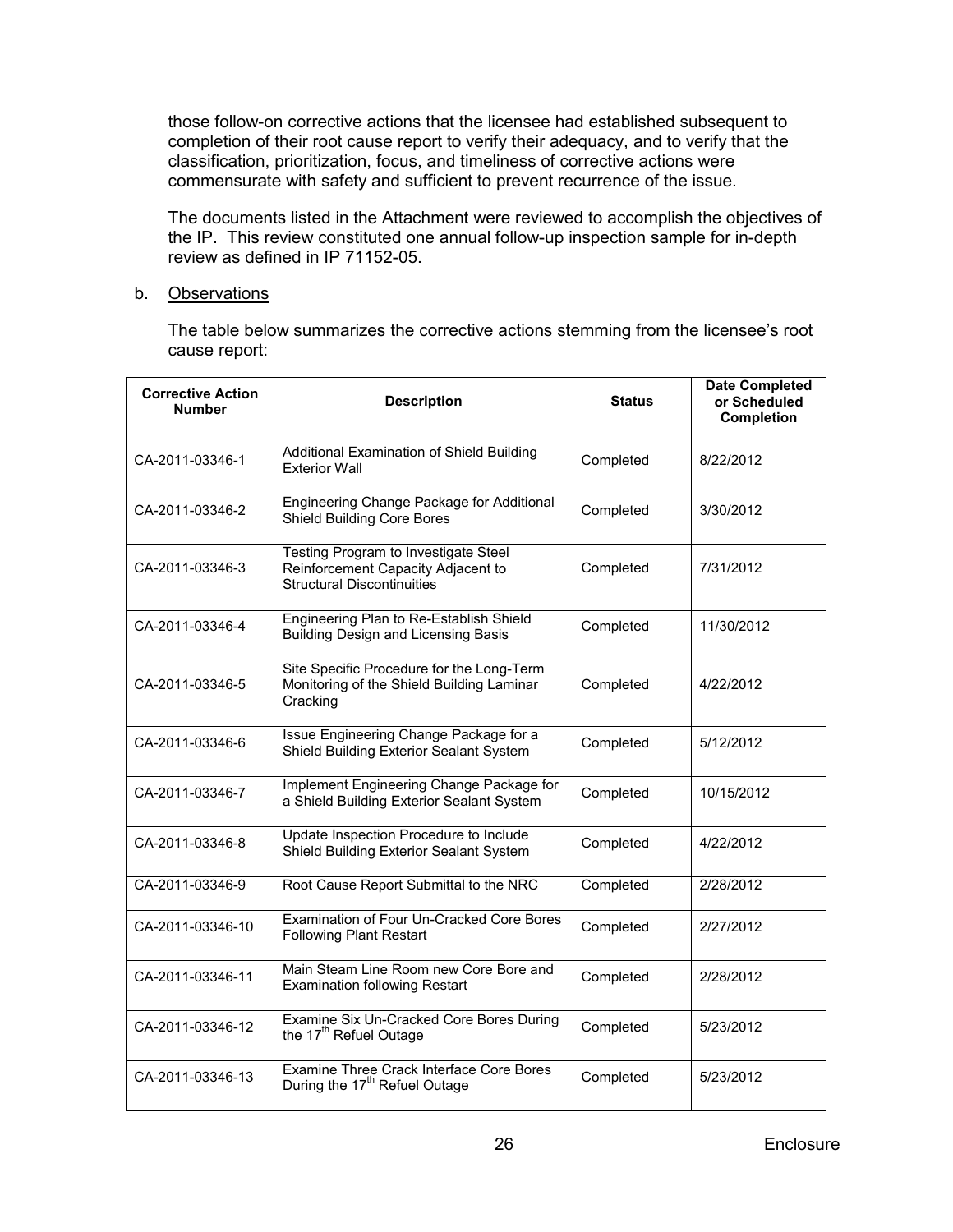| <b>Corrective Action</b><br><b>Number</b> | <b>Description</b>                                                                                                                                                                                                                                                                                        | <b>Status</b> | <b>Date Completed</b><br>or Scheduled<br><b>Completion</b> |
|-------------------------------------------|-----------------------------------------------------------------------------------------------------------------------------------------------------------------------------------------------------------------------------------------------------------------------------------------------------------|---------------|------------------------------------------------------------|
| CA-2011-03346-14                          | Confirmatory Examination of a Safety-<br>Related Structure with an Existing<br><b>Waterproof Coating</b>                                                                                                                                                                                                  | Completed     | 8/31/2012                                                  |
| CA-2011-03346-15                          | Complete Owner's Acceptance on Design<br>Basis Calculation and the associated<br>10 CFR 50.59 documentation for the Shield<br>Building. The calculation is to include the<br>effects of laminar cracking and university<br>research testing results that investigated the<br>effects of laminar cracking. | Scheduled     | 7/19/2013                                                  |
| CA-2011-03346-16                          | Complete Owner's Acceptance, approval and<br>processing of USAR Change Notice for a<br>new appendix to the USAR that reflects the<br>current Shield Building configuration<br>inclusive of laminar cracking, university<br>research test results, and design basis<br>methodology.                        | Scheduled     | 8/16/2013                                                  |

Corrective actions CA-2011-03346-1 through CA-2011-03346-14 were completed as originally planned and written without any revision. The inspectors concluded that the two newest corrective actions, CA-2011-03346-15 and CA-2011-03346-16, appear to be reasonable as written. Both will, however, be subject to further review in detail by the NRC upon their completion.

c. <u>Findings</u>

No findings were identified.

- .5 Annual Follow-Up Sample for In-Depth Review: Status of Licensee Corrective Actions for Operations Human Performance Issues
	- a. Inspection Scope

The licensee's Nuclear Oversight organization has rated the Operations Department as "marginally effective" for the past four rating periods, dating back to early 2011. Plant status control events and issues, most involving minor or no consequences, were the driving force behind these ratings. These issues involved, among other things, inadequate awareness of plant conditions to issues with procedure quality and/or procedure adherence; not only were noted by the licensee's Nuclear Oversight organization, but also by the licensee's Company Nuclear Review Board (CNRB) during their periodic plant reviews and by the NRC during the most recent normal quarterly inspection exit meetings with the licensee's management team.

In June of 2012, the licensee commissioned a root cause team to investigate this matter, determine its causes, and specify actions to correct the issue and prevent its recurrence. On September 21, 2012, the licensee's root cause team finished their investigation and issued their report. The licensee's team determined that an organizational weakness involving management control and misalignment within the Operations Department was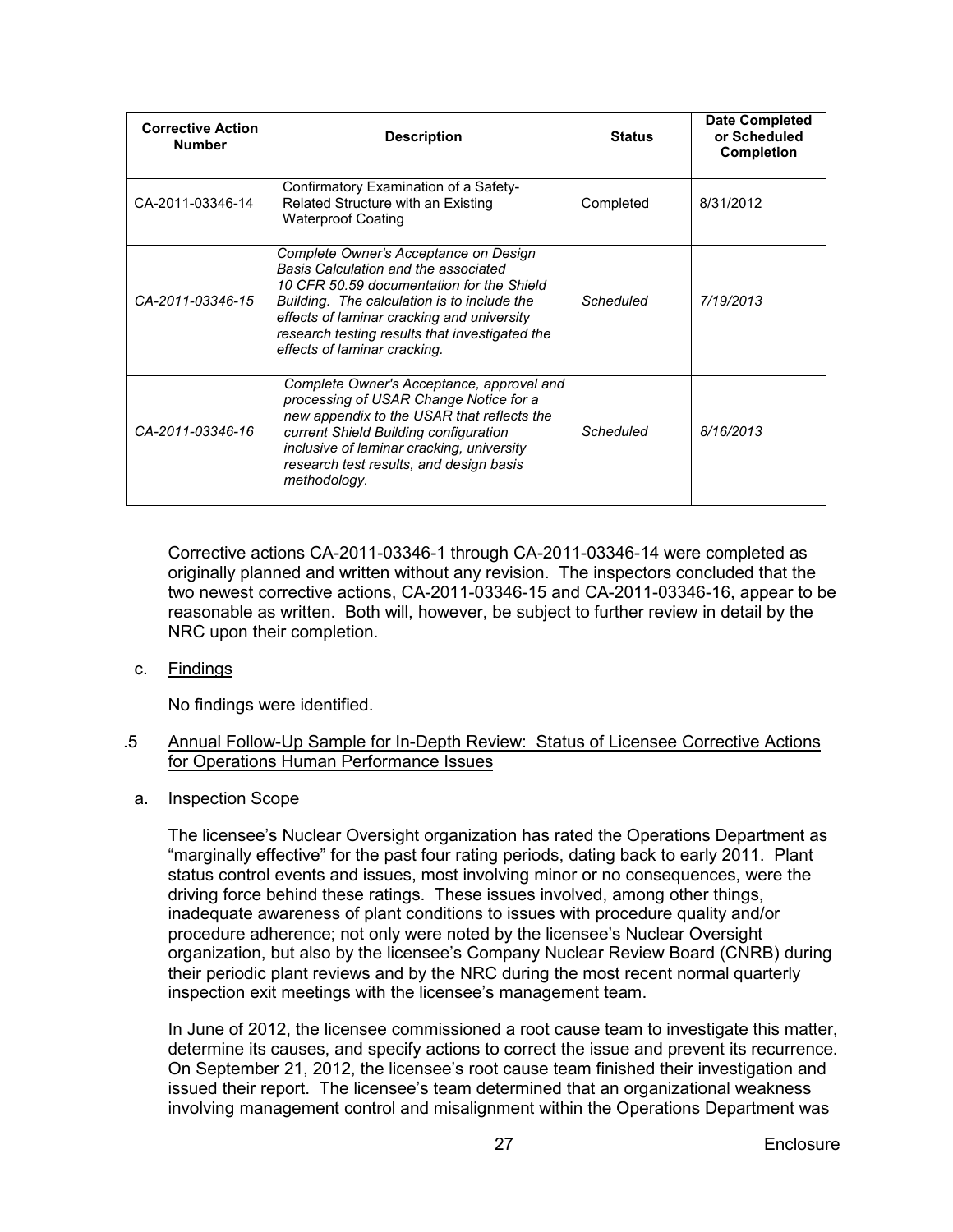the underlying cause for the issue, as well as the cause for the organization's difficulties in responding to the issue since its identification in 2011. Specifically, the licensee's team identified that the Operations Department lacked alignment, awareness, and ownership concerning the issue at hand, and what actions to take in order to resolve it.

During the course of this in-depth review, the inspectors examined the status of the licensee's root cause report corrective actions to verify their adequacy, and to verify that the classification, prioritization, focus, and timeliness of the corrective actions were commensurate with safety and sufficient to prevent recurrence of the issue.

The documents listed in the Attachment were reviewed to accomplish the objectives of the IP. This review constituted one annual follow-up inspection sample for in-depth review as defined in IP 71152-05.

# b. <u>Observations</u>

In response to the issue, the licensee has taken a number of formal corrective actions. Although not a formal corrective action stemming from the licensee's root cause report, a new Operations Manager was assigned and began in that position on June 18, 2012. Following interviews with all Operations personnel, the new Operations Manager made approximately twenty position changes within the Operations Department in an effort to improve overall crew performance. A revised performance improvement plan was implemented with three primary focus areas:

- Crew performance and teamwork actions;
- Plant status control actions: and
- Procedure improvement and backlog reduction actions.

While performance indicators tracked and maintained by the licensee generally indicate that the improvement plan is having a positive impact on Operations Department performance, the inspectors noted that these improvement gains are still in their early stages and will require additional time to demonstrate lasting effectiveness. Operational events with root, apparent, or contributing causes in the human performance arena, such as the finding discussed in Section 1R11.2 of this report and the finding discussed in Section 1R13 of the Third Quarter 2012 NRC Integrated Inspection Report (IR 05000346/2012004; ADAMS Accession No. ML12298A167), continue to indicate the need for licensee emphasis in this area.

c. <u>Findings</u>

No findings were identified.

# <span id="page-31-0"></span>4OA3 Follow-Up of Events and Notices of Enforcement Discretion (71153)

.1 Decay Heat Pump Cyclone Separators Incorrectly Installed

On December 3, 2012, while servicing the No. 2 DH pump mechanical seal, the licensee identified that the cyclone separator had been installed upside down during a past maintenance activity dating back to May 12, 2012. Additionally, on December 6, 2012, while correcting the orientation of the cyclone separator, licensee mechanical maintenance personnel discovered that spacers were also missing from the inlet and dirty drain lines of the cyclone separator. The spacers are intended to fill unused space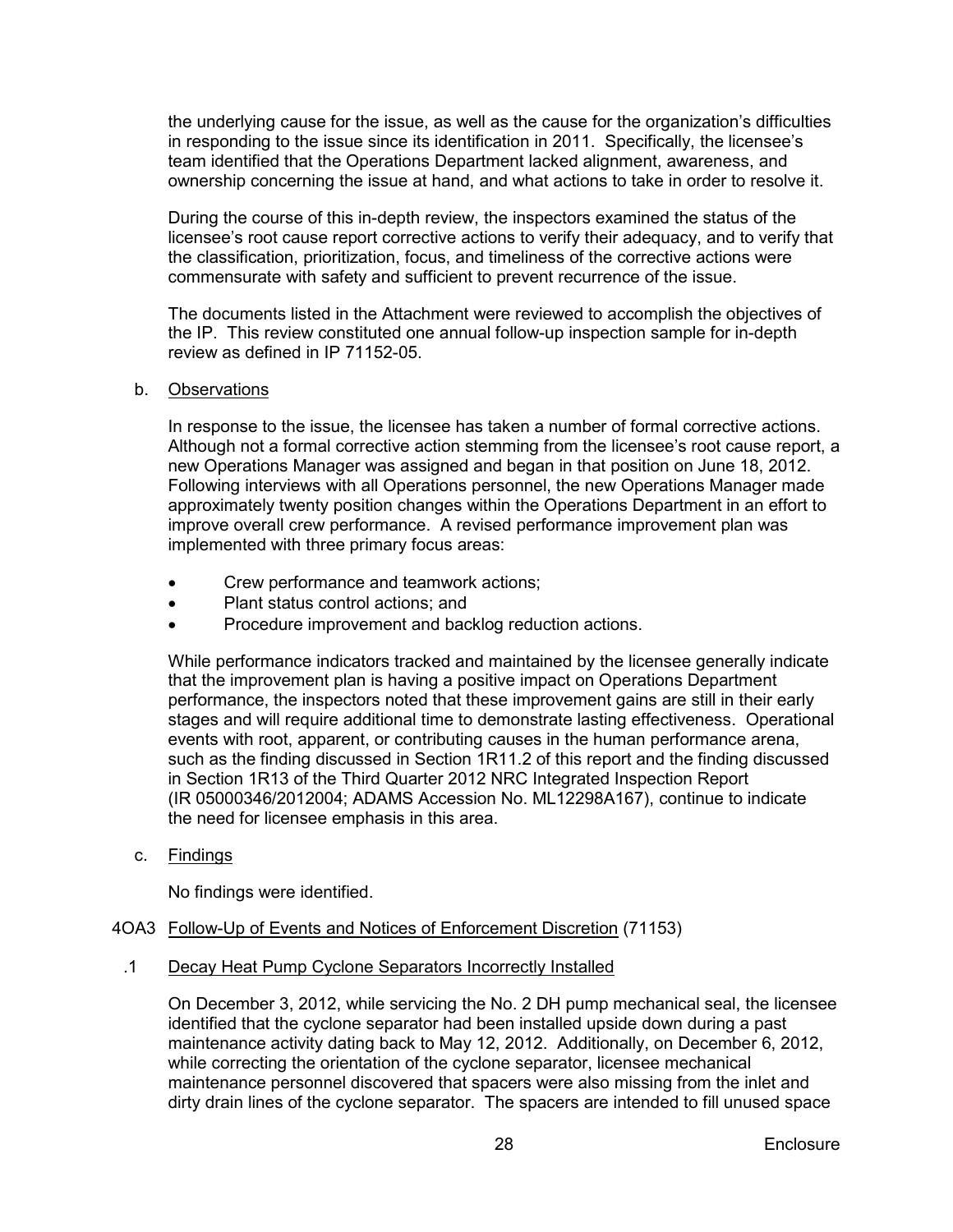between the body of the separator and the tube fittings that connect the tubing. Empty spaces in these areas could collect debris under accident conditions and prevent cooling flow to the mechanical seal. An extent of condition inspection was performed on the No. 1 DH pump on December 14, 2012, which identified the spacers were also missing from the cyclone separators. The most recent maintenance activity on the No. 1 DH pump cyclone separators occurred during the last quarter of 2011, during a mid-cycle outage to replace the reactor vessel closure head.

On December 14, 2012, the licensee made a voluntary report to the NRC via telephone regarding the potential impact to the past operability of both DH pumps. A subsequent investigation by the licensee determined the condition did not render the DH pumps inoperable. However, a considerable amount of engineering analysis/judgment was used to predict the consequences of running the DH pumps without seal cooling from the cyclone separators and achieve this conclusion. Based on the expected pump operating conditions during an accident, the licensee's analyses concluded that breakage of the seal faces would not occur. As such, leakage out from the pump seals would remain below the allowable leakage rate determined by the licensee's design basis calculations. An update was made to the voluntary report to the NRC reflecting this position.

The cyclone separator condition was immediately corrected for each pump upon discovery. The licensee has entered the conditions into the CAP and assigned a root cause analysis to CR 2012-18831. Because the licensee's root cause analysis was still in progress at the end of this inspection period, the issue is being treated as an unresolved item (URI) pending the inspectors' review of the licensee's root cause report and completion of the inspectors' review of the licensee's evaluation into the past operability of the DH pumps. (URI 05000346/2012005-02)

Documents reviewed in this inspection are listed in the Attachment to this report. This event follow-up review by the inspectors constituted a single inspection sample as defined in IP 71153-05.

- <span id="page-32-0"></span>4OA5 <u>Other Activities</u>
- .1 (Closed) NRC Temporary Instruction 2515/187: Inspection of Near-Term Task Force Recommendation 2.3 Flooding Walkdowns
	- a. Inspection Scope

Inspectors verified that licensee's walkdown packages (External Flooding Walkdown Record Forms 101F/EXT, 101N/EXT, 114F/EXT, 052E/EXT, 052F/EXT, Door 216, Door 217 and Flood Protection Dike) contained the elements as specified in the walkdown guidance document, NEI 12-07.

The inspectors accompanied the licensee on their walkdown of the wave protection dike and verified that the licensee confirmed the following flood protection features:

- Visual inspection of the flood protection feature was performed if the flood protection feature was relevant. External visual inspection for indications of degradation that would prevent its credited function from being performed was performed;
- Critical SSC dimensions were measured;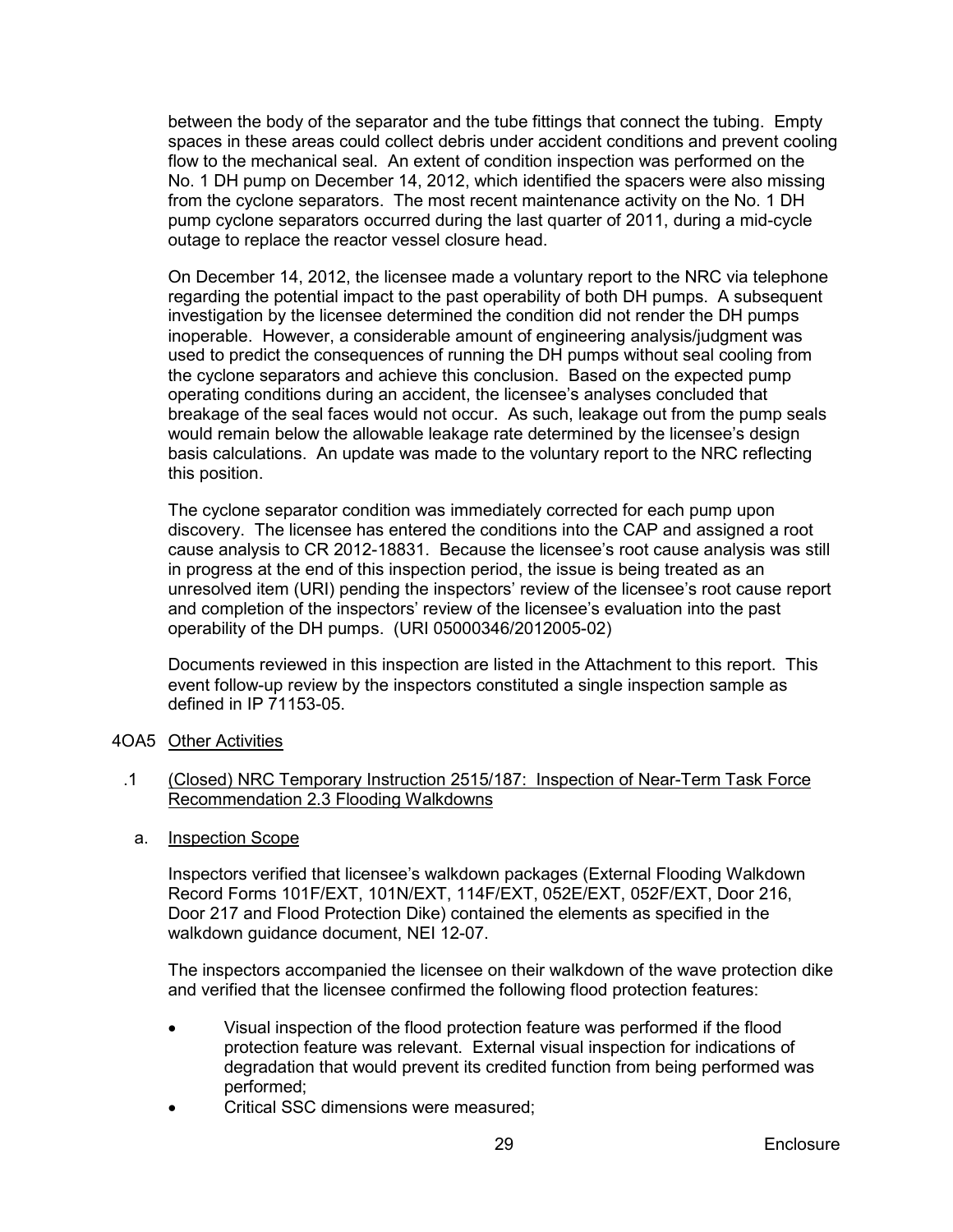- Available physical margin, where applicable, was determined; and
- Flood protection feature functionality was determined using either visual observation or by review of other documents.

The inspectors independently performed their walkdown of the service water intake structure and verified that the following flood protection features were in place:

- Visual inspection of the flood protection feature was performed if the flood protection feature was relevant. External visual inspection for indications of degradation that would prevent its credited function from being performed was performed;
- Critical SSC dimensions were measured;
- Available physical margin, where applicable, was determined; and
- Flood protection feature functionality was determined using either visual observation or by review of other documents.

The inspectors verified that noncompliances with current licensing requirements, and issues identified in accordance with the 10 CFR 50.54(f) letter, Item 2.g of Enclosure 4, were entered into the licensee's CAP. In addition, issues identified in response to Item 2.g that could challenge risk significant equipment and the licensee's ability to mitigate the consequences will be subject to additional NRC evaluation.

b. <u>Findings</u>

No findings were identified.

- .2 (Closed) NRC Temporary Instruction 2515/188: Inspection of Near-Term Task Force Recommendation 2.3 Seismic Walkdowns
	- a. Inspection Scope

The inspectors accompanied the licensee on their Area Walk-Bys and Seismic Walkdown Equipment List (SWEL) component inspections in the Auxiliary Building during the week of July 14, 2012, and verified that the licensee confirmed that the following seismic features associated with the Component Cooling Water surge tank, 480 Vac motor control center F11A, and the Containment Spray (CS) Train 1 discharge valve, CS 1530, were free of the following potential adverse seismic conditions:

- Anchorage was free of bent, broken, missing or loose hardware;
- Anchorage was free of corrosion that is more than mild surface oxidation;
- Anchorage was free of visible cracks in the concrete near the anchors;
- Anchorage configuration was consistent with plant documentation;
- SSCs will not be damaged from impact by nearby equipment or structures;
- Overhead equipment, distribution systems, ceiling tiles and lighting, and masonry block walls are secure and not likely to collapse onto the equipment;
- Attached lines have adequate flexibility to avoid damage;
- The area appears to be free of potentially adverse seismic interactions that could cause flooding or spray in the area;
- The area appears to be free of potentially adverse seismic interactions that could cause a fire in the area; and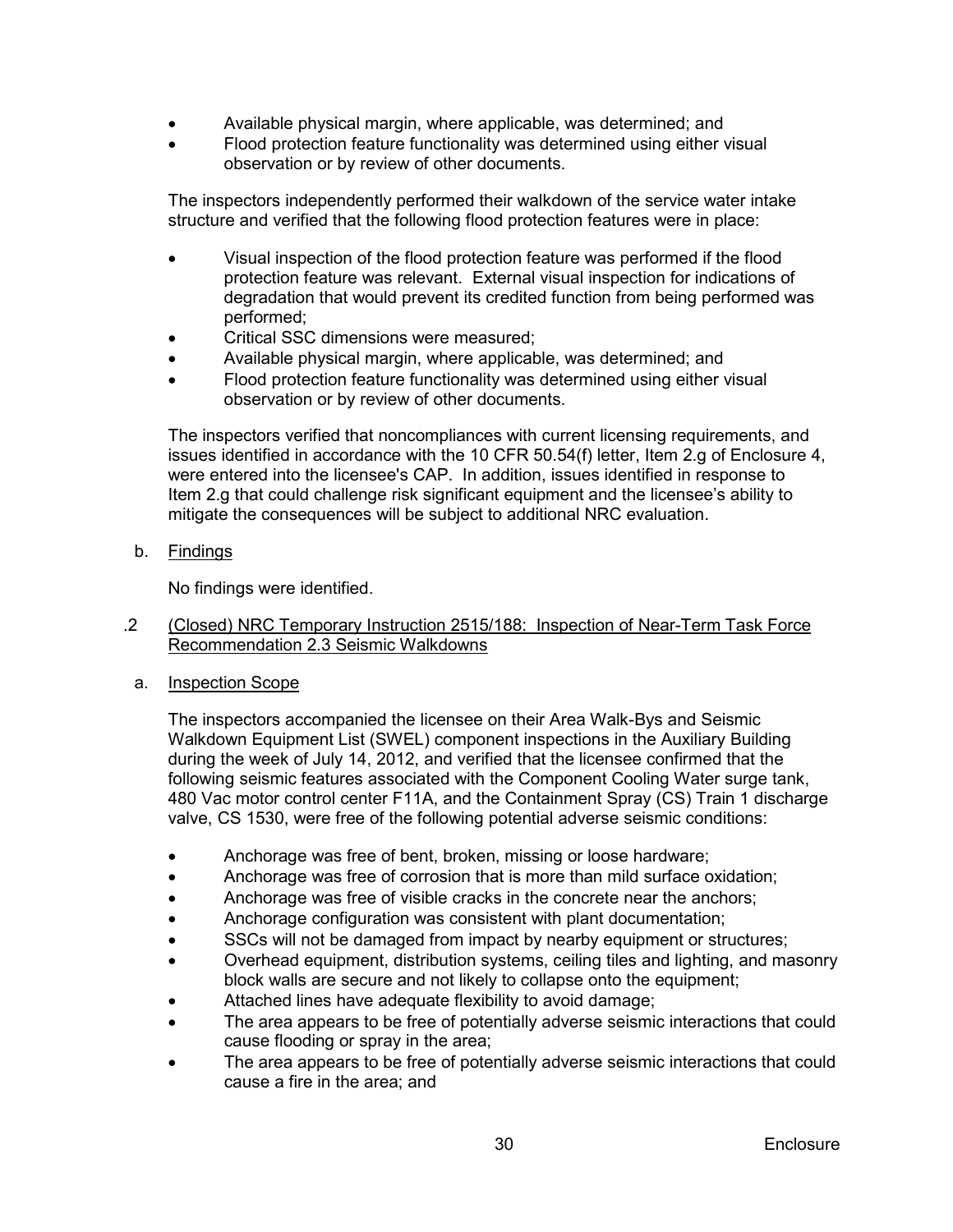The area appears to be free of potentially adverse seismic interactions associated with housekeeping practices, storage of portable equipment, and temporary installations (e.g., scaffolding, lead shielding).

The inspectors independently performed their walkdown in various rooms of the Auxiliary Building during the week ending August 25, 2012, focused on the following components:

- Safety-related Station Battery 2N;
- Reactor Trip Breaker 'A'; and
- Auxiliary Feedwater Pump No. 1.

The inspectors verified that the components were free of the potential adverse seismic conditions listed above.

Additionally, the inspectors observed that the SWEL did not contain items that could allow the spent fuel pool to drain down rapidly because all piping penetrations into the spent fuel pool, cask pit, and transfer pit penetrate at least 9 feet above the top of the fuel assemblies to avoid any possibility of completely draining the pool in case of a pipe rupture.

b. Observations

During the inspectors' walkdown accompanying the licensee, the inspectors observed that for equipment requiring anchorage configuration verification that the licensee did not have the design documentation in hand during the walkdown. Instead, the licensee took photographs in the field for later comparison to documentation in the office. The inspectors determined this approach to anchorage configuration verification was not described in the Electric Power Research Institute (EPRI) document 1025286 titled, "Seismic Walkdown Guidance," (ADAMS Accession No. ML12188A031), and was not consistent with the intent of the guidance. However, the inspectors did not find any inconsistencies between the anchorage shown in photographs and plant documentation during the review of selected equipment.

During walkdowns of electrical equipment such as cabinets, panels, motor control centers, and breakers, the inspectors observed that the licensee's seismic walkdown engineers only inspected the area where the electrical component was anchored to the seismic structure (i.e., the floor, etc.). The panel or cabinet door was not opened to verify the absence of adverse seismic conditions located inside the cabinet. This walkdown approach is contrary to the guidance provided in EPRI Report 1025286, which covers the evaluation of the connections that secure components within the electrical cabinet. The licensee has generated a WO to re-perform a walkdown for components that require the opening of a panel or cabinet door that can be unlatched. These components will be completed no later than the next RFO, scheduled in the spring of 2014. The licensee has committed to submit a supplemental report documenting the walkdowns within 120 days following completion of the spring 2014 RFO.

# c. <u>Findings</u>

No findings were identified.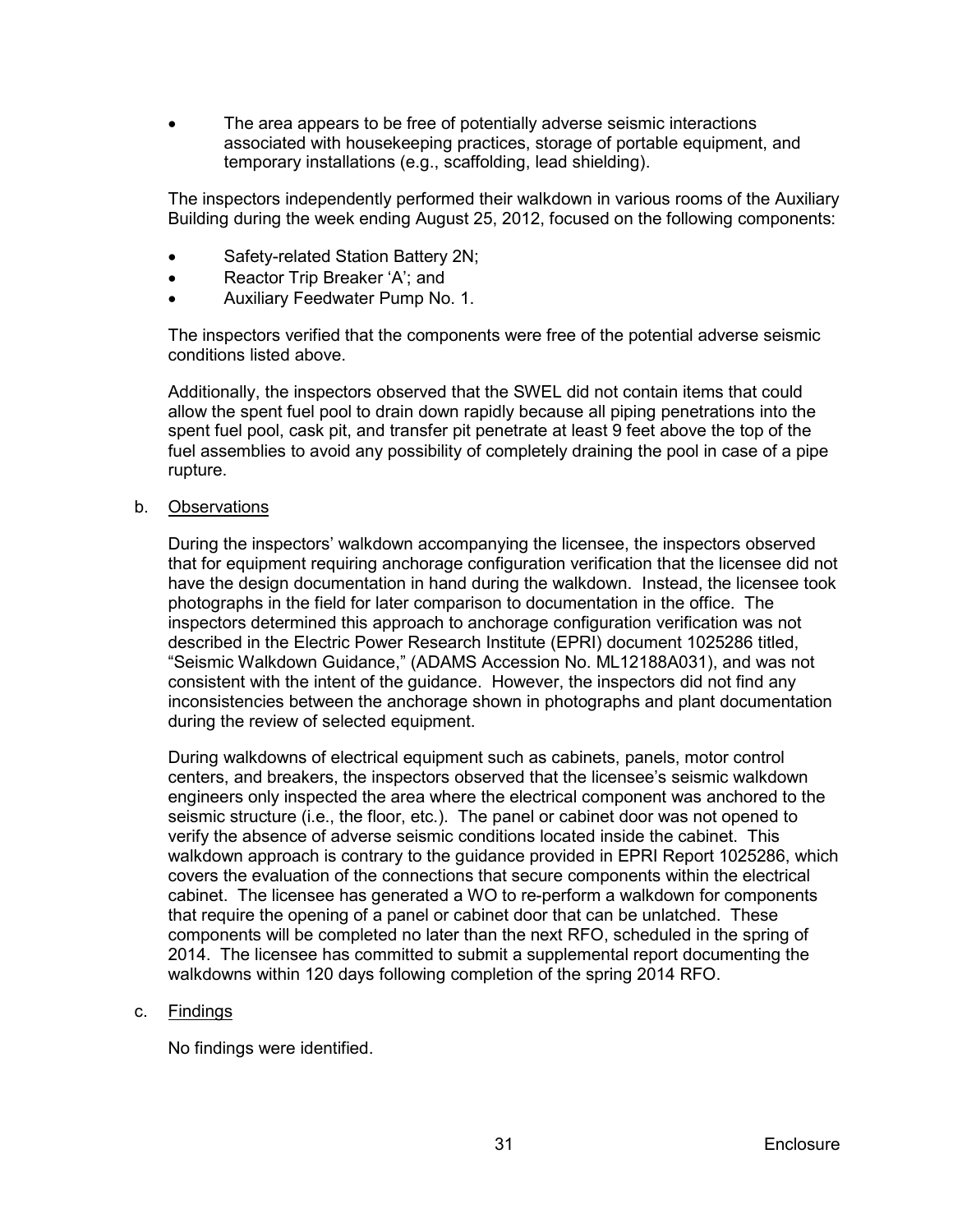#### .3 (Closed) NRC Temporary Instruction 2515/177: Managing Gas Accumulation in Emergency Core Cooling, Decay Heat Removal, and Containment Spray Systems (NRC Generic Letter 2008-01)

# a. Inspection Scope

The inspectors verified the onsite documentation, system hardware, and licensee actions were consistent with the information provided in the licensee's response to NRC Generic Letter (GL) 2008-01, "Managing Gas Accumulation in Emergency Core Cooling, Decay Heat Removal, and Containment Spray Systems." Specifically, the inspectors verified the licensee implemented or was in the process of implementing the commitments, modifications, and programmatically controlled actions described in the licensee's response to GL 2008-01. The inspection was conducted in accordance with Temporary Instruction (TI) 2515/177, "Managing Gas Accumulation in Emergency Core Cooling, Decay Heat Removal, and Containment Spray Systems (NRC GL 2008-01)," and considered the site-specific supplemental information provided by the Office of Nuclear Reactor Regulations (NRR) to the inspectors.

# b. <u>Observations</u>

The selected TI areas of inspection were licensing basis, design, testing, and corrective actions. The documentation of the inspection effort and any resulting observations are below.

Licensing Basis: The inspectors reviewed selected portions of licensing basis documents to verify that they were consistent with the NRR assessment report and that they were processed by the licensee. The licensing basis verification included the verification of selected portions of TS, TS basis, USAR, and Technical Requirements Manual (TRM). The licensee's 9-month response to GL 2008-01 stated sections of the USAR discussed the presence of some non-condensable gases in the ECCS systems was explicitly recognized, but the ECCS and the RCS were designed to preclude adverse effects from air/gas intrusion or accumulation, due to a combination of effective filling and venting and maintenance of system pressure with the borated water storage tank and the installed RCS venting capabilities. Although the licensee concluded the USAR discussions were adequate, the licensee indicated additional information would be added to clarify some of the USAR discussions and include additional discussion of the periodic monitoring performed in response to the GL. This action to update the USAR was being tracked by the licensee per Notification 600660962 and will be processed after establishment of a final licensing basis for the gas management issue.

The inspectors also verified applicable documents that described the plant and plant operation, such as calculations, piping and instrumentation diagrams (P&IDs), procedures, and CAP documents, addressed the areas of concern and were changed if needed following plant changes. The inspectors noted that the licensee had not developed a program document for gas intrusion to state how certain aspects of the NEI guidance were being implemented at the site. The licensee had not established a program document based on the NEI guidance not being finalized. Based on a recent self-assessment, the licensee concluded a program document should be established. This issue was being tracked in the licensee's CAP as CR 2012-14865.

Surveillance Requirement 3.5.2.3, which ensured the ECCS was maintained full of water was required to be performed on a 24-month frequency or after portions of the ECCS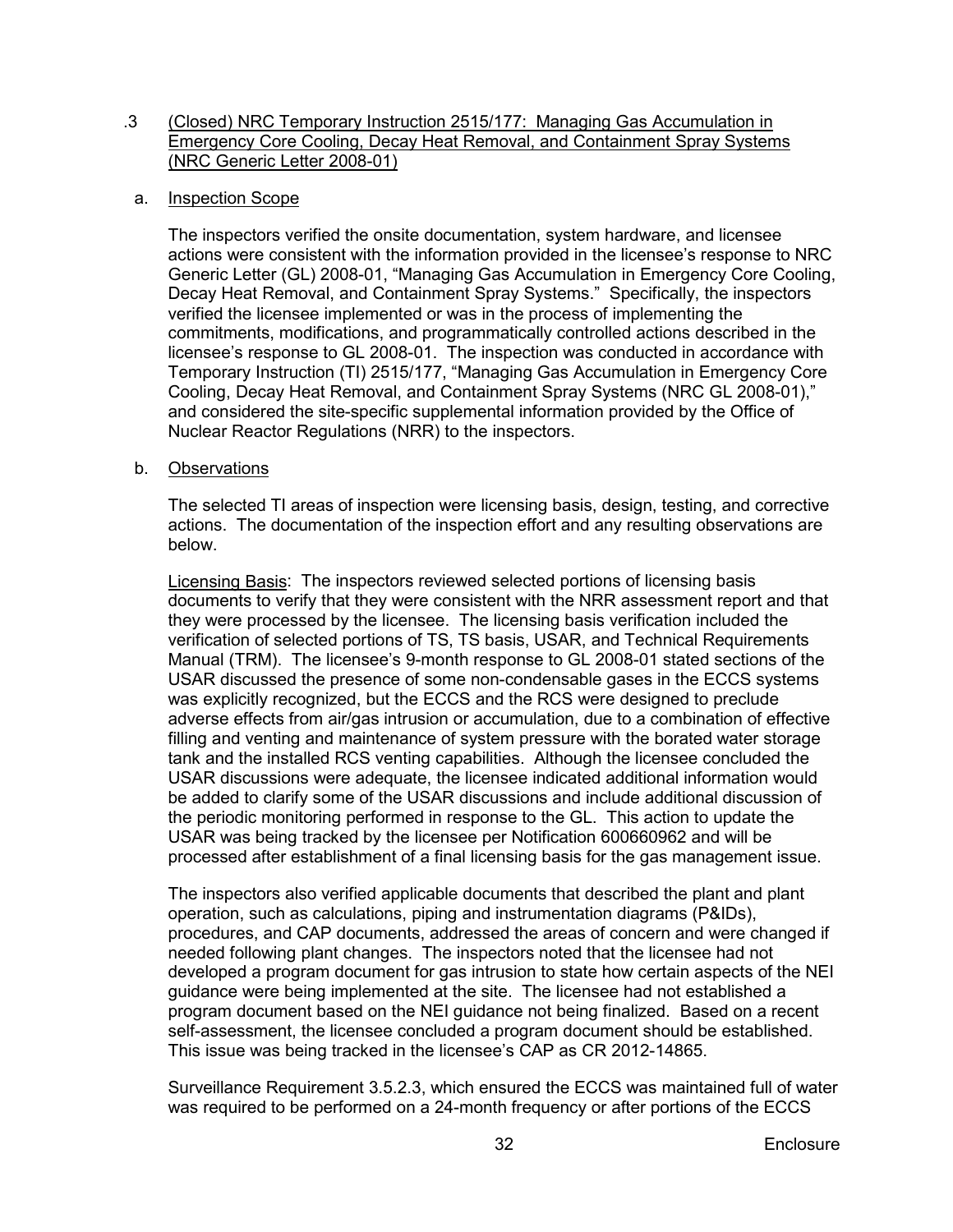were drained. The inspectors reviewed the periodic monitoring program of susceptible gas locations via ultrasonic testing (UT) as part of the licensee's resolution to GL 2008-01. The licensee's basis for the UT frequency was a graded approach that utilized qualitative assessments, which included consideration of the underlying gas intrusion mechanisms, relative differential pressure across the barrier, and the potential impact of gas accumulation in various piping segments. This resulted in a UT frequency of either monthly or quarterly. Based on the results of the examinations performed up to the timeframe of this inspection, the inspectors did not have a concern with the established monitoring frequency.

Finally, the inspectors also confirmed the licensee's commitment to support the industry Technical Specification Task Force Traveler (TSTF) and NEI Gas Accumulation Management Team activities regarding resolution of generic TS issues, evaluate the resolution of the TSTF, and submit a license amendment request, if deemed necessary based on this evaluation, within 180 days following NRC approval of the TSTF. This commitment was tracked per the licensee's commitment program as Commitment A21973.

Design: The inspectors reviewed selected design documents, performed system walkdowns, and interviewed plant personnel to verify that the design and operating characteristics were addressed by the licensee. Specifically:

- The inspectors assessed the licensee's efforts for identifying the gas intrusion mechanisms that apply to the licensee's plant and noted one example where the licensee did not initially recognize a potential gas intrusion mechanism. Specifically, the shutdown cooling (SDC) system design and operation may not preclude the formation of steam voids during Mode 3 if a loss-of-coolant (LOCA) event occurred. Since the SDC system discharges into the LPI discharge piping it could potentially cause a water hammer in the piping if the hot water flashed to steam during the switchover from SDC to LPI. The licensee identified this concern during a recent self-assessment based on a review of industry operating experience and was tracking the evaluation in the CAP per CR 2012-14934;
- The inspectors verified that the licensee's void acceptance criteria were consistent with NRR's void acceptance criteria;
- The inspectors selectively reviewed applicable documents, including calculations, engineering evaluations, and vendor technical manuals, with respect to gas accumulation in the subject systems. Specifically, the inspectors verified these documents addressed venting requirements, aspects where pipes are normally void such as some spray piping inside containment, void control during system realignments. The inspectors noted the procedures used for monthly stroke test of the HPI injection valve would, due to RCS back-leakage, potentially flash the volume of water of the injection line. The inspectors noted the licensee had procedures to UT downstream of the HPI injection valve, however, there was no coordination of the UT procedure activity to ensure the system had not been unintentionally voided;
- The inspectors conducted a walkdown of selected regions of ECCS in sufficient detail to assess the licensee's walkdowns. The inspectors also verified that the information obtained during the licensee's walkdown was consistent with the items identified during the inspectors' independent walkdown. The inspectors also assessed if the P&IDs accurately described the subject systems and were up-to-date with respect to recent hardware changes;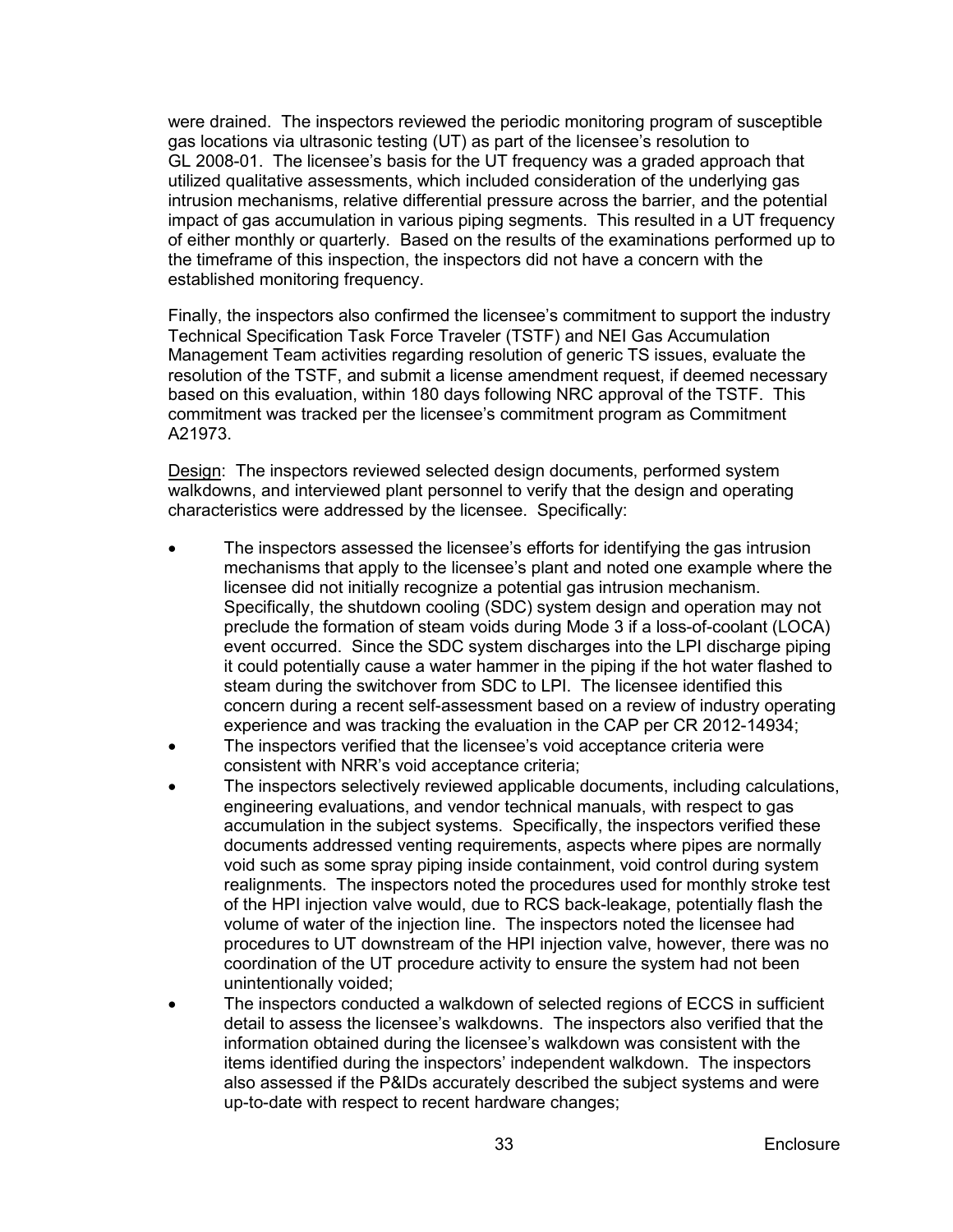- The inspectors also conducted a similar walkdown of the HPI system inside containment in an earlier inspection period. This additional activity counted towards the completion of this TI and was documented in Inspection Report 05000346/2010002; and
- The inspectors verified the licensee's walkdowns have been completed. In addition, the inspectors selectively verified that information obtained during the licensee's walkdowns were addressed in procedures, the CAP, and training documents.

Testing : The inspectors reviewed selected surveillance, post-modification test, and post-maintenance test procedures and results to assess if the licensee approved and was using procedures that were adequate to address the issue of gas accumulation and/or intrusion in the subject systems. Specifically:

- The inspectors reviewed procedures used for conducting void periodic monitoring and determination of void volumes to ensure the void criteria was satisfied and will be reasonably ensured to be satisfied until the next scheduled void surveillance;
- The licensee performed periodic UT inspections for locations that were considered susceptible to voiding. These UTs, as previously discussed, were performed on a monthly or quarterly basis. The licensee had two procedures for UT inspections, and the inspectors identified several issues. These included: (1) not establishing a clear link as to how the procedures worked together or with the referenced surveillances or preventive maintenance tasks; (2) DB-PF-05065, "Ultrasonic Detection of Gas Voids in Liquid Systems," stated it was for information only; and (3) NOP-CC-5712 , "Ultrasonic Detection of Gas Voids in Liquid Systems Using the EPOCH LTC," stated it was not to be used to determine void size even though it was determining void size. Although there were the noted procedural issues, the inspectors did not identify concerns with the UT measurements taken during the periodic monitoring activities. The licensee initiated CR 2012-17235, CR 2012-16425, and Notifications 600795368, and 600795369 to address these issues;
- The inspectors reviewed selected procedures used for void control, such as filling and venting, following conditions which may have introduced voids into the subject systems to verify the procedures addressed testing for such voids and provided processes for their reduction or elimination;
- The licensee performed periodic valve stroke test per procedure DB-PF-03205, "ECCS Train 1 Valve Test," which gave direction for monthly stroking of the HPI injection valve. Note 4.3.12 identified that computer Alarm P465 may be received during this test due to trapped pressure in the HPI discharge line between the injection check valve and isolation valve, but did not detail this alarm as an anomaly and that this was an indicator of potential RCS leakage into the HPI injection line. This was a concern because the injection line volume could potentially be flashed to steam. The licensee also had quarterly Preventative Maintenance (PM) 8225, "ECCS Train 1 Quarterly UT verifications," requirements to perform a UT at a location downstream of the HPI injection valve. The inspectors noted there was no discussion of sequencing this PM for use before and after DB-PF-03205 to ensure that water solid conditions still existed. A review of the results of PM 8225 verified no voiding concern had existed. The licensee initiated CR 2012-17222 and 2012-17227 to address these issues; and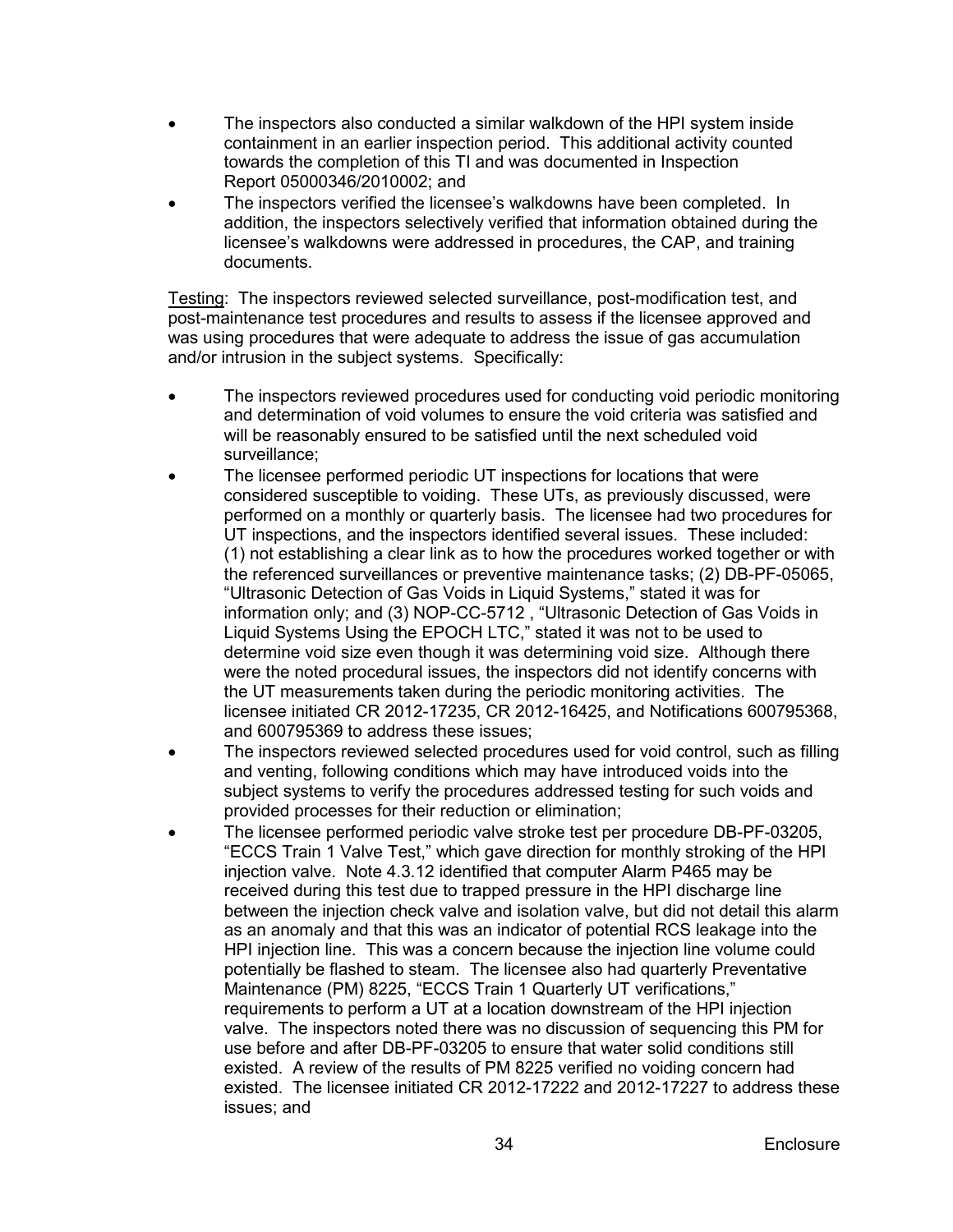• The licensee acceptance criterion for UT monitoring was no voids such that all voids identified were to be assessed by the CAP. The voids that were identified were in most cases small, appropriately evaluated in the CAP, and removed from the system by flushing or venting. The identified voids were mostly in auxiliary portions of the ECCS system (core flood tank fill lines from the HPI or the auxiliary pressurizer spray line from the HPI system) and not in the injection lines such that the voids would not have affected the ability of the systems to perform their ECCS function. The licensee has taken some action on the core flood tank fill lines by installing new isolation valves to prevent potential back-leakage of nitrogen into the HPI system and added an additional vent valve and pressure indication between the nitrogen addition and HPI system.

Corrective Actions: The inspectors reviewed selected licensee's assessment reports and CAP documents to assess the effectiveness of the licensee's CAP when addressing the issues associated with GL 2008-01. In addition, the inspectors verified that selected corrective actions identified in the licensee's 9-month and supplemental reports were documented. The inspectors also verified that commitments were included in the CAP.

The inspectors noted an example where the licensee identified a design deficiency associated with the normally voided CS header. The inspectors noted the method employed appeared to fail to consider the dynamic loads on the upstream riser piping of the CS system. The licensee performed an informal calculation to determine the additional loading on the CS piping system. The additional loading was determined to be within the design of the system. The details of this licensee-identified finding are discussed in Section 4OA7 of this report.

The documents reviewed are listed in the Attachment to this report.

Based on this review, the inspectors concluded that there is reasonable assurance that the licensee will complete all outstanding items and incorporate this information into the design basis and operational practices. Therefore, this TI is considered closed.

c. <u>Findings</u>

No findings were identified.

- .4 Operation of an Independent Spent Fuel Storage Installation (60855.1)
- a. Inspection Scope

The inspectors conducted document reviews, held discussions with licensee staff, and performed a walkdown of the Independent Spent Fuel Storage Installation (ISFSI) to assess compliance with the applicable Certificate of Compliance, TS, and the Site Certified Safety Analysis Report. During the walkdown, the condition of the Horizontal Storage Modules was evaluated and the inspectors observed the licensee perform routine surveillance activities, including inspections of the vent screens and taking thermocouple readings.

Plant procedures were reviewed to determine whether the licensee had adequate controls in place to monitor the radiation dose resulting from the operation of the ISFSI. The inspectors reviewed several routine radiation surveys performed by the licensee around the pad, and conducted independent surveys to verify dose rates. Additionally,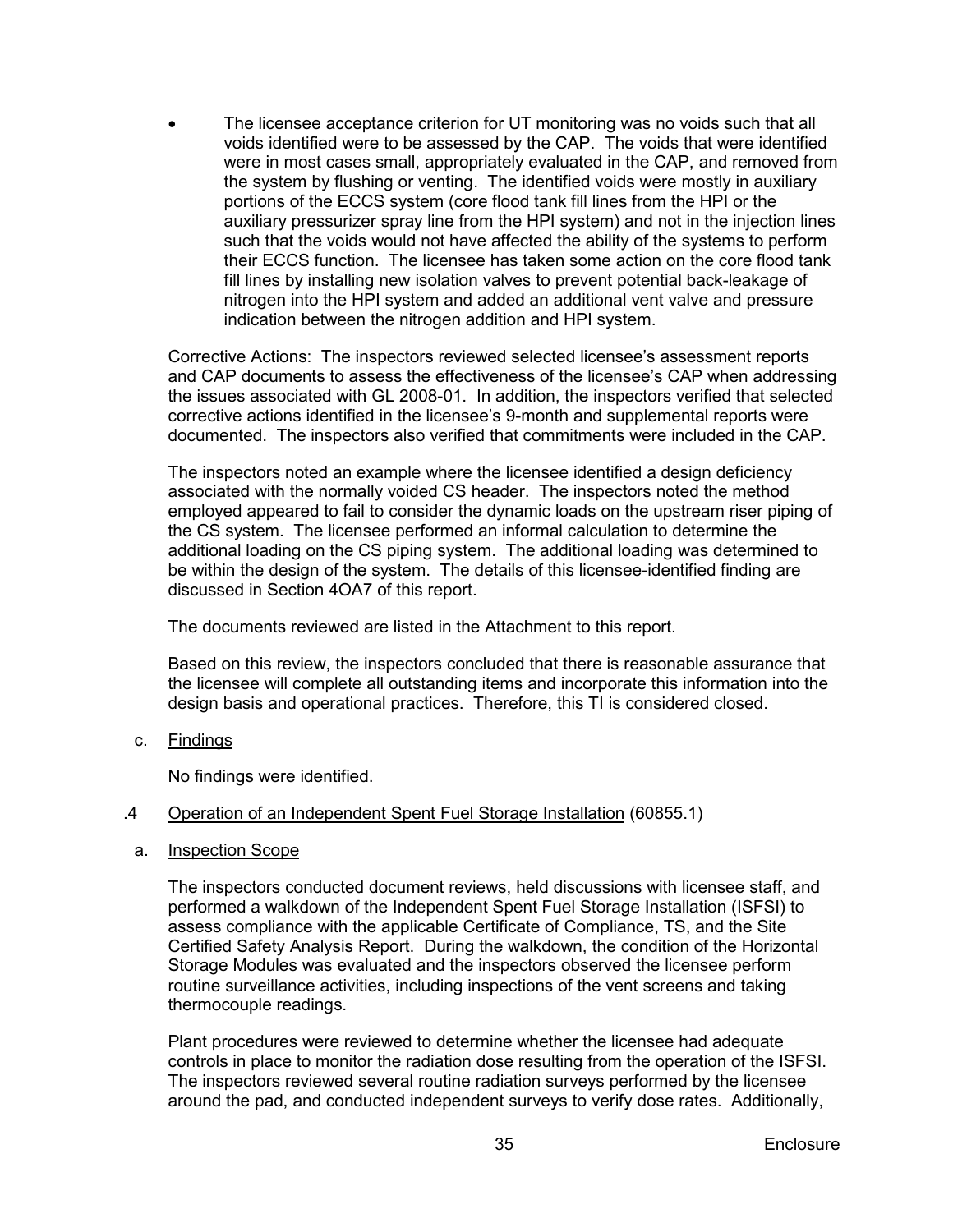the inspectors reviewed the licensee's procedures for control of special nuclear material, and the most recent annual inventory as it related to the ISFSI, to verify that the fuel in the Dry Storage Canisters was accounted for and controlled. The inspectors reviewed the control of transient combustible material procedure, emergency procedures, and the Emergency Plan for their adequacy in regard to the ISFSI.

Condition reports, and the associated follow up actions, were reviewed to assess the adequacy and timeliness of the licensee's corrective actions. 10 CFR 72.48 screenings were reviewed, focusing on those associated with the temporary storage of Sea-Land containers on the ISFSI pad, for compliance with the transient combustible procedure, the Part 72.212 report, and the Site Certified Safety Analysis Report.

The inspectors reviewed relevant industry operating experience and its applicability to Davis-Besse. In particular, a letter from TransNuclear submitted to the NRC dated March 1, 2012, (ADAMS Accession No. ML12065A184) identified Davis-Besse's Horizontal Storage Modules as potentially susceptible to concrete degradation due to water entering through hole penetrations in the roof which subsequently could undergo freeze/thaw cycles. The licensee determined that Davis-Besse is not susceptible to this condition, mainly due to the fact that the roof holes on the Horizontal Storage Modules are grouted through, which was independently verified by the inspectors.

b. <u>Findings</u>

No findings were identified.

# <span id="page-39-0"></span>4OA6 <u>Management Meetings</u>

.1 Exit Meeting Summary

> On January 10, 2013, the inspectors presented the inspection results to Mr. Raymond Lieb, the Site Vice President, and other members of the licensee staff. The licensee acknowledged the issues presented. The inspectors confirmed that none of the potential report input discussed was considered proprietary.

.2 Interim Exit Meetings

Interim exits were conducted for:

- The TI 2515/177, "Managing Gas Accumulation in Emergency Core Cooling. Decay Heat Removal, and Containment Spray Systems (NRC GL 2008-01) inspection" with Mr. R. Lieb, the Site Vice President, and other members of the licensee staff on November 2, 2012;
- The inspection results for the areas of radiological hazard assessment and exposure controls; occupational ALARA planning and controls; and RCS specific activity and occupational exposure control effectiveness performance indicator verification with Mr. R. Lieb, the Site Vice President, and other members of the licensee staff on November 30, 2012;
- The annual and biennial portions of the IP 71111.11, "Licensed Operator Requalification Program," inspection with Mr. R. Lieb, the Site Vice President, and other members of the licensee staff on November 30, 2012; and
- The overall pass/fail results of the administered biennial written examination and the annual operating test portions of the IP 71111.11, "Licensed Operator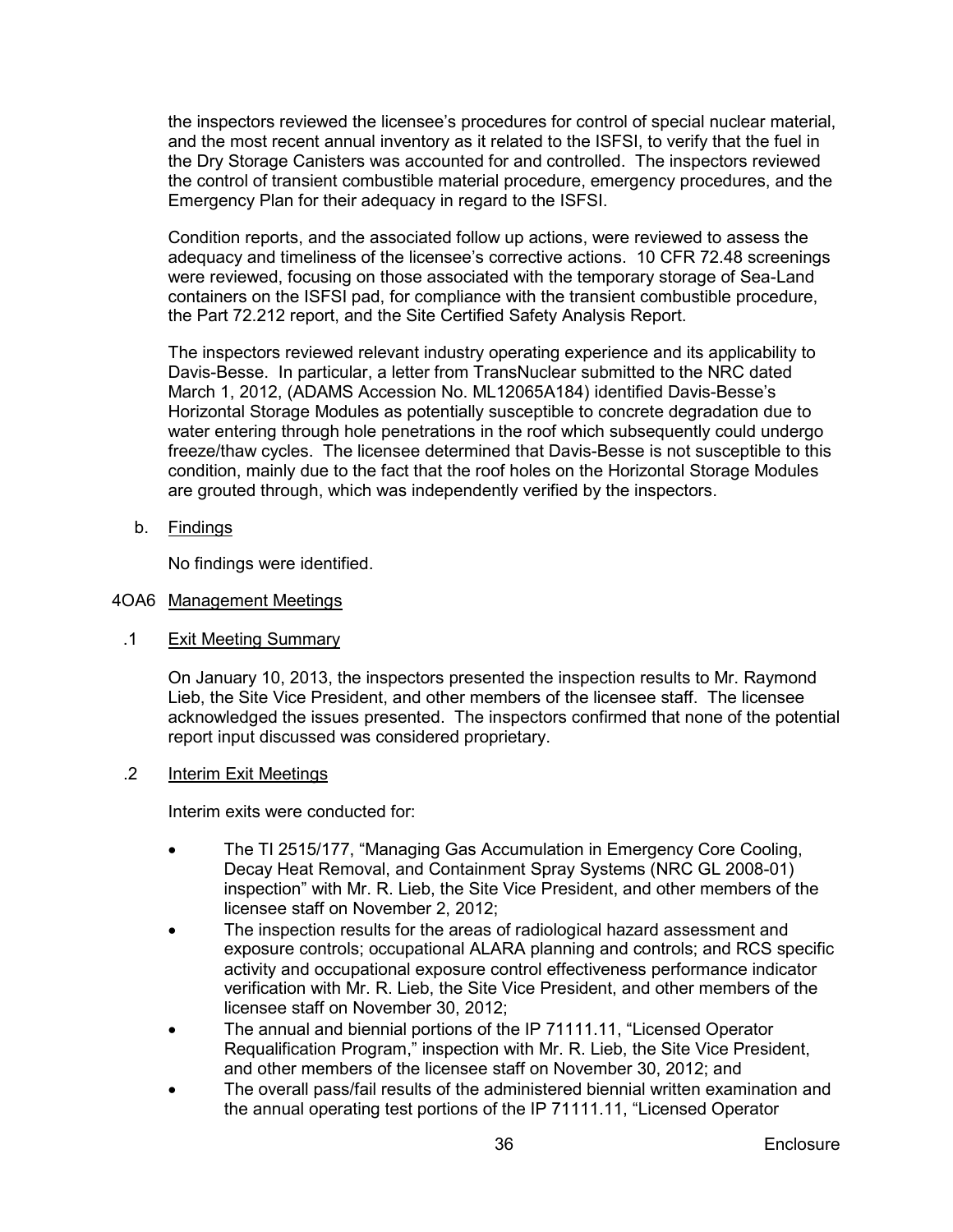Requalification Program," inspection with Mr. C. Steenbergen, Superintendent of Operations Training, via telephone on December 17, 2012.

The inspectors confirmed that none of the potential report input discussed was considered proprietary. Any proprietary material received during the inspections was returned to the licensee.

# <span id="page-40-0"></span>4OA7 Licensee-Identified Violations

The following violations of very low safety significance (Green) were identified by the licensee and are violations of NRC requirements that meet the criteria of Section 2.3.2 of the NRC Enforcement Policy for being dispositioned as Non-Cited Violations:

#### .1 Failure to Evaluate the Effects of Dynamic Loads on the Containment Spray Piping

Appendix B of 10 CFR Part 50, Criterion III, "Design Control," requires, in part, that measures shall be established to assure that applicable regulatory requirements and the design basis are correctly translated into specifications, drawings, procedures, and instructions. Contrary to this, on October 17, 2012, the licensee identified the requirements associated with dynamic loading contained in the original construction code of the CS ring header were not incorporated into the specifications of the system and initiated CR 2012-16439. Specifically, the licensee failed to determine the resultant dynamic loads introduced on CS ring header upon system actuation. The performance deficiency was determined to be more than minor because it was associated with the Containment Barrier cornerstone attribute of structures, systems, components, and barrier performance and affected the cornerstone objective of providing reasonable assurance that physical design barriers protect the public from radionuclide releases caused by accidents or events. The finding screened as of very low safety significance because the dynamic loading was verified to be within the capability of the piping design.

#### .2 Additional EDG Inoperability Caused by Inadequate Maintenance Instructions

Technical Specification 5.4.1(a) requires the licensee to establish, implement, and maintain applicable written procedures for the safety-related systems and activities recommended in Regulatory Guide (RG) 1.33, Revision 2, Appendix A. Section 9(a), "Procedures for Performing Maintenance," of RG 1.33, Revision 2, Appendix A, further states, in part, that: "Maintenance that can affect the performance of safety-related equipment should be properly preplanned and performed in accordance with written procedures, documented instructions, or drawings appropriate to the circumstances."

Contrary to this requirement, during the week ending November 17, 2012, the licensee's instructions for replacing the lube oil cooler left bank side jacket water inlet o-ring seal on EDG No. 1 via WO no. 200493894 improperly called for a metal-to-metal joint fit up. Specifically, the EDG vendor's instructions, which were translated into the licensee's work instructions to maintenance personnel, were imprecise and confusing. In one location, the vendor's instructions specified a metal-to-metal joint fit up, while in another location a  $1/16<sup>th</sup>$  inch gap was specified. This lack of clarity in the work instructions caused the joint to leak three times before it was finally able to be properly sealed on the fourth iteration. The additional iterations for the performance of this work added significant time to the periods of inoperability and unavailability for EDG No. 1, and caused the licensee to make an unplanned entry into an elevated (i.e., Orange) plant risk awareness state.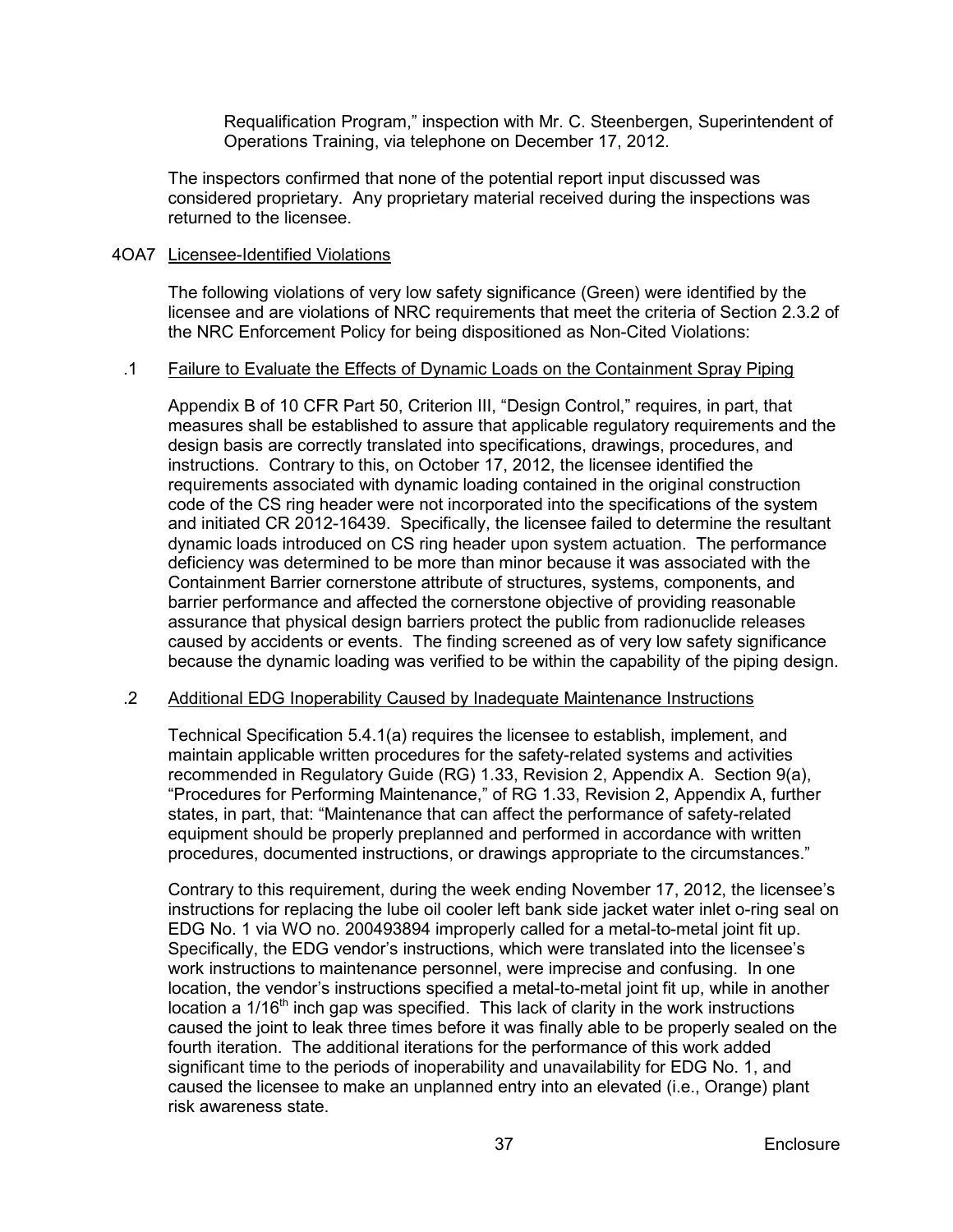The objective of the Mitigating Systems Cornerstone of Reactor Safety is to ensure the availability, reliability, and capability of systems that respond to initiating events to prevent undesirable consequences (i.e., core damage). A key attribute of this objective is human performance, and specifically, procedure quality. In accordance with NRC IMC 0612, "Power Reactor Inspection Reports," Appendix B, "Issue Screening," the inspectors determined that the violation was of more than minor significance in that it had a direct impact on this cornerstone objective. The licensee's failure to provide technically adequate written procedures and instructions for the replacement of the lube oil cooler left bank side jacket water inlet o-ring seal on EDG No. 1 resulted in the need to perform that work multiple times and added significant time to the periods of inoperability and unavailability for EDG No. 1. The licensee had entered this issue into their CAP as CR 2012-18584. Corrective actions planned or completed by the licensee include revisions to the EDG and SBODG vendor manuals to incorporate the lessons learned during this maintenance activity.

ATTACHMENT: SUPPLEMENTAL INFORMATION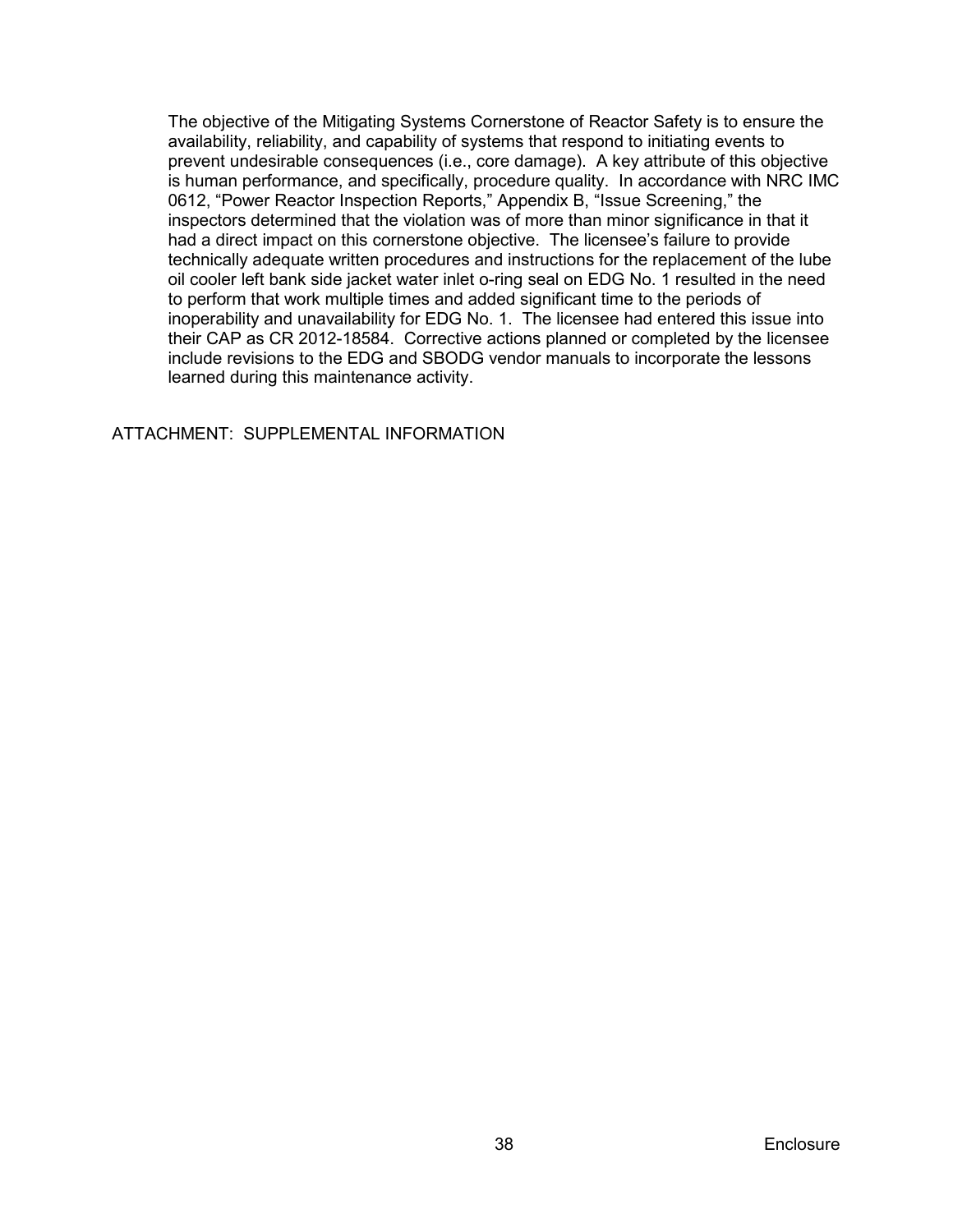#### **SUPPLEMENTAL INFORMATION**

# **KEY POINTS OF CONTACT**

#### <span id="page-42-1"></span><span id="page-42-0"></span>Licensee

- R. Lieb, Site Vice President
- B. Boles, Director, Site Operations
- K. Byrd, Director, Site Engineering
- V. Capozziello, Chemistry Supervisor
- J. Cuff, Manager, Training
- G. Cramer, Manager, Site Protection
- A. Dawson, Manager, Chemistry
- J. Dominy, Director, Site Maintenance
- T. Henline, Supervisor Nuclear Engineering Programs
- J. Hook, Manager, Design Engineering
- D. Imlay, Director, Site Performance Improvement
- G. Kendrick, Manager, Site Outage Management
- B. Kremer, Manager, Plant Engineering
- P. McCloskey, Manager, Site Regulatory Compliance
- D. Noble, Manager, Radiation Protection
- W. O'Malley, Manager, Nuclear Oversight
- R. Oesterle, Superintendent, Nuclear Operations
- M. Parker, Manager, Site Protection
- R. Patrick, Manager, Site Work Management
- D. Petro, Manager, Steam Generator Replacement Project
- T. Summers, Manager, Site Operations
- M. Roelant, Manager, Site Projects
- L. Rushing, Director, Special Projects
- D. Saltz, Manager, Site Maintenance
- M. Sidoti, Radiation Protection ALARA Supervisor
- C. Steenbergen, Superintendent, Operations Training
- J. Stelmaszak, Supervisor Nuclear Supply Engineering
- J. Sturdavant, Regulatory Compliance
- L. Thomas, Manager, Nuclear Supply Chain
- M. Travis, Superintendent, Radiation Protection
- J. Vetter, Manager, Emergency Response
- A. Wise, Manager, Technical Services
- G. Wolf, Supervisor, Regulatory Compliance
- <span id="page-42-2"></span>K. Zellers, Supervisor, Reactor Engineering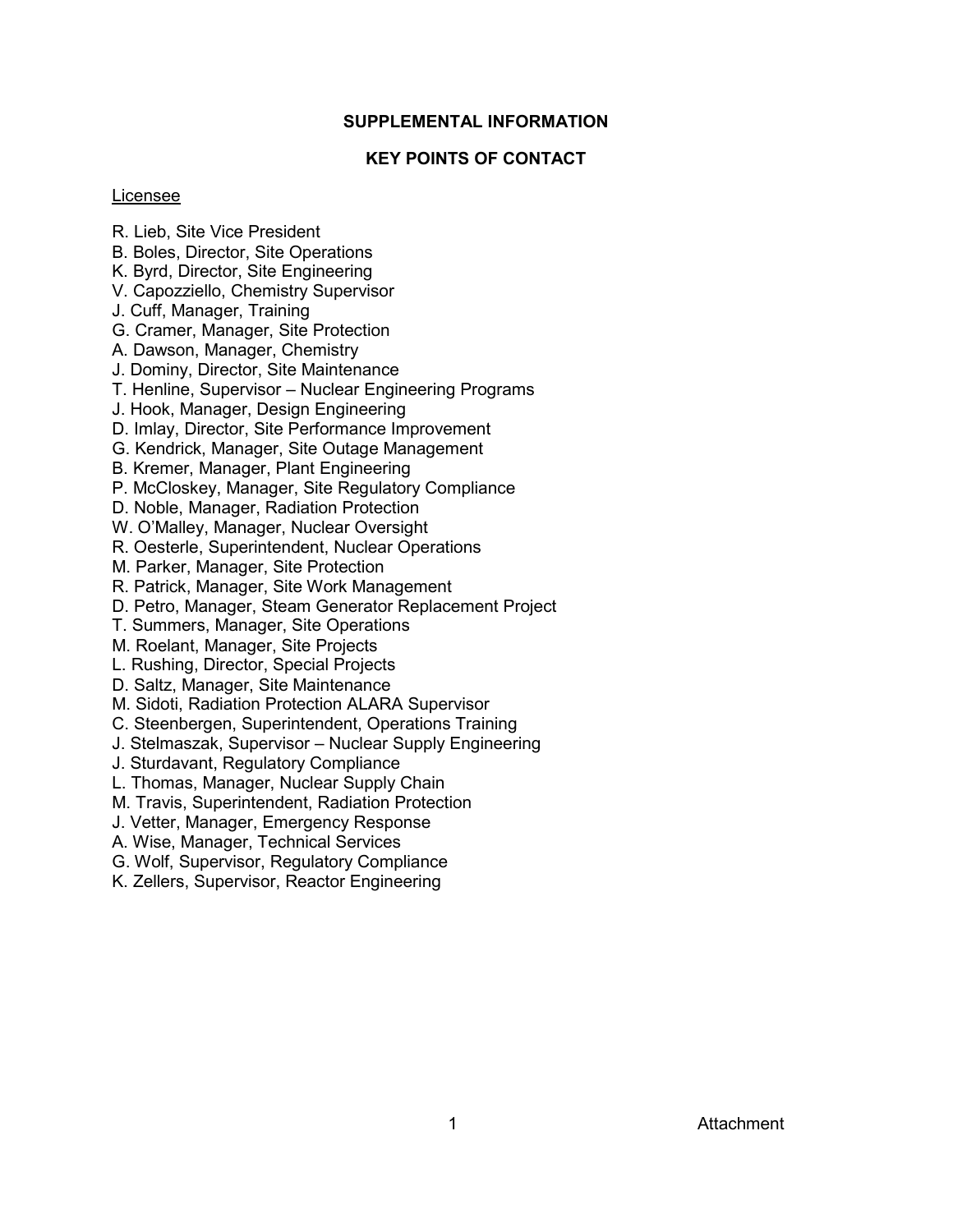# **LIST OF ITEMS OPENED, CLOSED AND DISCUSSED**

# **Opened**

| 05000346/2012005-01 | <b>NCV</b> | Operator Error in Response to a Small Power Transient<br>Momentarily Renders TS Equipment Inoperable<br>(Section 1R11.2)                       |
|---------------------|------------|------------------------------------------------------------------------------------------------------------------------------------------------|
| 05000346/2012005-02 | <b>URI</b> | Decay Heat Pump Cyclone Separators Incorrectly<br>Installed (Section 4OA3.1)                                                                   |
| Closed              |            |                                                                                                                                                |
| 05000346/2012005-01 | <b>NCV</b> | Operator Error in Response to a Small Power Transient<br>Momentarily Renders TS Equipment Inoperable<br>(Section 1R11.2)                       |
| 2515/177            | TI         | Managing Gas Accumulation in Emergency Core Cooling,<br>Decay Heat Removal, and Containment Spray Systems<br>(NRC GL 2008-01) (Section 4OA5.3) |
| 2515/187            | TI         | Inspection of Near-Term Task Force Recommendation 2.3<br>Flooding Walkdowns (Section 4OA5.1)                                                   |
| 2515/188            | TI         | Inspection of Near-Term Task Force Recommendation 2.3<br>Seismic Walkdowns (Section 4OA5.2)                                                    |
| Discussed           |            |                                                                                                                                                |

<span id="page-43-0"></span>None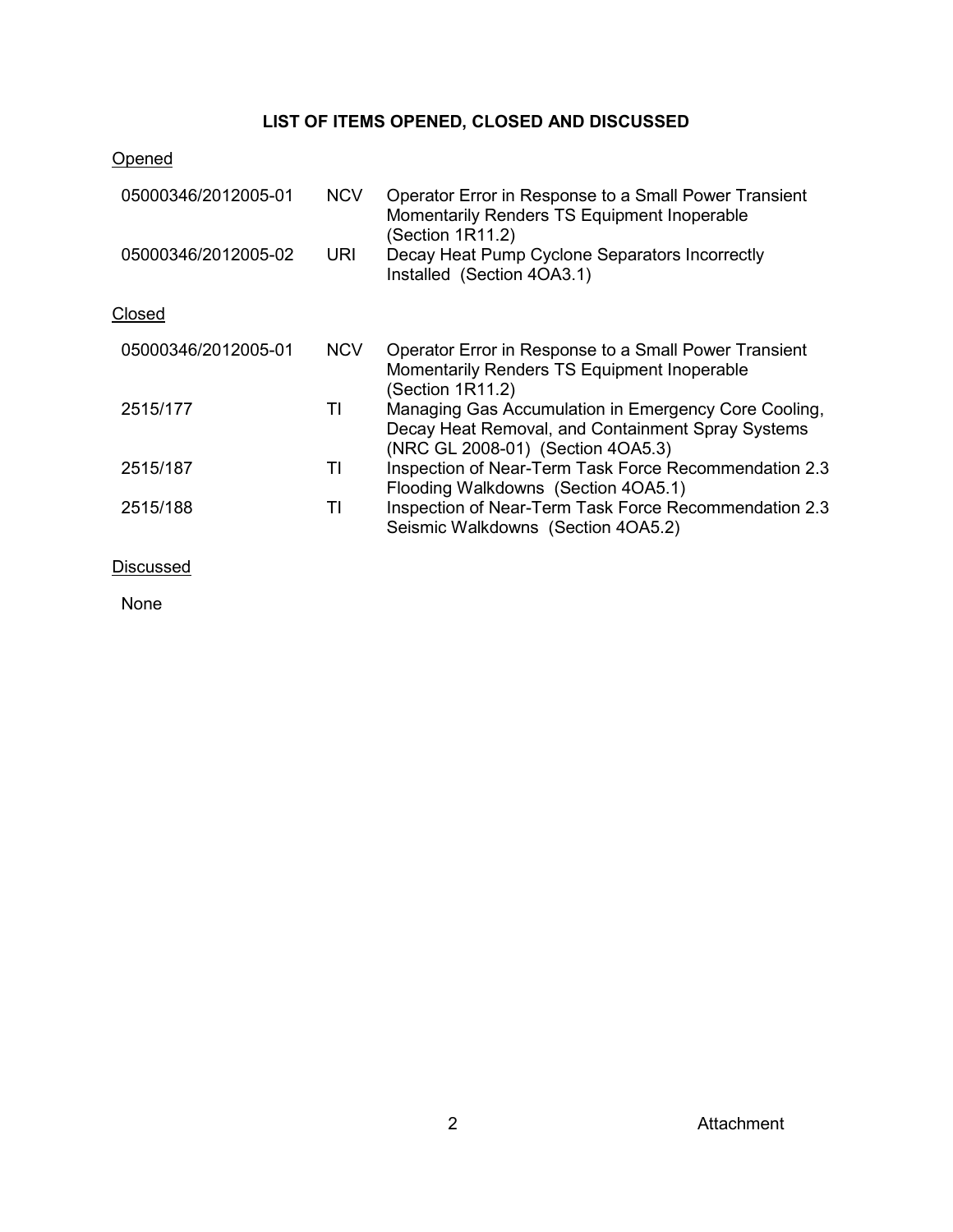# **LIST OF DOCUMENTS REVIEWED**

The following is a partial list of documents reviewed during the inspection. Inclusion on this list does not imply that the NRC inspector reviewed the documents in their entirety, but rather that selected sections or portions of the documents were evaluated as part of the overall inspection effort. Inclusion of a document on this list does not imply NRC acceptance of the document or any part of it, unless this is stated in the body of the inspection report.

#### 1R01 Adverse Weather Protection

Condition Reports:

- 2012-12160; DB-TIC-20317P (Heat Trace Circuit 118) controller not reading correctly
- 2012-12115; Freeze protection circuits needing repair
- 2012-15475; Breaker was installed in freeze protection panel CFPP09 at settling basin without proper documentation

Procedures:

- DB-OP-06913; Seasonal Plant Preparation Checklist; Revision 24
- DB-OP-06331; Freeze Protection & Electrical Heat Trace; Revision 22

#### Other:

- Standing Order No. 09-001; Cooling Tower Cold Weather Operations; Revision 1

### 1R04 Equipment Alignment

Condition Reports:

- 2012-15693; Procedure Deficiencies for Restoration of SW123 Discovered During Preparations for MDFP Outage
- 2012-09149; Misposition Event Motor Driven Feed Water Pump Cooling Lineup FW122 Found Out of Position, MDFP Shutdown
- 2012-05848; Combustible Loading in AFW Pump Rooms May Exceed NRC Approved Exemption Request
- 2011-95614; Procedure Deficiency DP-OP-06225 Section 3.8 'Returning MDFP to Service
- 2010-74272, AF93 Found Open

Procedures:

- DB-OP-06012; Decay Heat and Low Pressure Injection System Operating Procedure; Revision 54
- DB-OP-06011; High Pressure Injection System Operating Procedure; Revision 28
- DB-OP-06233; Auxiliary Feedwater System; Revision 33
- DB-OP-06225; MDFP Operating Procedure; Revision 19
- DB-SP-03153; Auxiliary Feedwater Train 1 Monthly Valve Verification; Revision 09
- DB-SP-03162; Auxiliary Feedwater Train 2 Monthly Valve Verification; Revision 10

#### Drawings:

- OS-004, Sheet 1; Operational Schematic Decay Heat and Low Pressure Injection System; Revision 50
- OS-003; Operational Schematic High Pressure Injection System; Revision 35
- OS-0017A; Auxiliary Feedwater System, Sheet 1; Revision 26
- M-0006D; Piping & Instrument Diagram, Auxiliary Feedwater System; Revision 55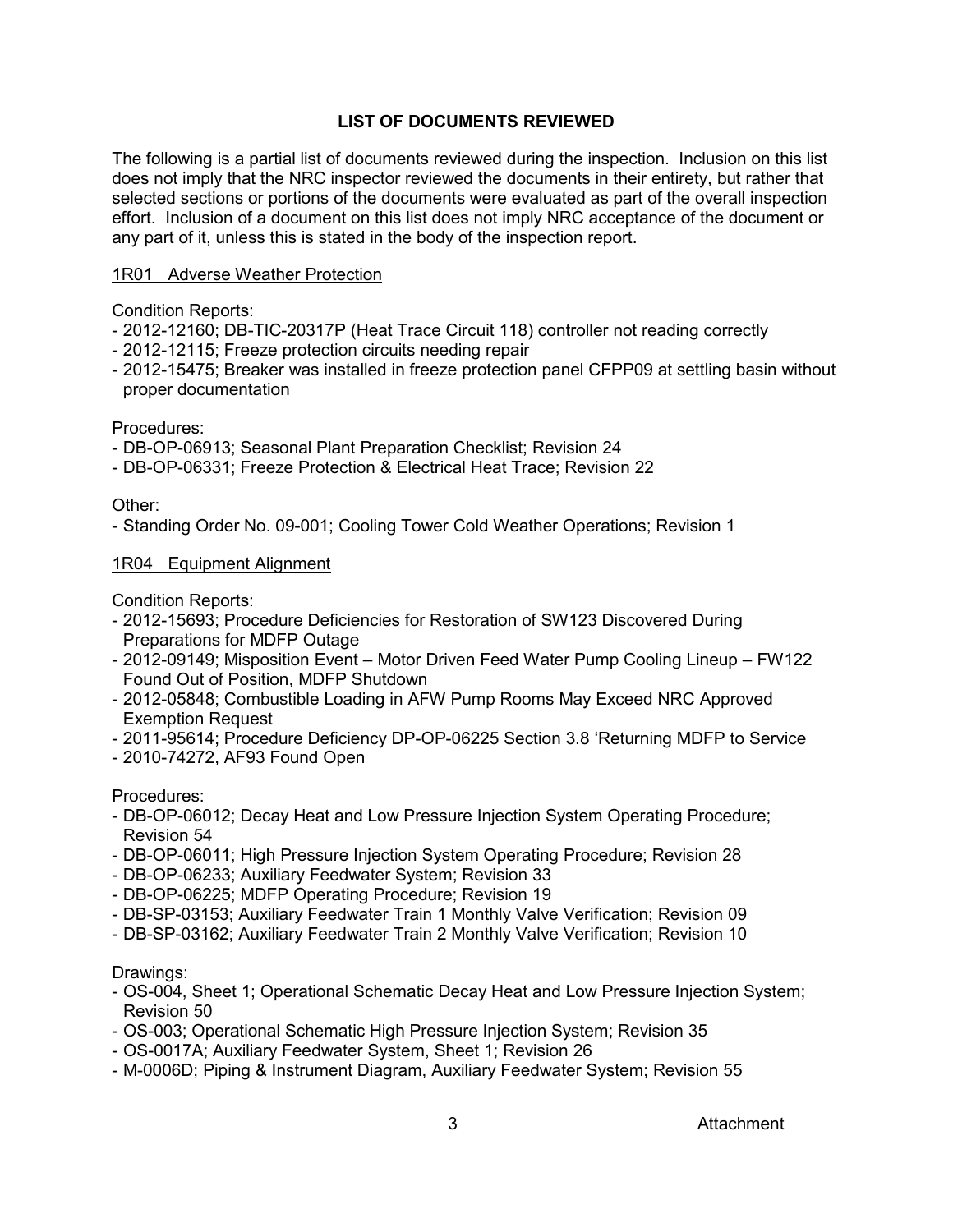- M-0206F; Piping Isometric, Auxiliary Feedwater System, Aux Feed Pump Discharge to Steam Generators; Revision 27

1R05 Fire Protection

Procedures:

- PFP-TB-326; Heater Bay Area, Room 326, Fire Area II; Revision 6
- PFP-TB-334; Turbine Pedestal Area, Room 334, Fire Area II; Revision 7
- PFP-S6-0000; Service Building 6, Laydown Area, Station Blackout Diesel; Revision 4
- PFP-AB-113; Decay Heat Cooler Room and Hatch Area, Rooms 113 and 113A, Fire Area AB; Revision 08
- PFP-AB-105; ECCS Pump Room 1-1, Room 105, Fire Area AB; Revision 08
- PFP-AB-428; Low Voltage Switchgear Room F Bus, Room 428, Fire Area X; Revision 4
- PFP-AB-428A; Battery Room B, Room 428A, Fire Area X; Revision 4
- DB-FP-00005; Fire Brigade; Revision 16
- DB-OP-02529; Abnormal Procedure, Fire Procedure; Revision 6

Drawings and Charts:

- A-221F; Fire Protection General Floor Plan, El. 545'-0" & El. 555'-0"; Revision 06
- A-223F; Fire Protection General Floor Plan, El. 585'-0"; Revision 22
- A-224F; Fire Protection General Floor Plan, El. 603'-0"; Revision 23
- DBRM-EMER-1500B; Hot EAL Wall Board; Revision 1

Fire Brigade Drill Records:

- DB-FP-00005, Attachment 1; Isolate Electrical Power and Extinguish Fire at DF8; 11/20/2012

Other:

- Fire Hazard Analysis Report; Revision 24

# 1R11 Licensed Operator Requalification Program and Licensed Operator Performance

Condition Reports:

- 2010-73345, AFW #2 Riser Found to be under Pressure During Removal of AFW Cover
- 2010-74173; DC Battery Chargers 1N & 1P Inadvertently Switched to Equalize Mode
- 2010-78637; SFRCS Actuation Channel 2 Trip During Test Setup for DB-PF-03163
- 2011-04688; Unexpected Water Flow into Main Condenser while Restoring Clearance
- 2011-07160; Circulating Water Sodium Hypochlorite Pump No. 2 Switch found in wrong position
- 2011-91861; Improvement Opportunity, Serious Station Fire
- 2011-91864; Time Critical Operator Actions Not Met
- 2011-94767; Continued Clearance/Tagging Issues
- 2011-97635; YF103 Appeared to be Tripped Free but was still Closed
- 2012-00526; Control Room EVS Start Time per DBBP-OPS-1013 not satisfied
- 2012-00613; Mispositioning CD162 Out of Position
- 2012-07279; RCP 1-2 Manually Tripped Due to High Motor Lower Bearing Temperature
- 2012-16833; After Placing Rod Control Panel Into Manual an Unexpected Power Rise Was Observed by the ATC RO
- 2012-16852; Crew Annual Simulator Evaluation Failure
- 2012-17419; Operating Crew Performance Critique for ICS Transient on October 24, 2012
- 2012-17995; Taking ICS to Track Results In a 5 MW Rise In Power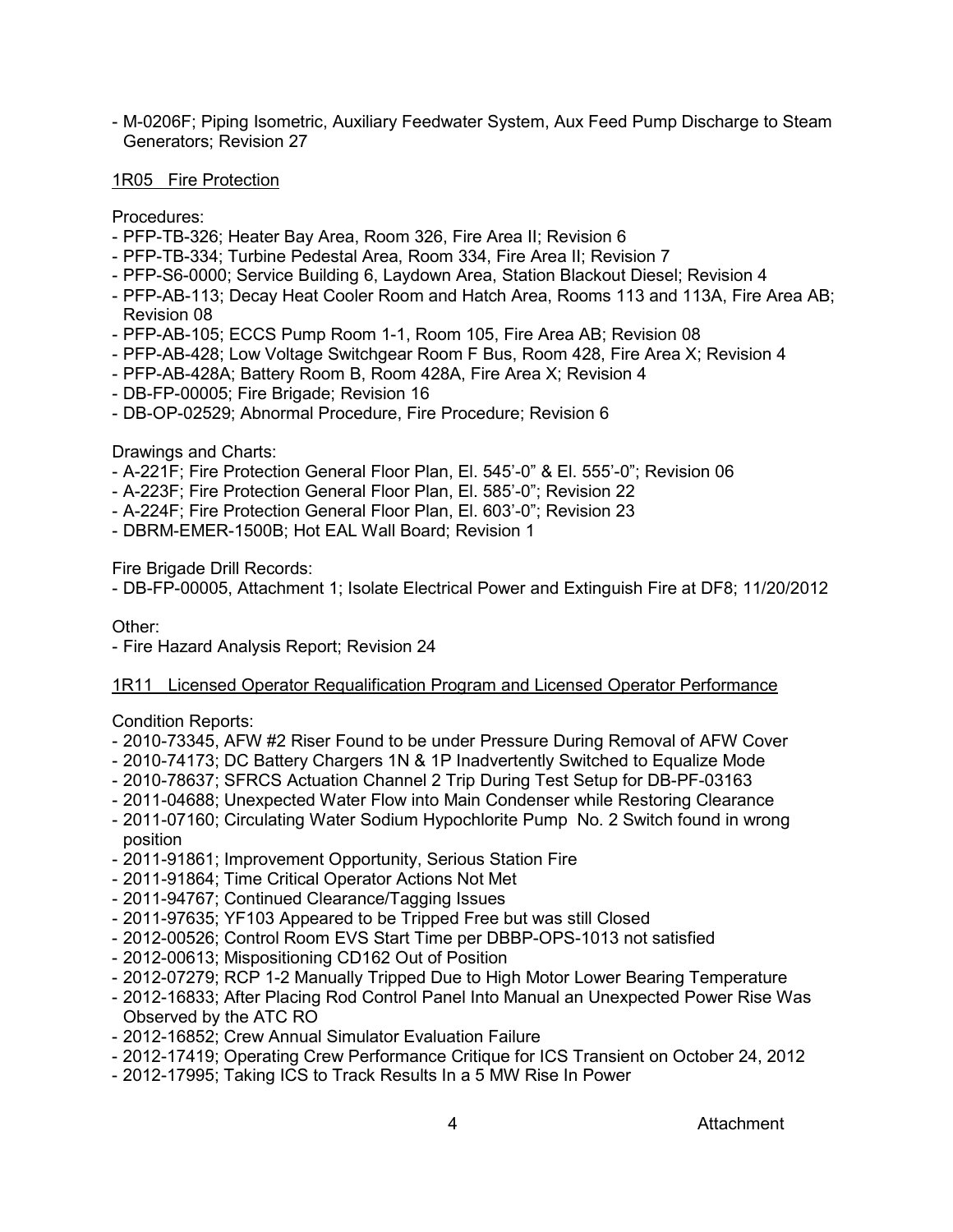# Procedures:

- NT-OT-7001; Training and Qualification of Operations Personnel; Revision 12
- NOP-TR-1008; FENOC Simulator Configuration Management; Revision 0
- NOP-TR-1010; Licensed Operator Requalification Exam Development; Revisions 0 and 1
- NOP-OP-1013, Control of Time Critical Operator Actions, Revision 1
- DB-OP-02526; Primary to Secondary Heat Transfer Upset; Revision 3
- DB-OP-06401; Integrated Control System Operating Procedure; Revision 17
- DB-OP-06902; Power Operations; Revision 38
- DB-OP-06232; Circulating Water System and Cooling Tower Operation; Revision 29

#### Business Practices:

- DBBP-TRAN-0014; License Requirements for Licensed Operators; Revision 9
- DBBP-TRAN-0021; Simulator Configuration Control; Revision 3
- DBBP-TRAN-0502; Development of Continuing Training Simulator Evaluation; Revision 7
- NOBP-TR-1112; FENOC Conduct of Simulator Training and Evaluation; Revision 2
- DBBP-OPS-0022; Lost Time Documentation; Revision 0
- DBBP-OPS-0021; DB Operations Section: Overtime, Vacation & Shift Coverage; Revision 2
- DBBP-OPS-1013; Control of Time Critical Operator Actions; Revision 2

Evolution Specific Reactivity Plan:

- Cycle 18 Power Changes to Repair Condenser Tube Leak; November 2012; Revision 0

### Simulator Guides:

- ORQ-EPE-S111; Simulator Guide; Revision 14
- ORQ-EPE-S112; Simulator Guide; Revision 11
- ORQ-EPE-S123; Simulator Guide; Revision 12
- ORQ-EPE-S128; Simulator Guide; Revision 10
- ORQ-EPE-S129; Simulator Guide; Revision 10
- ORQ-EPE-S132; Simulator Guide; Revision 7
- ORQ-EPE-S134; Simulator Guide; Revision 10

Simulator Procedures:

- 2012 N6; Sixty Minute Drift Test; Revision 5
- 2012 TAB01; Manual Reactor Trip; Revision 7
- 2012 TAB04; Simultaneous Trip of All Reactor Coolant Pumps; Revision 9
- 2012 TAB07; Maximum Rate Power Ramp 100% to 75% and Back to 100%; Revision 7
- 2012 TAB11; Maximum Power Load Rejection with No Reactor Trip; Revision 2
- 2012 T1F; SG Tube Rupture; Revision 4
- 2012 T3D; Loss of 120 VAC Panel Y1/Y1A; Revision 6
- 2012 T5A; Loss of Circulating Water Pumps; Revision 5
- 2012 T18C; Loss of RCS Makeup Pump; Revision 5

# Other:

- Day Shift Unit Log; Wednesday; 10/24/2012
- Grading Package for Crew 2; 11/14/2012
- Written Sample Plan for 2012
- Various Remedial/Makeup Recommendation Packages; 2010
- Team Evaluation Form Crew 5; 11/29/2012
- Calculation C-NSA-028-01-005; Control Room Radiation Doses Following Maximum Hypothetical Accident
- Ops Quality Field Observations; Various 2011, 2012

5 Attachment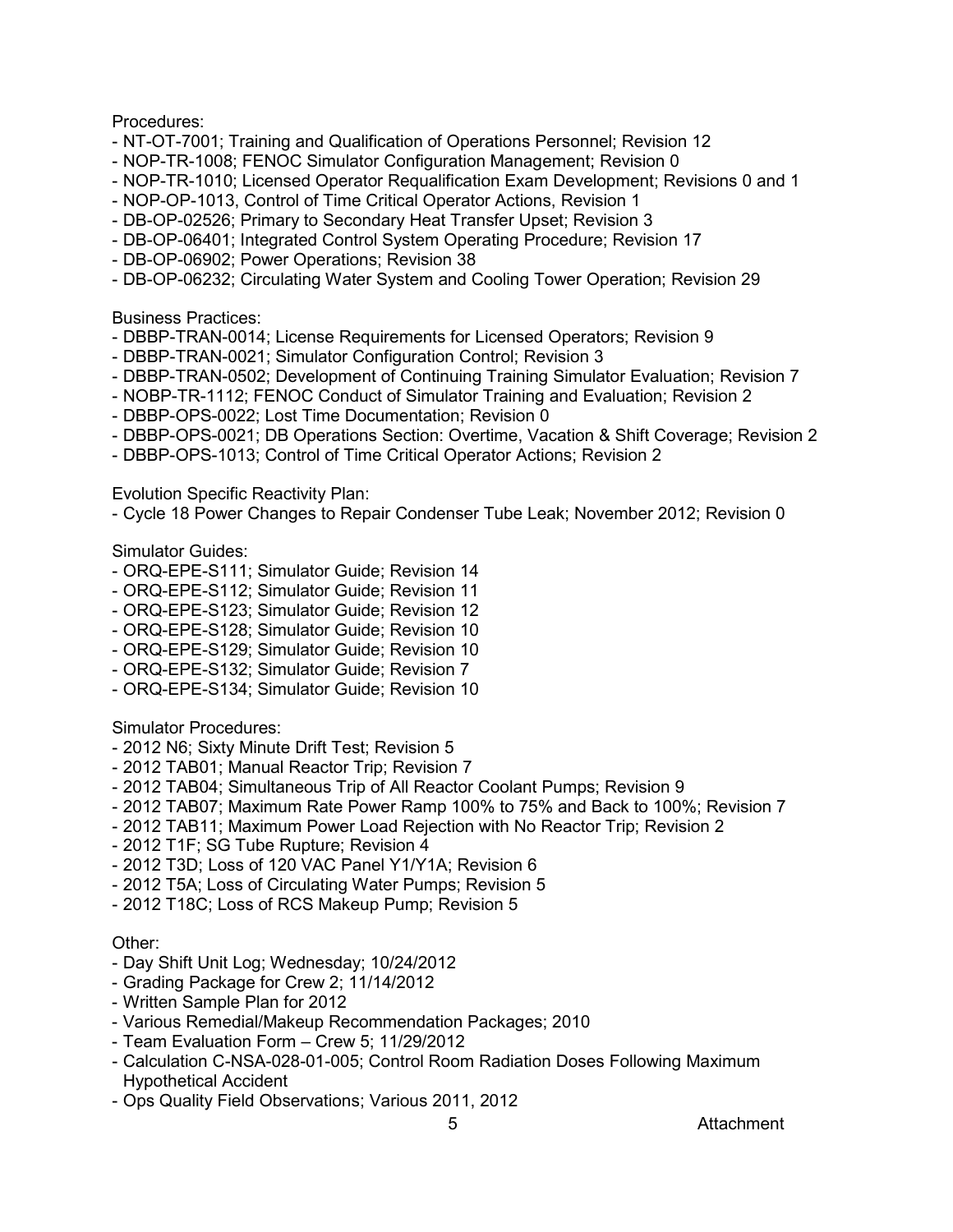- 2012 LOR Program Self-Assessment
- 2012 Annual-Biennial Licensed Operator Requalification Examination Sample Plan
- 2012 Scenario and JPM Exposure; 11/26/2012
- 2012 Operator Training License Continuing Biennial Written Examination 4 (November 11, 2012)
- 2012 Operator Training License Continuing JPMs Week 2; Various Revisions
- 2012 Operator Training License Continuing JPMs Week 5; Various Revisions
- 2012 Operator Training License Continuing JPMs Week 8; Various Revisions

#### 1R12 Maintenance Effectiveness

Condition Reports:

- 2011-92340; Critical Preventive Maintenance Action Plan
- 2011-91454; PM Deferral Snapshot Self-Assessment
- 2012-02460; 2012 CDBI Self Assessment: Expected Life of Essential Batteries
- 2012-18517; Unevaluated Orange Risk to Generation for Performance of DB-SC-10027, DBC2N Post-Maintenance Test
- 2012-18524; Procedure Error DB-SC-10027 Post-Modification Test for Battery Charger DBC2N

#### Procedures:

- DB-SC-10026; Post-Modification Test for Battery Charger DBC2P (ECP 02-0707); Revision 1
- DB-SC-10027; Post-Modification Test for Battery Charger DBC2N (ECP 02-0707); Revision 1
- DB-OP-06321; 250/125 Vdc Station DC Switching Procedure; Revision 19

#### Work Orders:

- 200389993; Replace Battery Charger DBC2N

Other:

- Cycle 17 Periodic Maintenance Effectiveness Assessment Report; dated August 22, 2012
- Maintenance Rule Program Manual; Revision 30
- Plant Health Report; Second Quarter 2012

#### 1R13 Maintenance Risk Assessments and Emergent Work Control

Condition Reports:

- 2012-17812; HIC ICS36A Main Feed Pump 2 Speed Control Hand Indicating Control Demand Dropped During Transfer to Manual

Procedures:

- DB-OP-06902; Power Operations; Revision 38
- DB-OP-06224; Main Feed Pump and Turbine; Revision 30
- DB-OP-06232; Circulating Water System and Cooling Tower Operation; Revision 29

Work Orders:

- 200518986; ICS Throttle Valve Control Module Replacements

Evolution Specific Reactivity Plan:

- Cycle 18 Power Changes to Repair Condenser Tube Leak; November 2012; Revision 0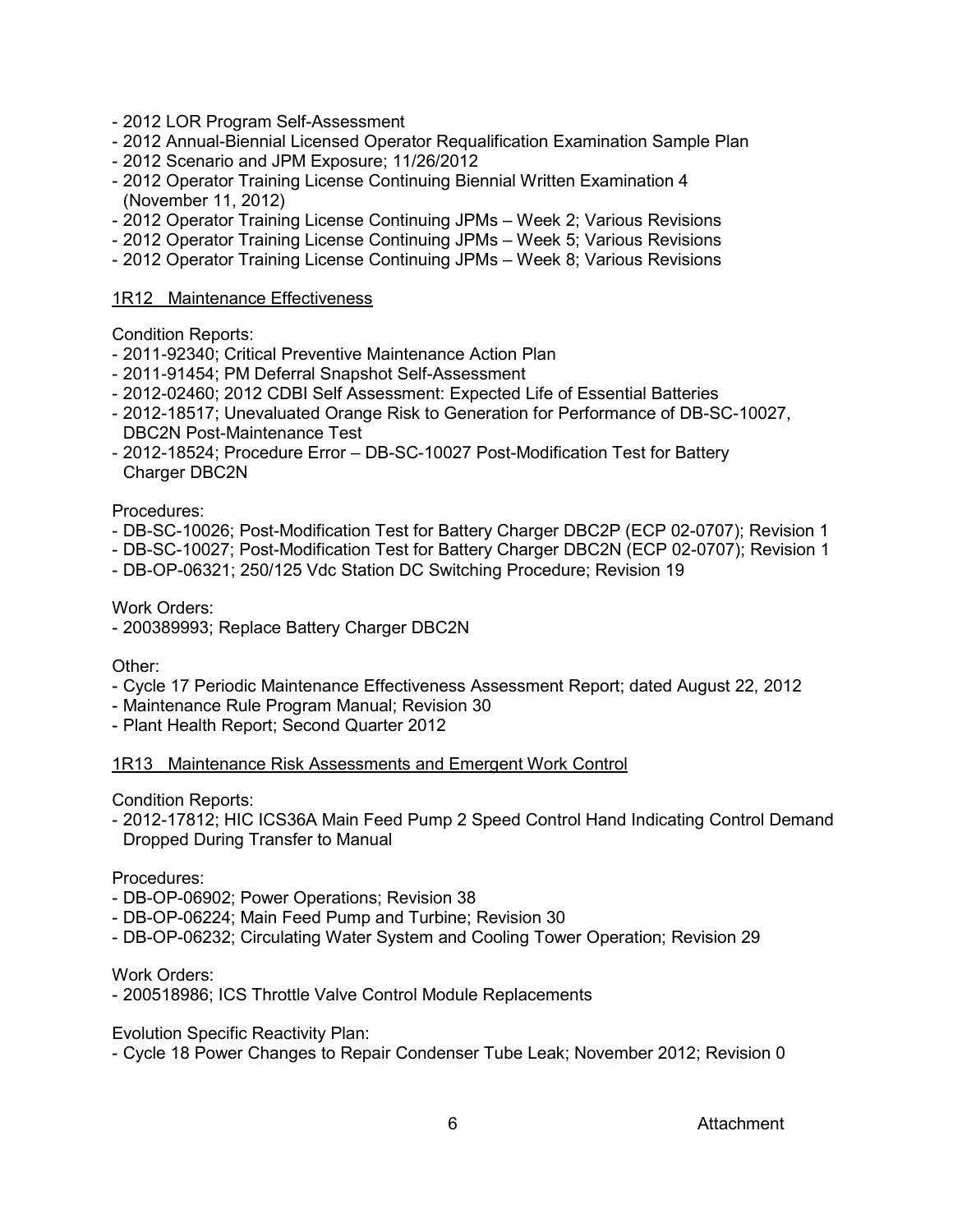# 1R15 Operability Determinations and Functionality Assessments

Condition Reports:

- 2004-06441; Debris Found in Top of Jacket Water Side of EDG 2 Lube Oil Cooler
- 2007-15235; Debris Found in Top of Jacket Water Side of EDG 2 Lube Oil Cooler
- 2012-16355; Switchyard Disconnect Switches DCS34562E and DCS34562F Opened Unexpectedly
- 2012-18000; Oil Leaking From the O-ring Seal on 1-1 EDG Lube Oil Cooler
- 2012-18031; Foreign Material Found In Jacket Water Side of No. 1 Emergency Diesel Generator Lube Oil Cooler
- 2012-18062; No. 1 EDG Small Leak Developed in a Pipe Weld on Return Oil Line From Lube Oil Cooler
- 2012-02644; CRE Operability with one set of dampers inoperable
- 2012-02587; Possible incomplete Technical Specification compliance when Station Vent Rad Monitors are inoperable

Procedures:

- DB-OP-06311; 345KV Switchyard No. 1 (Main) Transformer, No. 11 (Auxiliary) Transformer, and Startup Transformers (01 and 02); Revision 26
- DB-SC-03023; Off-Site AC Sources Lined Up and Available; Revision 26
- DB-SC-03076; Emergency Diesel Generator 1 184 Day Test; Revision 30
- DB-DP-00025; Requirements for Breaching The Control Room Pressure Boundary; Revision 8
- NOP-ER-3202; Control Room Envelope Habitability (CREHAB) Program; Revision 0

Work Orders:

- 200493894; Repair EDG 1 Lube Oil Cooler Leak

Other:

- Standing Order 12-016; Degraded Emergency Diesel Generator #1 Lube Oil Cooler; Revision 0
- WC-12-21235-SC; Switching Order, Davis-Besse 345 KV Line Mod SW 34625; dated October 15, 2012

# 1R19 Post Maintenance Testing

Condition Reports:

- 2012-17880; (K5-1) EDG No. 1 Lube Oil Separator Element Securing Spring Was Missing on Disassembly
- 2012-17999; K5-1: Minor Diesel Fuel Oil Leak From Engine-Driven Fuel Pump, P205-1
- 2012-18000; Oil Leaking From the O-Ring Seal on 1-1 EDG Lube Oil Cooler
- 2012-18031; Foreign Material Found In Jacket Water Side of No. 1 Emergency Diesel Generator Lube Oil Cooler
- 2012-18062; No. 1 EDG Small Leak Developed In a Pipe weld on Return Oil Line From Lube Oil Cooler
- 2012-18088; EDG 1 Hand Hole Cover For Cylinder 6 Is Leaking (Rework)
- 2012-18089; K5-1 Engine-Driven Fuel Pump P205-1 Small Leak After Rework
- 2012-18517; Unevaluated Orange Risk to Generation for Performance of DB-SC-10027, DBC2N Post-Maintenance Test
- 2012-18524; Procedure Error DB-SC-10027 Post-Modification Test for Battery Charger DBC2N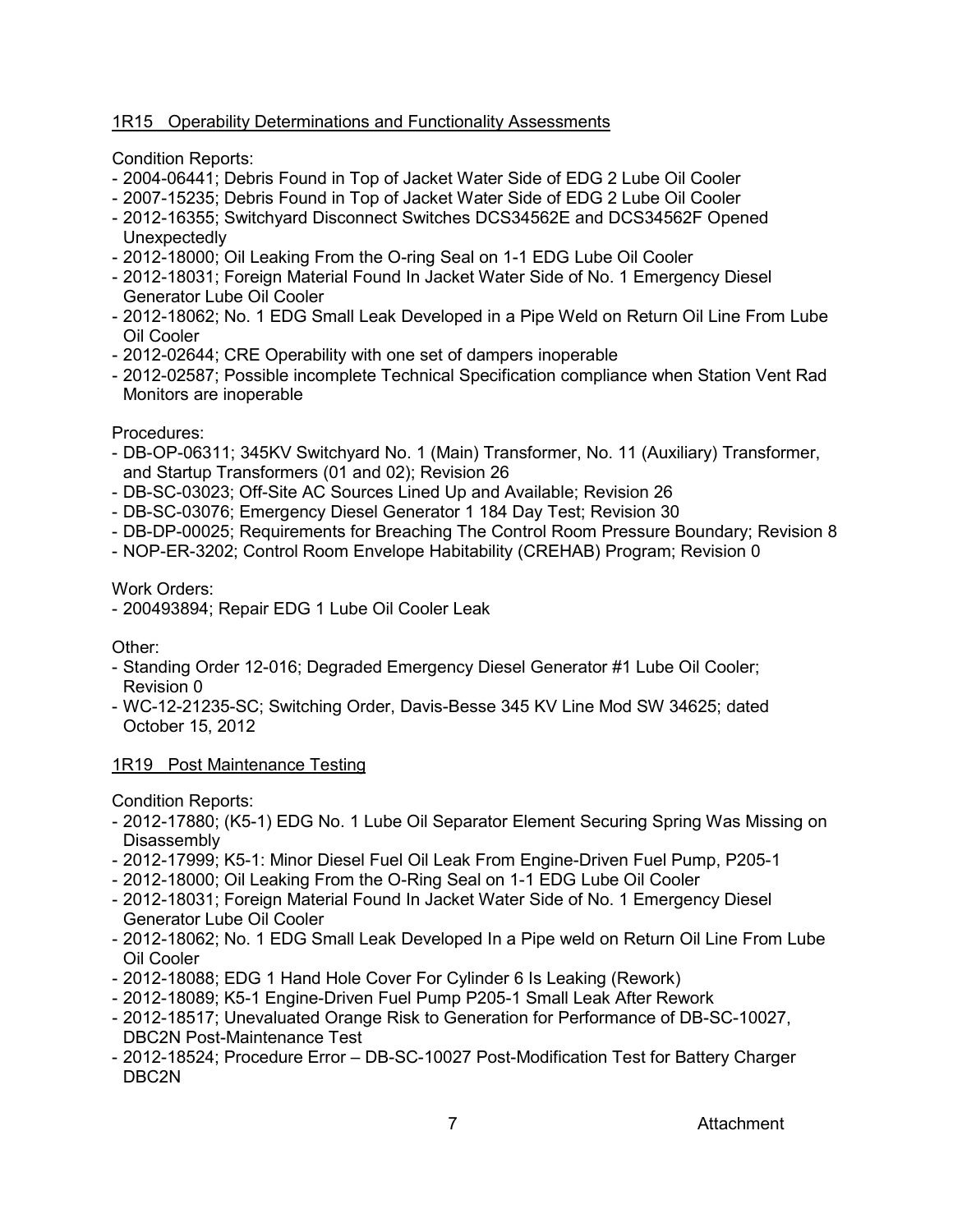# Procedures:

- DB-MM-09320; Emergency and Station Blackout Diesel Engine Maintenance; Revision 28
- DB-MM-09343; Emergency and Station Blackout Diesel Engine 2-Year Maintenance of Lube Oil Filters, One Revolution and Other Inspections; Revision 1
- DB-SC-10026; Post-Modification Test for Battery Charger DBC2P (ECP 02-0707); Revision 1
- DB-SC-10027; Post-Modification Test for Battery Charger DBC2N (ECP 02-0707); Revision 1
- DB-OP-06321; 250/125 Vdc Station DC Switching Procedure; Revision 19

#### Work Orders:

- 200389993; Replace Battery Charger DBC2N
- 200442570; 24-Month Clean and Inspection Preventative Maintenance, EDG 1
- 200442571; EDG 1 6-Year Preventative Maintenance
- 200493894; Repair EDG 1 Lube Oil Cooler Leak

### 1R22 Surveillance Testing

Condition Reports:

- 2012-19174; Main Turbine Stop Valve #4 Malfunctions During Testing in DB-SS-04150

### Procedures:

- DB-FP-04041; Startup Transformer 01 Deluge Test; Revision 10
- DB-PF-03023; Service Water Pump 2 Testing; Revision 22
- DB-PF-06704; Pump Performance Curves; Revision 30
- DB-SP-03160; AFP 2 Quarterly Test; Revision 25
- DB-SC-03071; Emergency Diesel Generator 2 Monthly Test; Revision 29
- DB-SS-04150; Main Turbine Stop Valve Test; Revision 11

#### Work Orders:

- 200417450; Performance of DB-FP-04041 on 11/23/2012

#### Other:

- ISTB2; Pump and Valve Basis Document, Volume II, Pump Basis; Revision 15
- ISTB3; Pump and Valve Basis Document, Volume III, Stroke Time Basis; Revision 46

# 1EP4 Emergency Action Level and Emergency Plan Changes (71114.04)

Procedures:

- RM-EMER-1500A; Davis-Besse Emergency Action Level Basis Document; Revision 3
- RA-EP-02010; Emergency Management; Revision 13
- RA-EP-02110; Emergency Notification; Revision 11
- RA-EP-02220; Emergency Operations Facility Activation and Response; Revision 9
- RA-EP-02230; Dose Assessment Center Activation and Response; Revision 5
- RA-EP-02310; Technical Support Center Activation and Response; Revisions 9 and 10
- RA-EP-02410; Operations Support Center Activation and Response; Revision 17

Other:

- Emergency Plan; Revision 28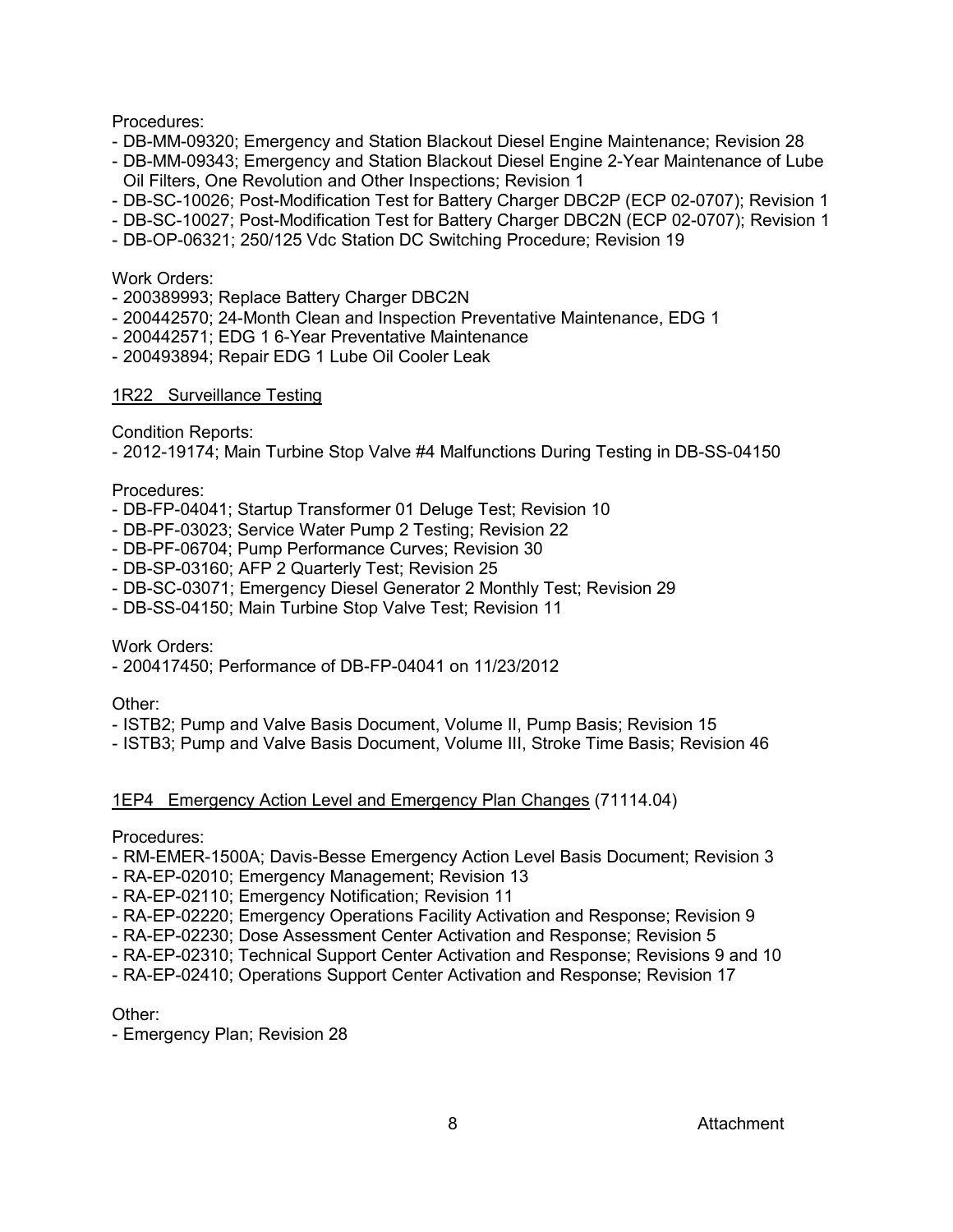# 2RS1 Radiological Hazard Assessment and Exposure Controls

Condition Reports:

- 2012-08488; Radioactive Sources Not Properly Received
- 2012-10031; Proper Form Not Completed Prior to Ordering Radioactive Source

#### Procedures:

- DB-HP-01447; Small Article Monitor Calibration; Revision 03
- DB-HP-03000; Inventory and Leak Testing of Licensed Sources; Revision 05
- DB-CN-04060; A Priori Minimum Detectable Activity for HPGE Gamma Spectrometers; Revision 01

Other:

- National Source Tracking System NRC Data Sheets; 1/20/2012

### 2RS2 Occupational ALARA Planning and Controls

Condition Reports:

- 2012-08919; Unplanned Spent Resin Storage Tank Decant
- 2012-09105; Upper S/G Manway Installation Stopped

Procedures:

- IP-SA-2012-0147; Radiation Protection Monthly Integrated Performance Assessment and Trending; dated August 2012
- NOP-OP-4107; Radiation Work Permit (RWP); Revision 10

# Radiation Work Permit:

- RWP 2012-5104; Reactor Head Disassembly and Reassembly; including ALARA planning work sheets, ALARA Work In Progress Reviews, and ALARA Post Job Reviews; 11/27/2012
- RWP 2012-5106; Remove / Install Reactor Vessel Internals; including ALARA planning work sheets, ALARA Work In Progress Reviews, and ALARA Post Job Reviews; 11/27/2012
- RWP 2012-5302; OTSG (Steam Generator) Platform Work; including ALARA planning work sheets, ALARA Work In Progress Reviews, and ALARA Post Job Reviews; 11/27/2012

#### Other:

- Davis-Besse 17 RFO Outage Report; 8/10/2012
- Electronic Dosimetry Alarm Logs November 2011 through October 2012
- Personal Contamination Event Logs November 2011 through October 2012

# 1EP6 Drill Evaluation

Condition Reports:

- 2012-17432; EP DRILL – Simulator Issue During ATWAS Failure

Reference Manuals:

- DBRM-EMER-1500A; Davis-Besse Emergency Action Level Basis Document; Revision 3

Drawings and Charts:

- DBRM-EMER-1500B; Hot EAL Wall Board, Revision 1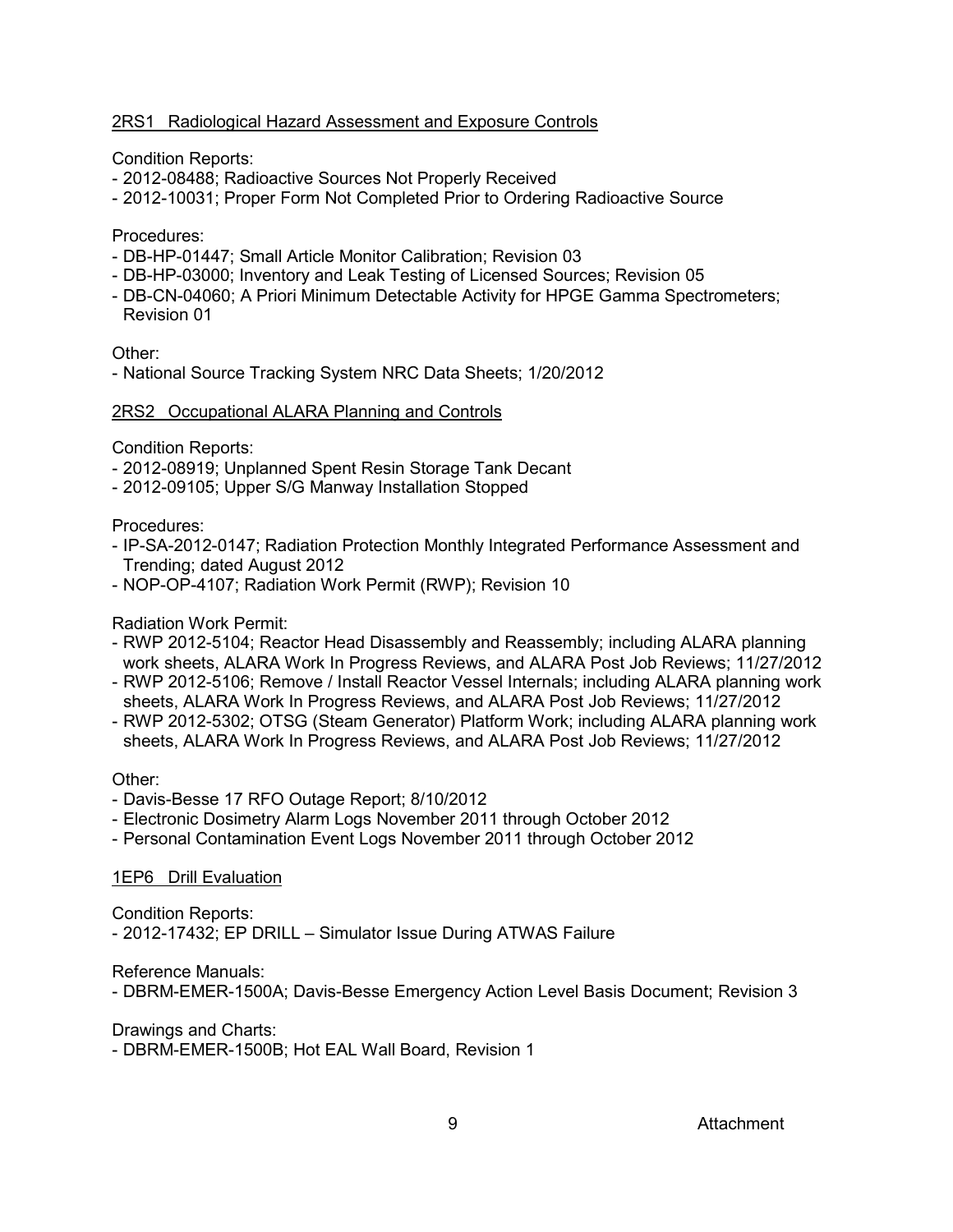Other:

- Nuclear Energy Institute (NEI) 99-01; Methodology for Development of Emergency Action Levels; Revision 5
- Emergency Preparedness Integrated Drill Manual, November 1, 2012; Revision 0

# 4OA1 Performance Indicator Verification

Procedures:

- DB-SP-03357; RCS Water Inventory Balance; Revision 18
- NOBP-LP-4012; NRC Performance Indicators; Revision 3

Forms:

- NOBP-LP-4012-53; Reactor Coolant System Leakage; Completed Forms for October 2011 through September 2011

Other:

- NEI 99-02; Regulatory Assessment Performance Indicator Guideline; Revision 6
- Select Operator Logs covering the period of October 2011 through September 2012

# 4OA2 Problem Identification and Resolution

Condition Reports:

- 2011-01654; Group 4 Rods Transferred to the Aux Power Supply Unexpectedly
- 2011-01765; Unexpected Light Indications on the Rod Control Panel While Transferring Control Rods
- 2011-03346; Fractured Concrete Found at 17M Shield Building Construction Opening
- 2011-92821; Rod Control Panel Electronic Trip Lights C and D Illuminated
- 2012-03776; Rod Control Panel Phase Lights Off When Transferring Group 1 to Aux Power **Supply**
- 2012-07273; CRD Malfunction When Transferring Group 4 Control Rods
- 2012-09749; PA-DB-2012-01: Insufficient Progress to Improve Operations Performance-Second Level Escalation
- 2012-13801; Safety Groups Transferred to the Aux Power Supply When Jog Pushbutton Was Depressed
- 2012-16816; Complimentary Phase Lights Flickering in Control Rod Motor Power Signal Cabinets
- 2012-16833; After Placing Rod Control Panel Into Manual an Unexpected Power Rise Was Observed by the ATC RO
- 2012-17419; Operating Crew Performance Critique for ICS Transient on October 24, 2012
- 2012-17724; ULD Shift to Venturi on Loop B Feedwater Flow Resulting in a 1% RTP Change
- 2012-17995; Taking ICS to Track Results In a 5 MW Rise In Power
- 2012-18055; CRD Diamond Control Panel Abnormal Operation
- 2012-18353; ICS/ULD Historian Not Communicating to PI

# Procedures:

- EN-DP-01511; Design Guidelines for Maintenance Rule Evaluation of Structures; Revision 1

Plant Health Reports:

- Third Quarter 2012
- Second Quarter 2012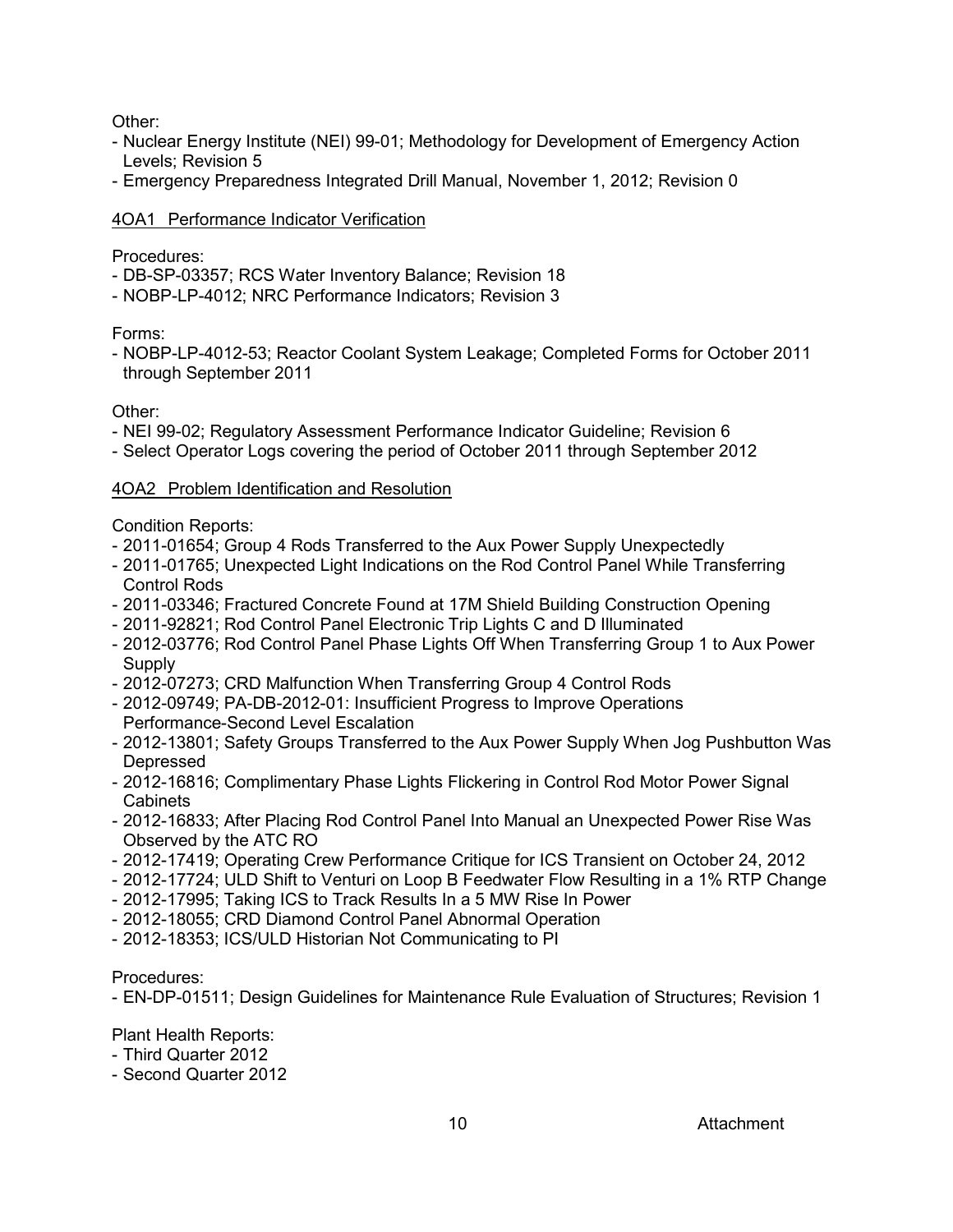# 4OA3 Followup of Events and Notices of Enforcement Discretion

Condition Reports:

- 2003-02439; Clearances in Cyclone Separator of Decay Heat/Low Pressure Injection Pumps
- 2012-18831; Cyclone Separator Installed Upside Down
- 2012-18912; S442A and S442B Cyclone Separator Spacers Were Not Installed As Designed
- 2012-18987; DH115B Installed In The Wrong Direction
- 2012-19003; Improvement Regarding DH Pump Cyclone Separators
- 2012-19429: No Spacers Found During Extent Of Condition Inspection For Cyclone Separator S441A
- 2012-19430; No Spacers Found During Extent Of Condition Inspection For Cyclone Separator S441B

Engineering Change Package:

- 03-0263; Decay Heat Removal Pumps (P42-1and P42-2) Mechanical Seal Water Supply Cyclone Separator Replacement; Revision 3

# Drawings:

- P & ID M-033A; High Pressure Injection; Revision 44
- P & ID M-033B; Decay Heat Train 1; Revision 55
- P & ID M-033C; Decay Heat Train 2; Revision 27
- P & ID M-034; Emergency Core Cooling System Containment Spray and Core Flooding Systems; Revision 67

Calculations:

- C-NSA-059.01-019; Water Level Inside Containment Post LOCA; Revision 5

# Other:

- Reactor Plant Event Notification Worksheet, Voluntary Report; 12/14/2012
- Vendor Manual M-517-00024; Decay Heat Removal Pump Instruction Book; Revision 7

# 4OA5 Other Activities

Condition Reports:

- 2008-44773; Gas Void Detected Upstream of DH200
- 2008-46594; GL 2008-01 System Fill Procedure Rely on Static Venting
- 2008-63240; Install a Vent Valve to Allow Creating A Void Between DH2735 and DH2736
- 2010-73917; Overly restrictive exclusion zone for dry fuel storage horizontal storage module
- 2011-91412; MS-C-11-03-30: Dry Fuel Storage Pad Survey Deficiency
- 2011-91477; MS-C-11-03-30: 10CFR72.48 Screen Preparer Not Qualified
- 2011-91587; MS-C-11-03-30: Dry Fuel Storage Basis Manual Deficiencies
- 2011-91625; MS-C-11-03-30: DBNPS Report Requirements Tracking Sheet Manual **Deficiency**
- 2011-91667; MS-C-11-03-30: Records of 72.48 Screens Not Captured
- 2011-97166; Degradation of the Intake Canal North Wall in the Q/NQ Portion of the Canal
- 2012-09223; Small Void in the Piping Between DH202 and Vertical Section Going to DH2736
- 2012-10547; Void Near DH202 has Grown in Size from 7 Cubic inches to 51 Cubic Inches
- 2012-10920; Missing Nut on a Conduit Support
- 2012-10973; Cracks Observed in Masonry Wall No. 5177 Located Inside the Control Room at El. 623' Auxiliary Building
- 2012-11982; Residual Void Downstream of DH202 Following Venting

11 **Attachment**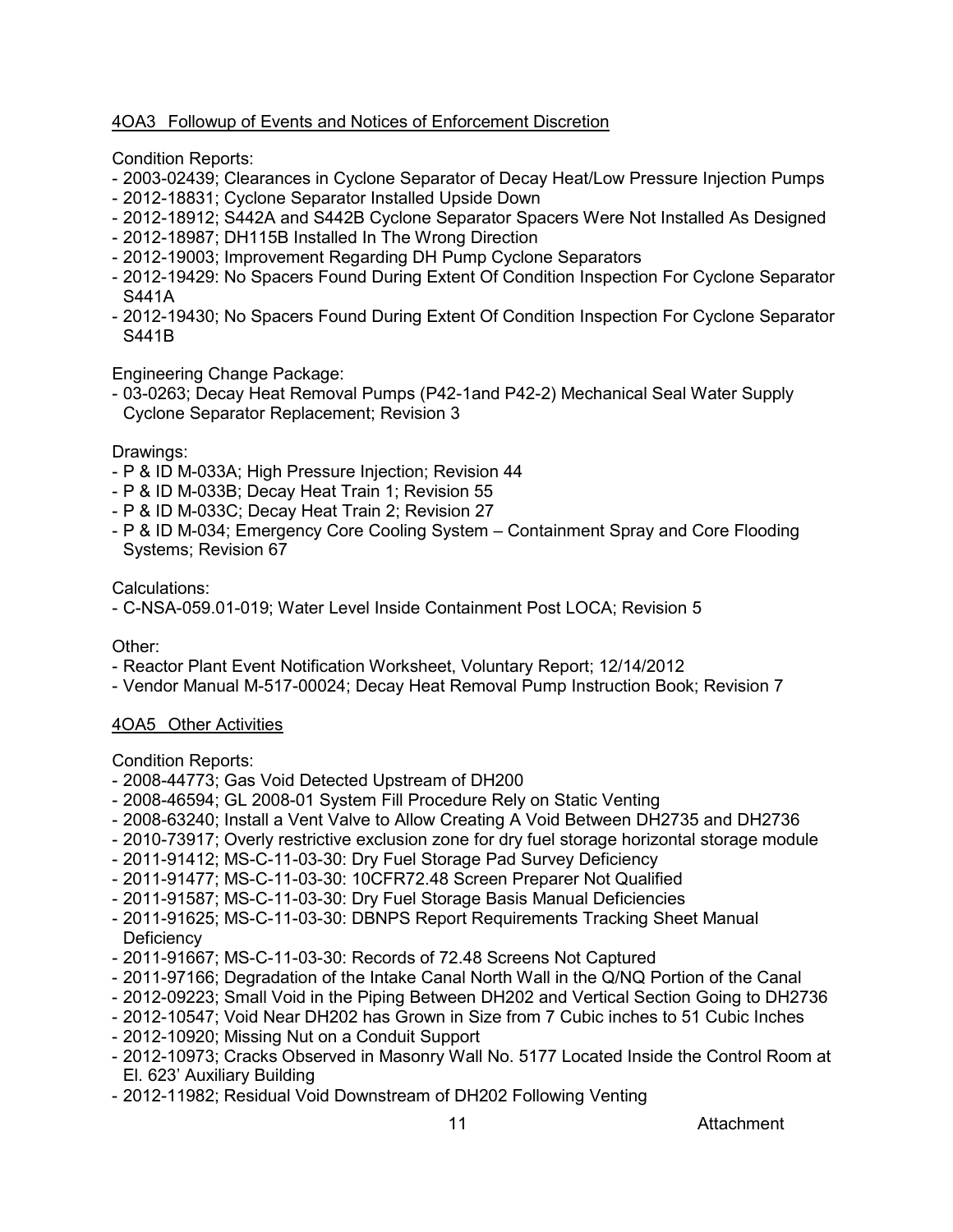- 2012-12005; Bowser Morner Intake Canal Slope Repair Study
- 2012-14865; Recommend Development of GL 2008-01 Program Document
- 2012-16083; NEI 12-07 Flooding Walkdown Issue: Minor Concrete Spalling on the East Face of the Intake Structure
- 2012-16279; NEI 12-07 Flooding Walkdown Item: Minor Crack in Aux Building 114 Misc Waste Monitor Tank Room
- 2012-16320; NEI 12-07 Flooding Walkdown Item: Aux. Building Stairs are not in a PM
- 2012-16425; DB 2012 TI 2515/177 Procedure Clarification Required for NOP-CC-5712
- 2012-16439; DB 2012 TI 2515/177 Containment Spray Piping Stress Analysis does not address Dynamic Loading
- 2012-16687; DB 2012 TI 2515/177 Gas Voiding BSWT USAR Statement
- 2012-16811; NRC Inspector questions concerning daily inspections of Dry Fuel Storage Horizontal Storage Modules
- 2012-16913; Minimum distance from Sealands to HSMs required by 72.48 Evaluation is different than stated in DB-HP-01702
- 2012-17235; DB 2012 TI 2515/177 DB-SP-0312 and DB-SP-04212 does not reference all applicable UT Void Procedures
- 2012-17222; DB 2012 TI 2515/177 DB-PF-03205 ECCS Train 1 Valve Test Add requirement to initiate a CR if P465 is received following valve stroking
- 2012-17227; DB 2012 TI 2515/177 Enhance the scheduling sequence between ECCS Train 1(2) Quarterly UT verification and DB-PF-03205 ECCS Train 1 Valve Test (DB-PF-03206 ECCS Train 2 Valve Test
- 2012-17334; DB 2012 TI 2515/177 Containment Spray System Description Discrepancy
- 2012-78952; Documentation of Leakage During HPI Check Valve Testing (DB-PF-03969)

#### Procedures:

- DB-MM-09236; Presray Watertight Door Maintenance; Revision 2
- RA-EP-02830; Flooding; Revision 2
- DB-PF-05065; Ultrasonic Detection of Gas Voids in Liquid Systems; Revision 0
- DB-SP-03137; Decay Heat Train 2 Pump and Valve Test; Revision 29
- DB-SP-03208; HPI Pump Comprehensive and Check Valve Forward Flow Test Train 2; Revision 24
- DB-SP-03212; Venting of ECCS Piping; Revision 18
- DB-SP-03219; HPI Train 2 Pump and Valve Test; Revision 24
- DB-SP-03338; Containment Spray Train 2 Quarterly Pump and Valve Test; Re Revision 21
- DB-SP-04212; Venting of ECCS Piping SOER 97-1; Revision 10
- DB-OP-06011; High Pressure Injection System; Revision 28
- DB-OP-06012; Decay Heat and Low Pressure Injection System Operating Procedure; Revision 54
- DB-OP-06013; Containment Spray System; Revision 23
- DB-OP-06014; Core Flooding System Procedure; Revision 26
- NOP-CC-5712; Ultrasonic Detection of Gas Voids in Liquid Systems Using the EPOCH LTC; Revision 0
- DB-PF-03205; ECCS Train 1 Valve Test; Revision 18
- DB-PF-03206; ECCS Train 2 Valve Test; Revision 17
- DB-FP-00007; Control of Transient Combustibles; Revision 11
- DB-HP-01702; Transfer, Handling and Storage of Radioactive Material; Revision 19
- DB-NE-03400; Horizontal Storage Module (HSM) Monitoring; Revision 4
- DB-NE-04103; Physical Inventory of Special Nuclear Material; Revision 9
- DB-OP-02550; Dry Fuel Storage Abnormal Events; Revision 2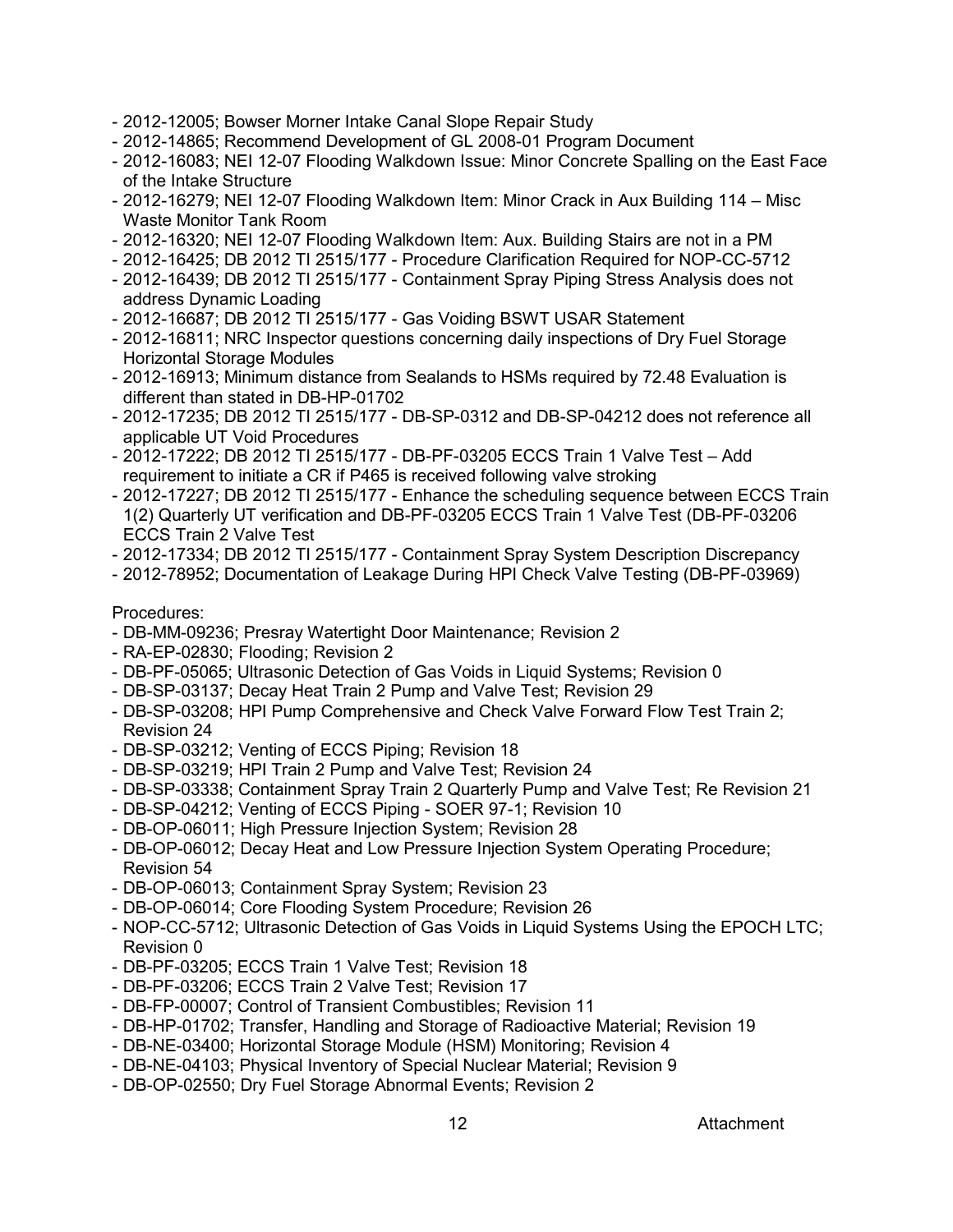- NG-EN-00372; Dry Fuel Storage; Revision 4
- NOP-LP-2601; Procedure Use and Adherence; Revision 4
- NOP-LP-4013; Evaluation of Changes, Tests and Experiments for Independent Spent Fuel Storage Installations; Revision 0
- PFP-DFS-STRAT; Dry Fuel Storage Area Strategy; Revision 00

Business Practices:

- DBBP-OP-0039; Filling and Venting; Revision 0

Work Orders:

- 200418327; PM 2159, Inspect Water Tight Door 216 & 217
- 200429388; PM 8522 Train 1 Quarterly UT
- 200418352; PM 8522 Train 1 Quarterly UT
- 200498370; SP4213-001 05.1-4 Core Flood Tank Level Monitoring
- 200449494, PM 10826 ECCS Train 1 UT Verifications
- 200449513; PM 10826 ECCS Train 1 UT Verifications
- 200435182, PM 10753 UT Verification MU276
- 200435183; PM 10753 UT Verification MU276
- 200449495, PM 10827 ECCS Train 2 UT Verifications
- 200449512; PM 10827 ECCS Train 2 UT Verifications
- 200428366, PM 7714 Train 1 Monthly UT Void Monitor
- 200431381; PM 7714 Train 1 Monthly UT Void Monitor
- 200420061; PM 8523 Train 2 Quarterly UT
- 200429949; PM 8523 Train 2 Quarterly UT
- 200429948, PM 8521 DH Train 2 UT Void Monitoring
- 200426690; PM 8521 DH Train 2 UT Void Monitoring
- 200413837; DB-NE4103-001 Inventory of Special Nuclear Material Inventory

#### Drawings:

- A-2111; Barrier Penetration Drawing, Barrier Identification Plan Room 52, Intake Structure Elev. 576'-0"; Revision 0
- C-220, Sheet 3; Auxiliary Building Floor Plan at El. 603'-0"; Revision 57
- C-240; Auxiliary Building El. 545'-0" Blockouts, Equipment Pads, Anchor Bolts, and Drainage; Revision 35
- C-241; Auxiliary Building El. 565'-0" Blockouts, Equipment Pads, Anchor Bolts, and Drainage; Revision 28
- C-752; Miscellaneous Equipment Support Details, El. 603'-0" Battery Rack Anchor Location; Revision 11
- M-33A; High Pressure Injection; Revision 43
- M-33B; Decay Heat Train 1; Revision 54
- M-33C; Decay Heat Train 2; Revision 26
- M-34; Emergency Core Cooling System, Containment Spray & Core Flood Systems; Revision 67
- M-233A; Emergency Core Cooling System; Revision 18
- M-233B; Emergency Core Cooling System; Revision 23
- M-233C; Decay Heat Removal System; Revision 19
- M-233D; H.P. Injection System; Revision27
- M-233D, Sheet 1; H.P. System; Revision 1
- M-233E; H.P. Injection System; Revision 9
- M-233F; Low Pressure Injection System; Revision 22
- M-2015; Fill & Vent Guidance; Revision 0

#### 13 Attachment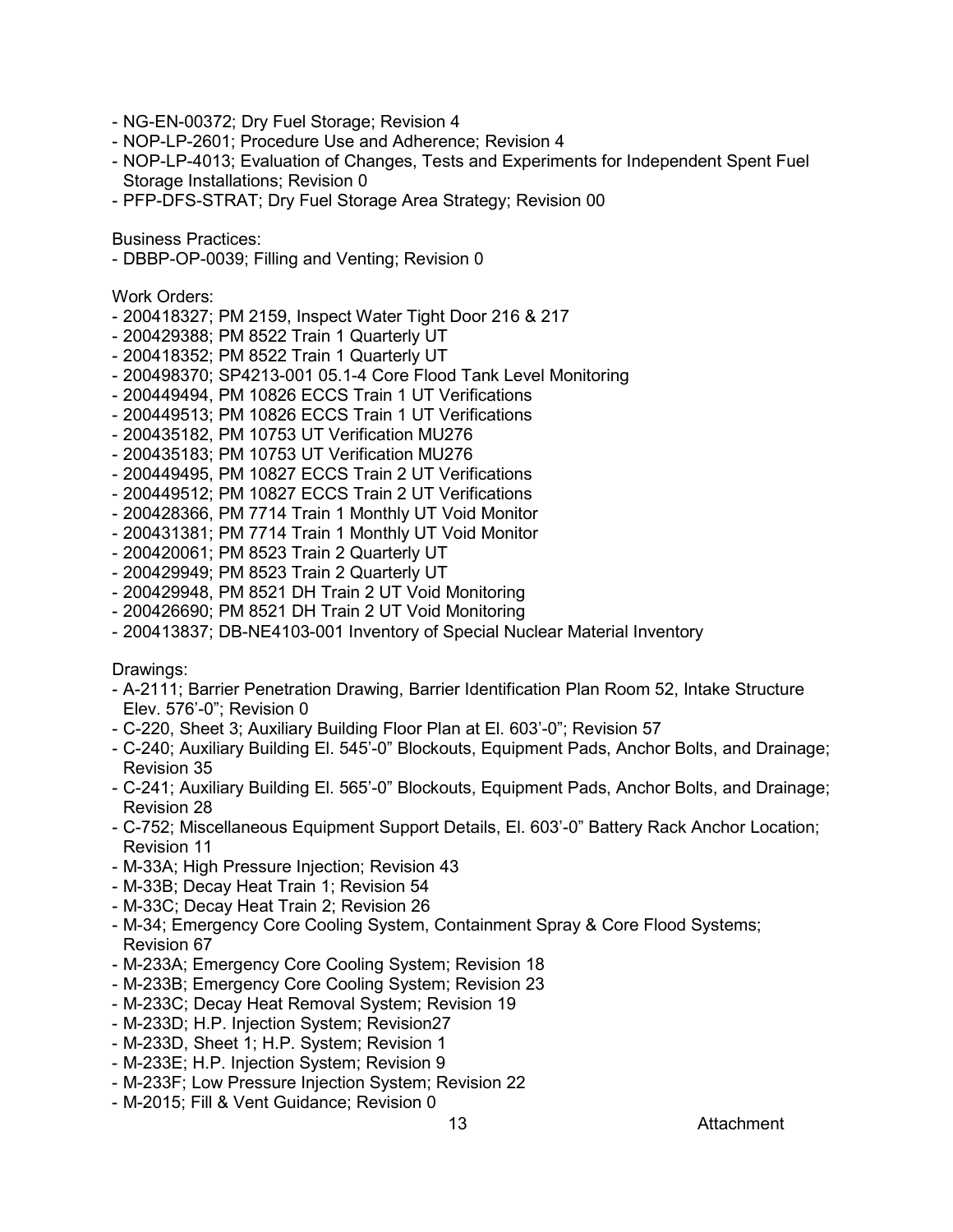Calculations:

- C-CSS-4606; SQUG Evaluation for C4606; Revision 0
- C-CSS-2N; SQUG Evaluation for 2N; Revision 0
- C-CSS-P14-1; SQUG Evaluation for P14-1; Revision 0
- C-ME-099.16-011; Gas Accumulation Transportability Based on Froude Number; 3/13/2009
- C-NSA-049.01-004; Analytical Limit for BWST Transfer Permissive; 6/4/1997
- C-NSA-052.01-011; HPI NPSH on CTMT Emergency Sump Recirculation; 11/19/2007
- C-NSA-049.02-052; NPSH During Transfer BWST to Emergency Sump; 3/17/2009

# Forms:

- External Flooding Walkdown Record Form; Door 216
- External Flooding Walkdown Record Form; Door 217
- External Flooding Walkdown Record Form; Flood Protection Dike
- External Flooding Walkdown Record Form; Intake Structure Exterior
- External Flooding Walkdown Record Form; 052E/EXT, Service Water Pump Area
- External Flooding Walkdown Record Form; 052F/EXT, Service Water Pump Area
- External Flooding Walkdown Record Form; 101F/EXT, Pipe Tunnel
- External Flooding Walkdown Record Form; 101N/EXT, Pipe Tunnel
- External Flooding Walkdown Record Form; 114F/EXT, Misc. Waste Monitor Tank and Pump Room
- Seismic Walkdown Checklist; Equipment ID No. C4606, Reactor Trip Breaker A
- Seismic Walkdown Checklist; Equipment ID No. 2N, Battery 2N
- Seismic Walkdown Checklist; Equipment ID No. P14-1, Auxiliary Feedwater Pump/Turbine 1
- Radiological Survey Form; Survey Number 12-0657; 6/28/2012
- Radiological Survey Form; Survey Number 2012-01130; 10/17/2012

# Notifications:

- 600660962; UFSAR Change for Gas Management
- 600792262; NOP-CC-5712 Procedure Clarification; dated October 17, 2012
- 600795356; NOP-OP-1014 Add reference in Section 4.5 to DBBP-OPS-0039
- 600795368; DB-SP-03212 to reference NOP-CC-5712
- 600795369; DB-SP-04212 to reference NOP-CC-5712

Modifications:

- ECP 07-0169; HPI to Core Flood Tanks Common Fill Vent/Pressure Indication
- ECP 09-0109; Install Vent Valves in the Decay Heat Suction Piping
- SCN M-200Q-07-002; Rerate Decay Heat Suction Piping

# Licensee Correspondence:

- L-08-132; Three Month Response to NRC Generic Letter 2008-01; 4/11/2008
- L-08-314; Nine Month Response to NRC Generic Letter 2008-01; 10/14/2008
- L-09-263; Response to NRC Request for Additional Information Regarding Generic Letter 2008-01; 10/26/2009
- L-10-265; Post-Outage Supplemental Response to Generic Letter 2008-01; 9/23/2010

# Other:

- Davis-Besse Nuclear Power Station Verification Walkdowns of Plant Flood Protection Features; October 2012
- Electric Power Research Institute (EPRI) document 1025286; Seismic Walkdown Guidance
- NEI 12-07; Guidelines for Performing Verification Walkdowns of Plant Flood Protection Features; May 2012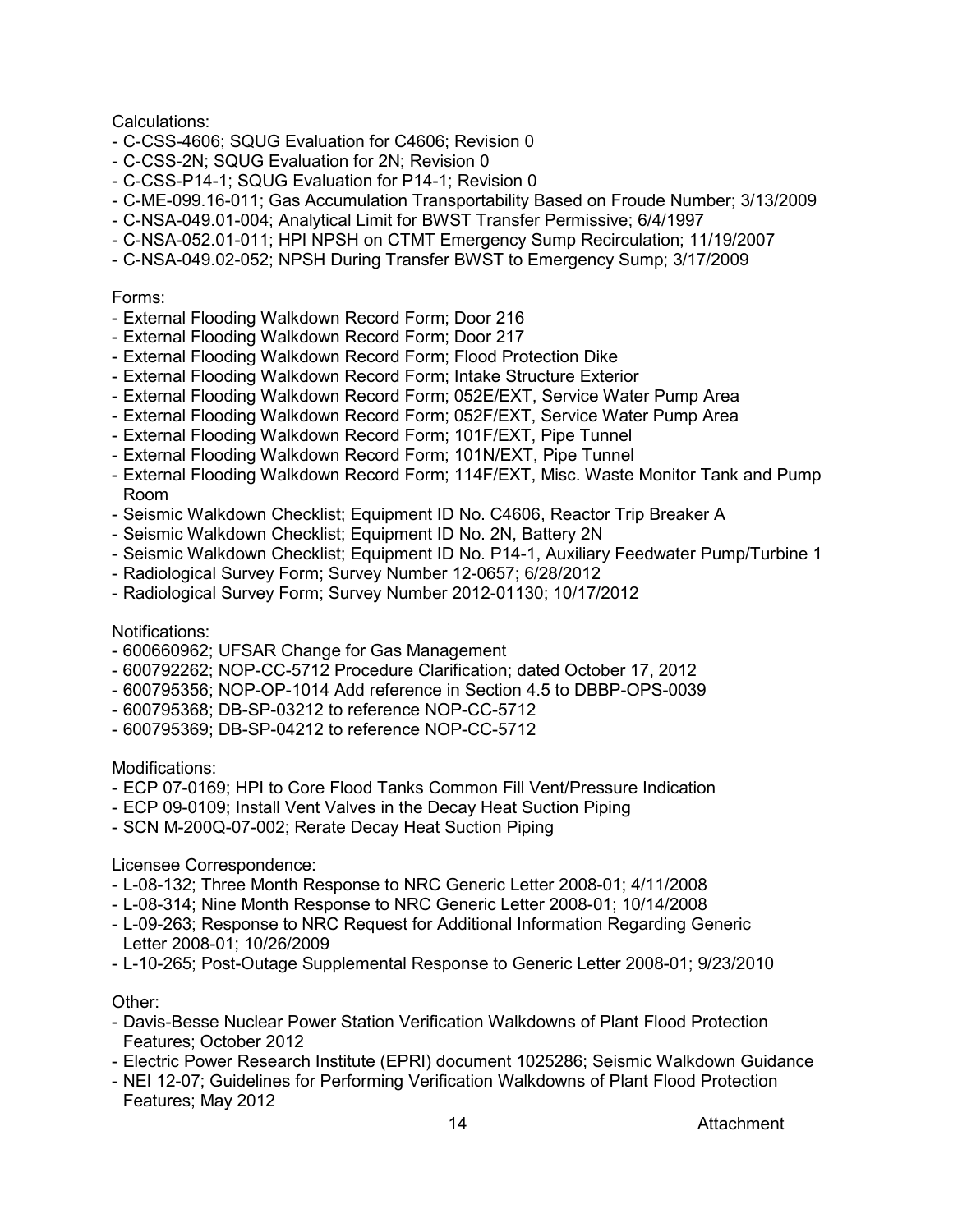- Seismic Walkdown Equipment List
- USAR Section 2.4; Hydrology
- USAR Section 3.4; Water Level (Flood) Design Criteria
- SD-022A; System Description for Containment Spray System; 9/30/2005
- DCM Section I.D.1; Event Scenarios and Protection; 7/30/2004
- DCM Section III.B.11; Piping and Tubing Stress Analysis; 9/9/2008
- DCM Section III.B.4; Design Criteria for Pipe Supports; 7/22/1992
- FAI/08-78; Methodology for Evaluating Waterhammer in the Containment Spray Header and Hot Leg Switchover Piping; 8/8/2008
- GL-2008-01 Air Accumulation In ECCS, DHR and CS Systems Gas Intrusion Review 2.4.2; 10/7/2008
- GL 2008-01 Design Engineering Review Attachment D Piping Void Containment Spray Analysis; 10/8/2008
- GL 2008-01 Design Engineering Review Section V Acceptable Void Sizes in Containment; 10/3/2008
- GL 2008-01 Design Engineering Review Section I Design Basis Review; 8/20/2008
- Design Engineering Review; GL-2008-01 Air Accumulation in ECCS, DHR, and CS Systems; 8/8/2008
- Certificate of Compliance, Certificate Number 1004, Revision 0
- 10CFR72.48 Screen No. 11-00490; Sealand Storage on DFSF Pad, Condition Report 10-86104 Corrective Action 2; Revision 0
- Change Notice No. 11-208; Recertification Requirements for Individuals Involved with Evaluating Changes to the Dry Fuel Storage Facility
- MS-C-11-03-30; Fleet Oversight Audit Report March 18, 2011 through April 14, 2011
- SN-SA-2012-0120; Independent Spent Fuel Storage Installation Snapshot Self-Assessment

# 4OA7 Licensee-Identified Violations

Condition Reports:

- 2012-18000; Oil Leaking From the O-ring Seal on 1-1 EDG Lube Oil Cooler
- 2012-18584; EDG 1 Multiple Repair Attempts Required to Eliminate Leaking on Lube Oil Cooler O-Ring Seal

Procedures:

- DB-MM-09320; Emergency and Station Blackout Diesel Engine Maintenance; Revision 28
- DB-MM-09343; Emergency and Station Blackout Diesel Engine 2-Year Maintenance of Lube Oil Filters, One Revolution and Other Inspections; Revision 1

Work Orders:

- 200493894; Repair EDG 1 Lube Oil Cooler Leak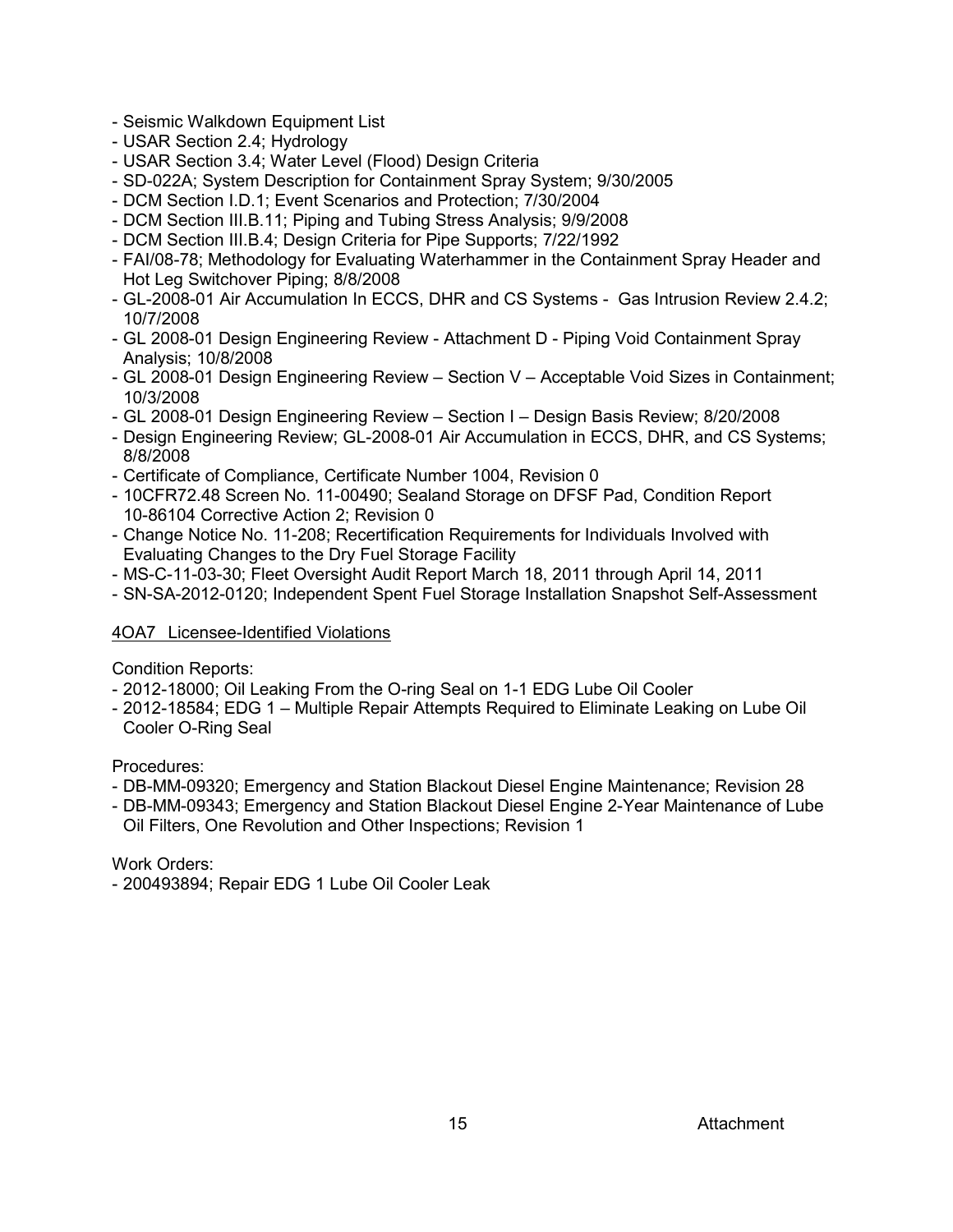# **LIST OF ACRONYMS USED**

<span id="page-57-0"></span>

| <b>ADAMS</b> | Agencywide Document Access Management System           |
|--------------|--------------------------------------------------------|
| AFW          | <b>Auxiliary Feedwater</b>                             |
| ALARA        | As-Low-As-Is-Reasonably-Achievable                     |
| <b>ASME</b>  | American Society of Mechanical Engineers               |
| <b>CAP</b>   | <b>Corrective Action Program</b>                       |
| <b>CFR</b>   | Code of Federal Regulations                            |
| <b>CNRB</b>  | Company Nuclear Review Board                           |
| <b>CR</b>    | <b>Condition Report</b>                                |
| <b>CRD</b>   | <b>Control Rod Drive</b>                               |
| <b>CS</b>    | <b>Containment Spray</b>                               |
| DH           | Decay Heat                                             |
| <b>DRP</b>   | Division of Reactor Projects                           |
| ECCS         | <b>Emergency Core Cooling System</b>                   |
| EDG          | <b>Emergency Diesel Generator</b>                      |
| <b>EPIP</b>  | <b>Emergency Plan Implementing Procedures</b>          |
| <b>EPRI</b>  | <b>Electric Power Research Institute</b>               |
| <b>FW</b>    | Feedwater                                              |
| GL           | <b>Generic Letter</b>                                  |
| <b>HPI</b>   | <b>High Pressure Injection</b>                         |
| <b>IMC</b>   | <b>Inspection Manual Chapter</b>                       |
| IP           | <b>Inspection Procedure</b>                            |
| <b>IPEEE</b> | <b>Individual Plant Examination of External Events</b> |
| IR.          | <b>Inspection Report</b>                               |
| <b>ISFSI</b> | Independent Spent Fuel Storage Installation            |
| <b>IST</b>   | <b>Inservice Testing</b>                               |
| LCO          | <b>Limiting Condition for Operation</b>                |
| <b>LER</b>   | <b>Licensee Event Report</b>                           |
| <b>LLC</b>   | <b>Limited Liability Corporation</b>                   |
| <b>LOCA</b>  | <b>Loss of Coolant Accident</b>                        |
| <b>LORT</b>  | Licensed Operator Requalification Training             |
| LPI          | Low Pressure Injection                                 |
| <b>NCV</b>   | Non-Cited Violation                                    |
| <b>NEI</b>   | <b>Nuclear Energy Institute</b>                        |
| <b>NRC</b>   | U.S. Nuclear Regulatory Commission                     |
| <b>NRR</b>   | <b>Office of Nuclear Reactor Regulations</b>           |
| <b>PARS</b>  | <b>Publicly Available Records System</b>               |
| PI           | Performance Indicator                                  |
| P&ID         | Piping and Instrumentation Diagram                     |
| PI&R         | <b>Problem Identification and Resolution</b>           |
| <b>PM</b>    | <b>Preventative Maintenance</b>                        |
| <b>PMT</b>   | <b>Post-Maintenance Testing</b>                        |
| QA           | <b>Quality Assurance</b>                               |
| <b>RCS</b>   | <b>Reactor Coolant System</b>                          |
| <b>RFO</b>   | <b>Refueling Outage</b>                                |
| <b>RO</b>    | <b>Reactor Operator</b>                                |
| RP           | <b>Radiation Protection</b>                            |
| RWP          | <b>Radiation Work Permit</b>                           |
| SAT          | Systems Approach to Training                           |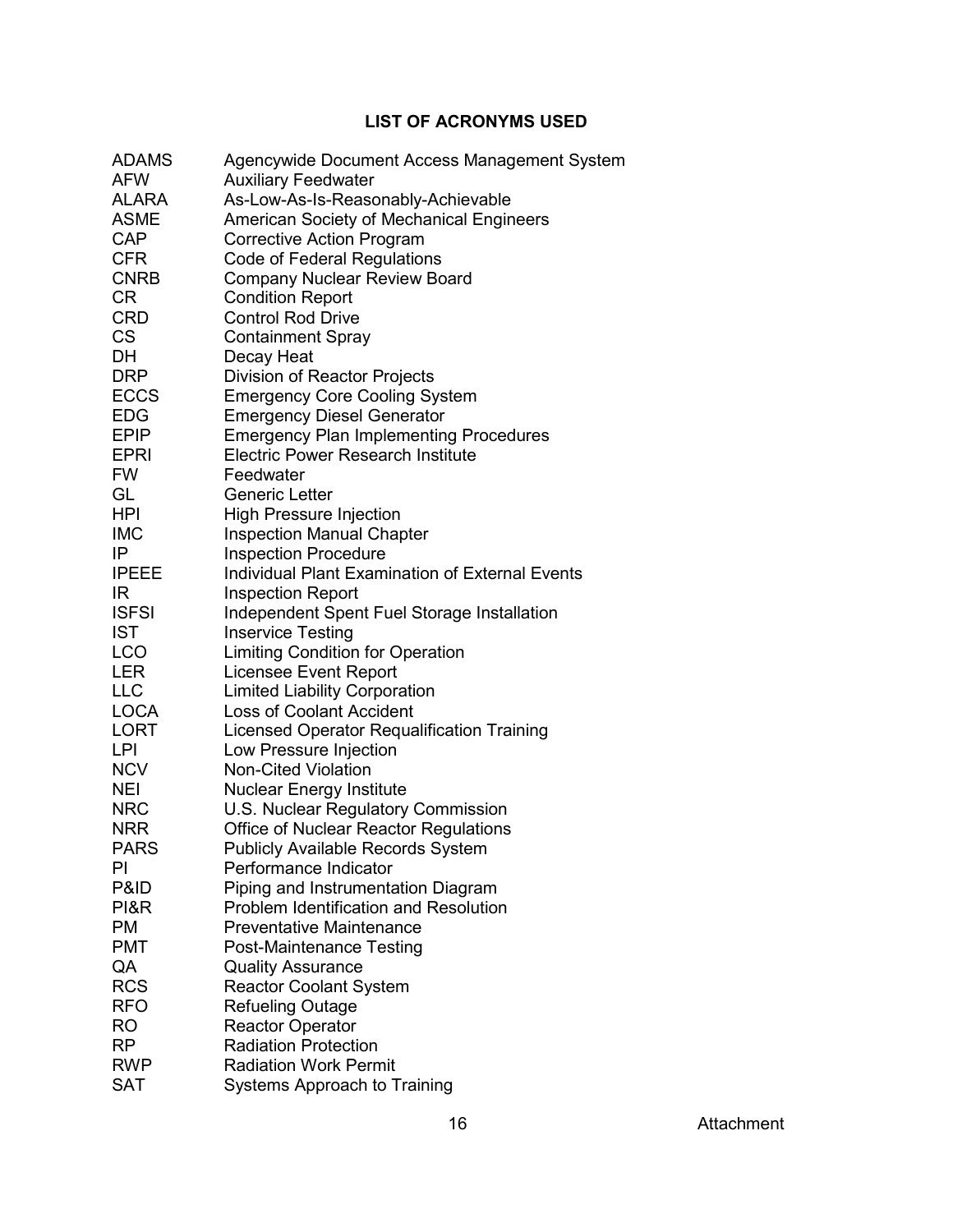| <b>Station Blackout</b>                            |
|----------------------------------------------------|
| <b>Shutdown Cooling</b>                            |
| <b>Significance Determination Process</b>          |
| <b>Senior Reactor Operator</b>                     |
| <b>Structures, Systems and Components</b>          |
| Service Water                                      |
| <b>Temporary Assembly Building</b>                 |
| <b>Temporary Instruction</b>                       |
| <b>Technical Requirements Manual</b>               |
| <b>Technical Specification</b>                     |
| <b>Technical Specification Task Force Traveler</b> |
| <b>Unit Load Demand</b>                            |
| <b>Updated Safety Analysis Report</b>              |
| Unresolved Item                                    |
| <b>Ultrasonic Testing</b>                          |
| <b>Work Order</b>                                  |
|                                                    |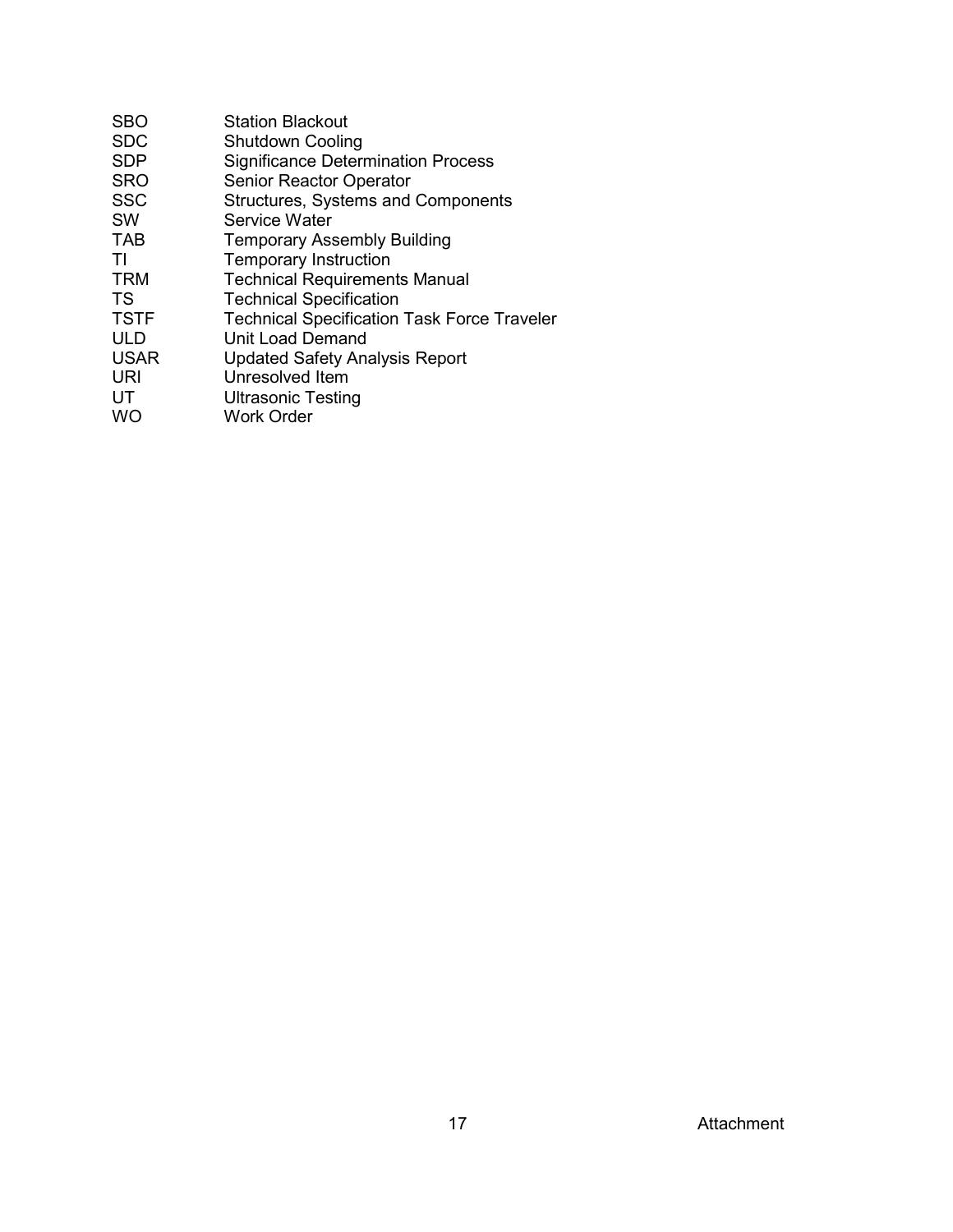R. Lieb -2-

In accordance with 10 CFR 2.390 of the NRC's "Rules of Practice," a copy of this letter, its enclosure, and your response (if any) will be available electronically for public inspection in the NRC Public Document Room or from the Publicly Available Records System (PARS) component of NRC's Agencywide Document Access and Management System (ADAMS). ADAMS is accessible from the NRC Web site at http://www.nrc.gov/reading rm/adams.html (the Public Electronic Reading Room).

Sincerely,

*/RA/*

Jamnes L. Cameron, Chief Branch 6 Division of Reactor Projects

Docket No. 50-346 and 72-014 License No. NPF-3

- Enclosure: Inspection Report 05000346/2012005 and 07200014/2012001 w/Attachment: Supplemental Information
- cc w/encl: Distribution via ListServ

| DOCUMENT NAME: G:\DRPIII\DAVI\Davi 2012 005.docx |  |
|--------------------------------------------------|--|
|                                                  |  |

| <b>Publicly Available</b><br>Non-Publicly Available   Sensitive<br>⊦Non-Sensitive<br>To receive a copy of this document, indicate in the concurrence box "C" = Copy without attach/encl "E" = Copy with attach/encl "N" = No copy |                 |                 |  |  |  |  |
|-----------------------------------------------------------------------------------------------------------------------------------------------------------------------------------------------------------------------------------|-----------------|-----------------|--|--|--|--|
| <b>OFFICE</b>                                                                                                                                                                                                                     | RIII            | RIII            |  |  |  |  |
| <b>INAME</b>                                                                                                                                                                                                                      | JRutkowski: dtp | <b>JCameron</b> |  |  |  |  |
| <b>IDATE</b>                                                                                                                                                                                                                      | 01/25/13        | 01/25/13        |  |  |  |  |

*OFFICIAL RECORD COPY*